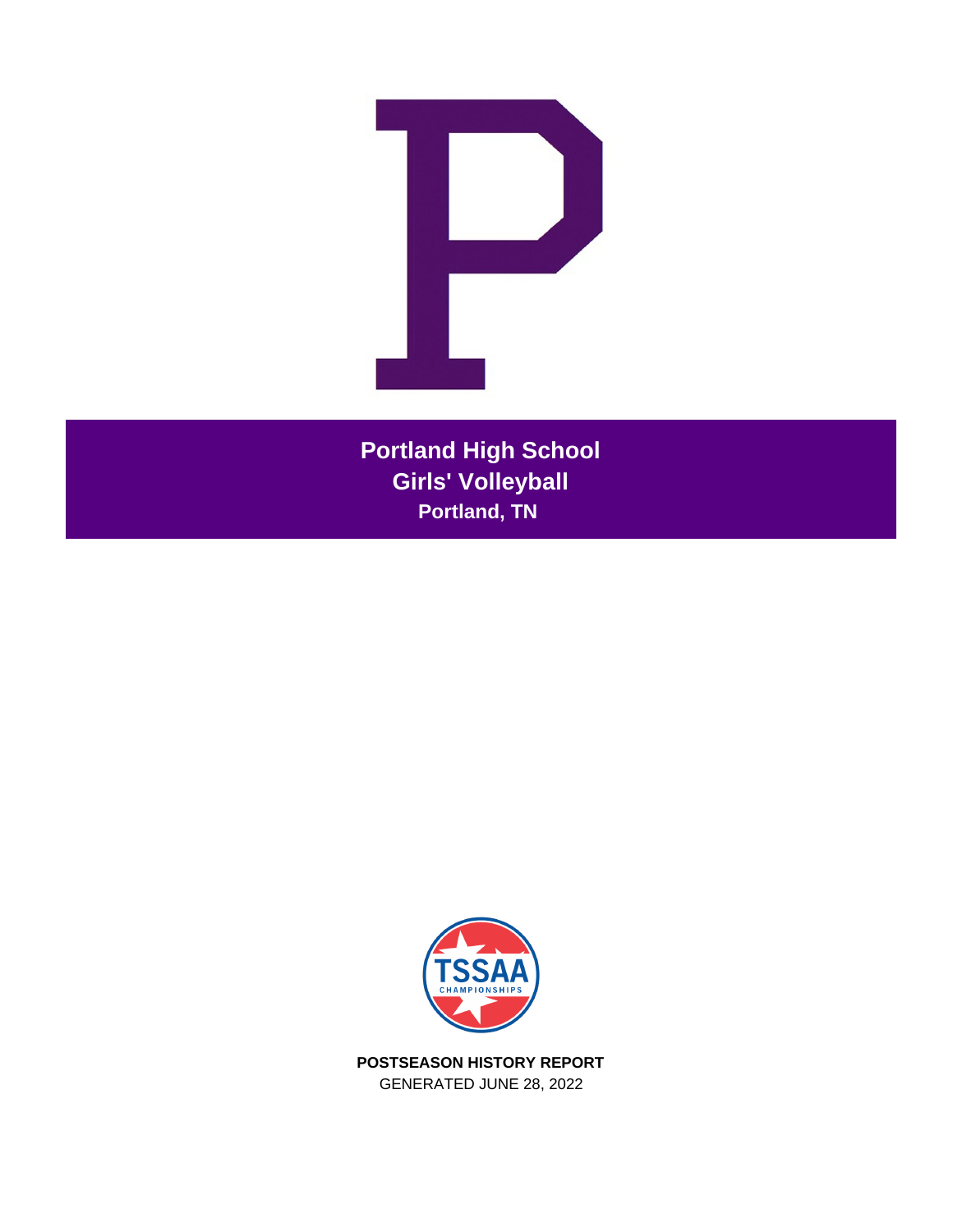# **Summary**

**Championship Record:** 14-3 **Appearances (4):** 2019, 2018, 2017, 1997 **Finals Appearances/Runners-up (3):** 2017, 2018, 2019 **Championships (2):** 2018, 2017

# **Finals Appearances**

| Year | <b>Class</b> | <b>Award</b>          | <b>Detail</b> |
|------|--------------|-----------------------|---------------|
| 2017 | Class AA     | <b>Team Champions</b> | $(47-6)$      |
| 2018 | Class AA     | <b>Team Champions</b> | $(44-7)$      |
| 2019 | Class AA     | <b>Team Runner-Up</b> | $(44-11)$     |

# **Awards**

None found.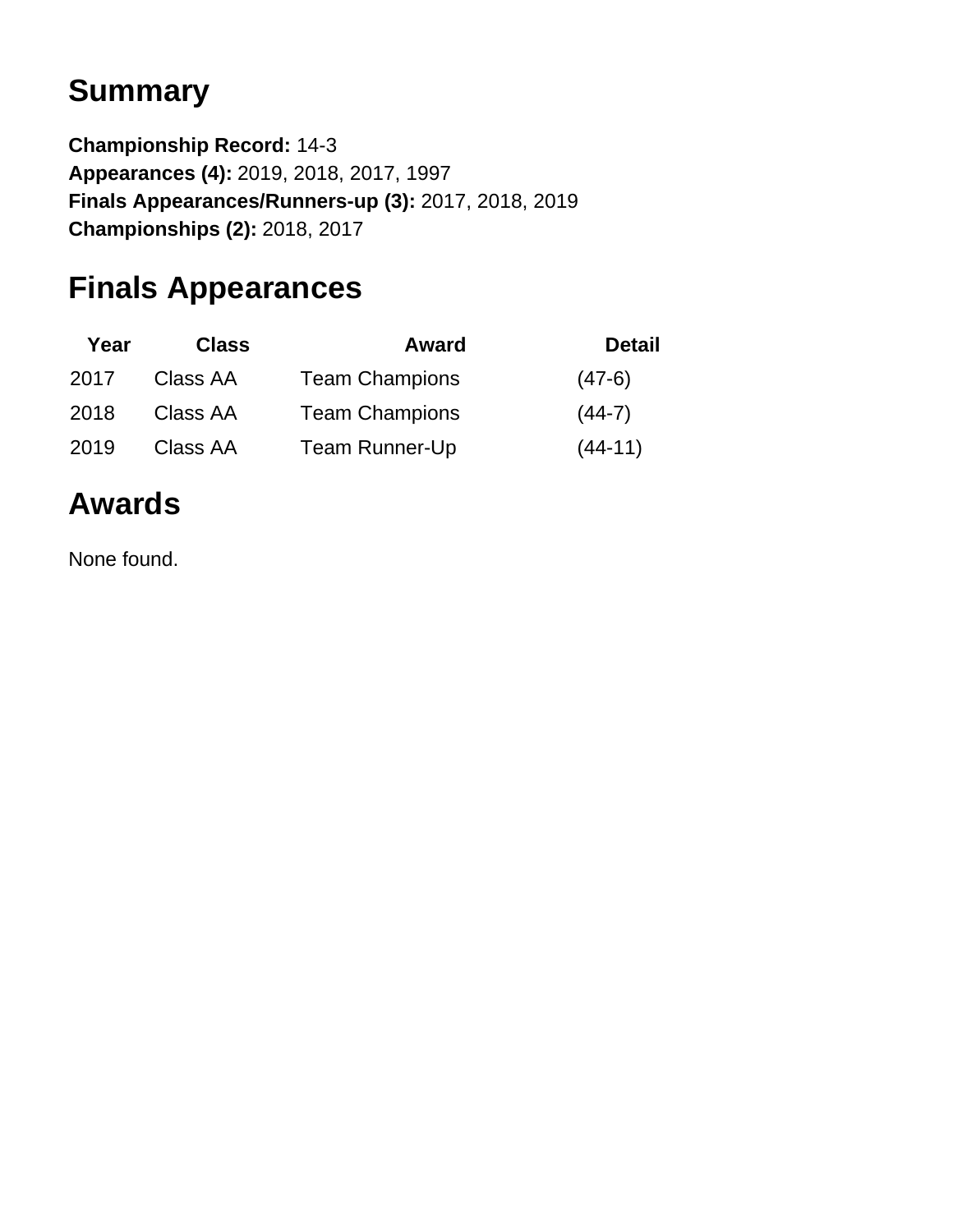# **2019 Class AA State Girls' Volleyball Tournament October 22 - October 24, 2019 · Blackman High School & MTSU**





**Notes:**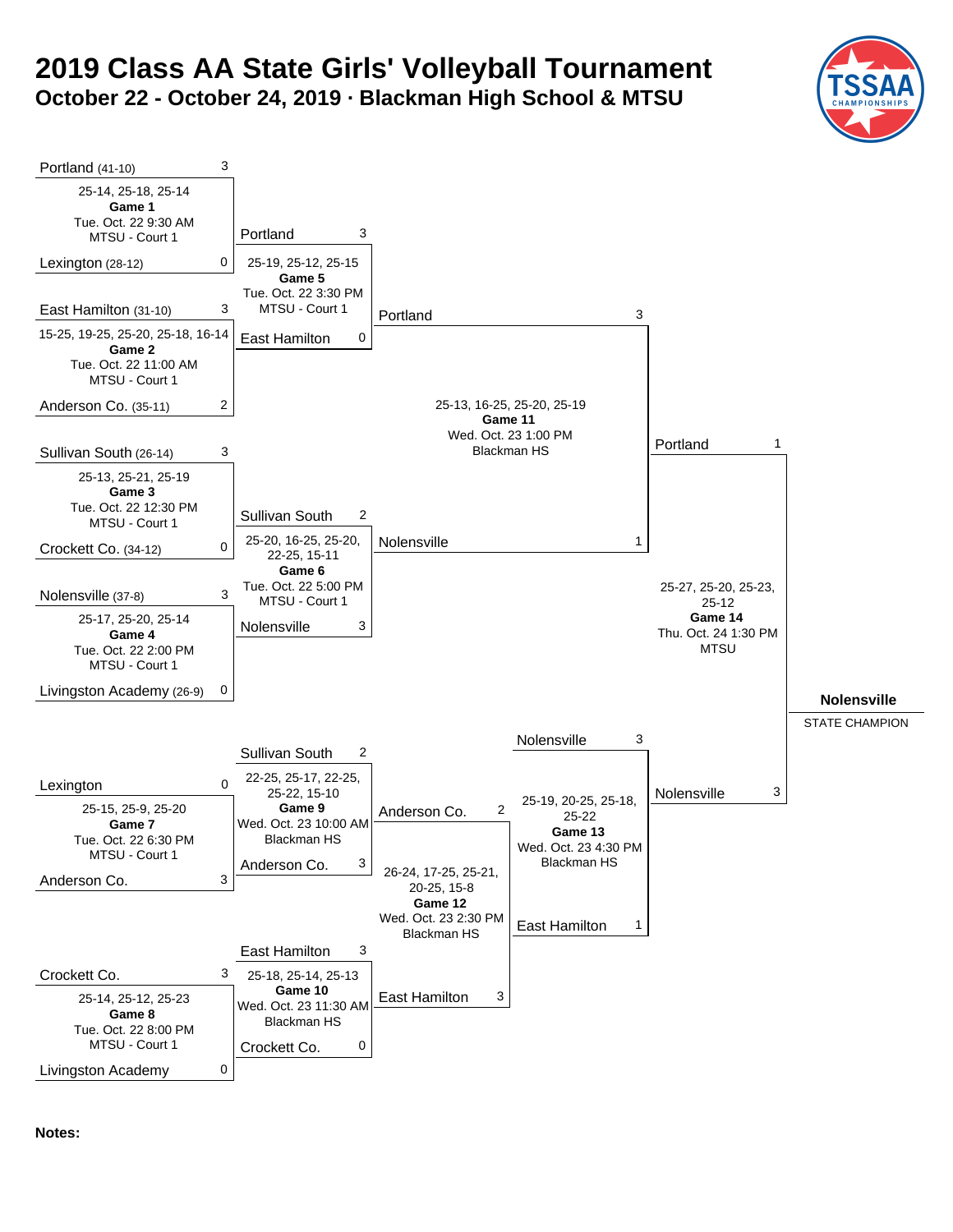#### **Volleyball Box Score TSSAA Volleyball State Championships Nolensville vs Portland (Oct 24, 2019 at Murfreesboro, TN)**

|                                                                                 |                            | Attack         |                |                |                   | Serve |                |                |              |                     | <b>Block</b>   |                |               |          |          |            |
|---------------------------------------------------------------------------------|----------------------------|----------------|----------------|----------------|-------------------|-------|----------------|----------------|--------------|---------------------|----------------|----------------|---------------|----------|----------|------------|
| #                                                                               | Nolensville                | S              | K              | Е              | ТA                | Pct   | Ast            | <b>SA</b>      | <b>SE</b>    | RE.                 | Dig            |                | BS BA         | BE       | BH       | <b>Pts</b> |
| 4                                                                               | Patton, Avery              | 4              | 0              | $\Omega$       | 3                 | .000  | 31             | 0              | $\Omega$     | O                   | 11             | Ο              | $\Omega$      |          | 0        |            |
| 5                                                                               | Ladd, Caymin               | 4              | 2              | 2              | 13                | .000  | $\Omega$       | $\overline{O}$ | $\mathbf{O}$ | $\mathcal{O}$       | 5              | O              | 2             | $\Omega$ | 0        |            |
|                                                                                 | Fulton, Charley            |                | 8              | 4              | 43                | .093  | 0              |                | 2            | O                   | 17             | 0              | 2             | 0        | 0        |            |
| 11                                                                              | Jenkins, Jazymn            | $\overline{4}$ | 12             | $\overline{2}$ | 30                | .333  | $\overline{2}$ | 0              |              | $\mathsf{O}\xspace$ | $\overline{2}$ | O              | 4             |          | 0        |            |
| 12                                                                              | Young, Avery               | 4              | 13             | 5              | 53                | .151  | $\overline{2}$ | 2              | 2            | $\overline{2}$      | 21             | 0              | $\Omega$      |          | ი        |            |
| 15                                                                              | Rickert, Maggie            | 4              | 18             | 3              | 40                | .375  | $\Omega$       | O              | $\Omega$     | 0                   |                |                |               |          | 0        |            |
|                                                                                 | Starcke, Lauren            | 4              | 0              | $\mathcal{O}$  | $\Omega$          | .000  | $\overline{2}$ | 2              | 2            |                     | 36             | 0              | $\Omega$      | Ο        | 0        |            |
| 6                                                                               | Guthrie, Maymie            | 4              | $\Omega$       | $\Omega$       | $\Omega$          | .000  | 3              |                | 1            | $\overline{O}$      | 12             | O              | $\Omega$      | 0        | 0        |            |
| 9                                                                               | Donahue, Maddie            | 4              | 0              | $\mathcal{O}$  | $\Omega$          | .000  | 0              | 2              | 0            | 0                   |                | 0              | $\mathcal{O}$ | Ο        | 0        |            |
| 13                                                                              | Johnston, Caroline         | 4              | $\overline{2}$ | $\overline{2}$ | 10                | .000  | 13             | 0              | $\Omega$     | $\mathcal{O}$       | 0              |                | 3             | $\Omega$ | 0        |            |
| 14                                                                              | McNeely, Madeline          | 2              |                | 0              | 1                 | 1.000 | 0              | $\mathbf 0$    | 0            | 0                   | 0              | $\Omega$       | $\mathcal{O}$ | 0        | 0        |            |
|                                                                                 | Totals                     | 4              | 56             | 18             | 193               | .197  | 53             | 8              | 8            | 3                   | 106            | $\overline{2}$ | 12            | 3        | $\Omega$ |            |
| <b>TOTAL TEAM BLOCKS: 8.0</b><br>Team Attack By Set<br>Set<br>Pct<br>E TA<br>K. |                            |                |                |                |                   |       |                |                |              |                     |                |                |               |          |          |            |
|                                                                                 | 15<br>5 46<br>217          |                |                |                | <b>SET SCORES</b> |       |                |                |              | 3                   |                |                |               |          |          |            |
|                                                                                 | 2<br>49<br>.163<br>14<br>6 |                |                |                | Nolensville (3)   |       |                | 25             | 25           | 25                  | 25             |                |               |          |          |            |

|    |                    |   | Attack   |          |     |         | Serve          |          |                |          |                 | <b>Block</b>  |          |     |          |            |
|----|--------------------|---|----------|----------|-----|---------|----------------|----------|----------------|----------|-----------------|---------------|----------|-----|----------|------------|
| #  | Portland           | S | К        | E        | ТA  | Pct     | Ast            | SA       | SE             | RE.      | Diq             |               | BS BA    | BE. | BH.      | <b>Pts</b> |
| 6  | Runyon, Josie      |   |          | 3        | 9   | $-.333$ | 45             |          |                | O        | 13 <sub>1</sub> | Ο             |          |     |          |            |
| 13 | High, Emma         |   |          | 4        | 33  | .091    | $\Omega$       | O        | $\Omega$       |          | 3               | $\Omega$      | $\Omega$ | O   | $\Omega$ |            |
| 14 | Pippin, Savanah    |   | 30       |          | 63  | .365    | $\Omega$       |          | $\Omega$       | O        | 3 <sup>1</sup>  | $\mathcal{P}$ | 0        | Ω   | $\Omega$ |            |
| 25 | Hester, Rayleigh   |   |          | 2        | 8   | .000    | $\overline{O}$ | $\Omega$ | $\Omega$       | $\Omega$ |                 | $\Omega$      |          | O   | $\Omega$ |            |
| 30 | Crutchfield, Katie |   | 11       | 13       | 69  | $-.029$ | $\Omega$       | O        |                |          | 26              | $\Omega$      | Ω        | Ω   | $\Omega$ |            |
| 32 | McGlothlin, Anna   | 4 |          | $\Omega$ | 8   | .125    | $\Omega$       | O        | $\Omega$       | 0        |                 | Ω             |          | 0   | $\Omega$ |            |
| 10 | Latimer, Jordyn    |   | O        | $\Omega$ | Ο   | .000    | 2              |          |                | 2        | 12              | O             | Ω        | Ω   | $\Omega$ |            |
| 12 | Rogers, Emily      | 4 | $\Omega$ | $\Omega$ | O   | .000    | $\overline{2}$ | $\Omega$ | $\Omega$       | 2        | 35              | $\Omega$      | $\Omega$ | O   |          |            |
| 18 | Hoffman, Ashton    |   |          | O        | 9   | .111    | $\Omega$       | O        | 0              |          | 13 <sub>1</sub> | O             | Ω        |     | 0        |            |
|    | Totals             | 4 | 52       | 29       | 199 | .116    | 49             | 3        | $\overline{4}$ | 8        | 107             | $\mathcal{P}$ | ⌒        |     |          |            |
|    |                    |   |          |          |     |         |                |          |                |          |                 |               |          |     |          |            |

 **Team Attack By Set**

3 10 2 53 .151 4 17 5 45 .267

Set K E TA Pct 1 15 9 55 .109 2 12 6 48 .125 3 20 11 64 .141 4 5 3 3 2 .06 2

TOTAL TEAM BLOCKS: 3.0

Site: Murfreesboro, TN (Murphy Center) Date: Oct 24, 2019 Attend: Time: Referees: TSSAA Division 1-AA Championship Match

Portland (1) 27 20 23 12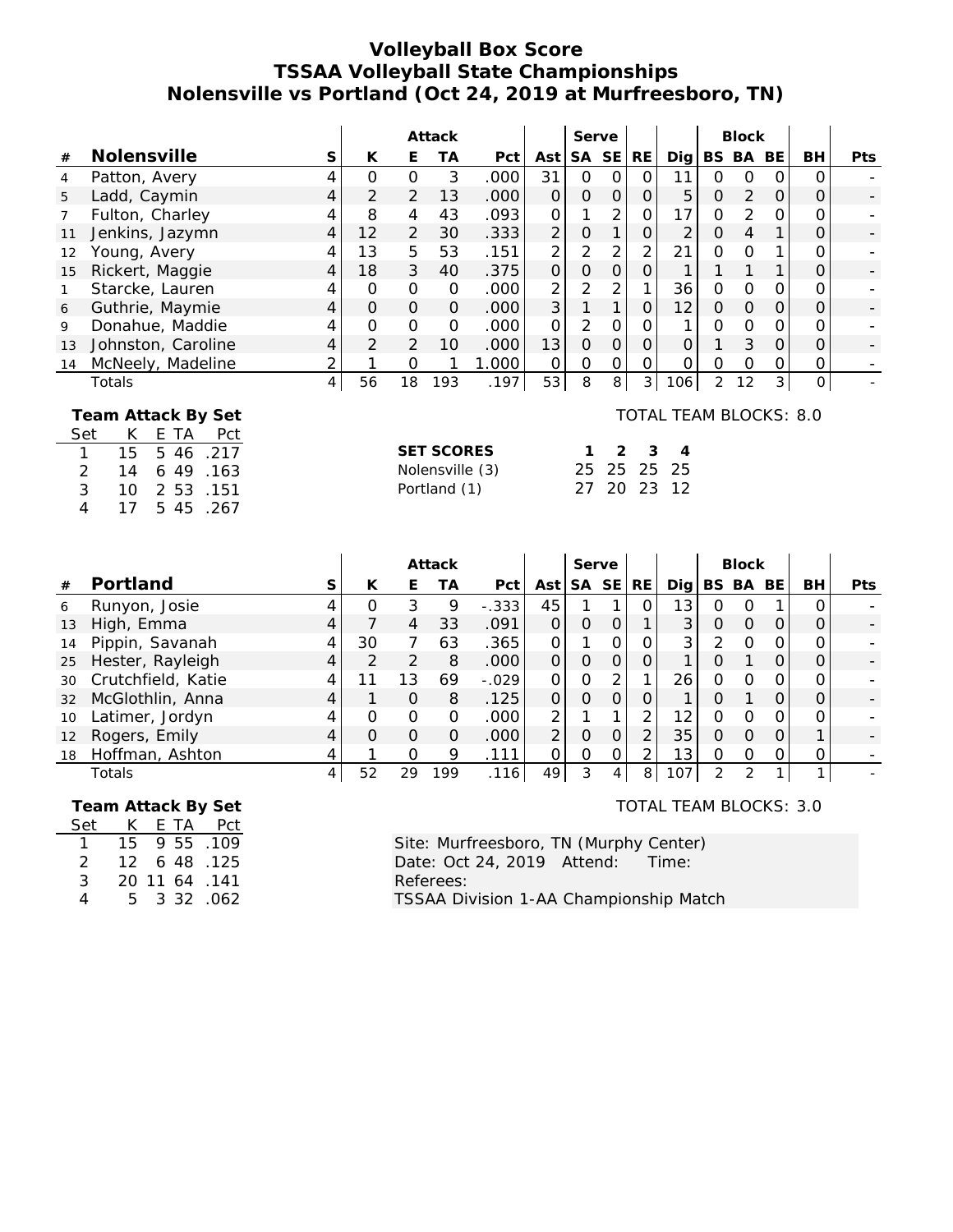#### **Play-by-Play Summary (1st set) Nolensville vs Portland (Oct 24, 2019 at Murfreesboro, TN)**

*For PORTLAND: McGlothlin, Anna/High, Emma; Pippin, Savanah/Runyon, Josie; Crutchfield, Katie/Hester, Rayleigh; libero Rogers, Emily. For NOLEN: Patton, Avery/Fulton, Charley; Jenkins, Jazymn/Rickert, Maggie; Young, Avery/Ladd, Caymin; libero Starcke, Lauren.* 1-0 [Patton, Avery] Kill by Pippin, Savanah (from Runyon, Josie). 1-1 [Latimer, Jordyn] Kill by Fulton, Charley (from Young, Avery). 2-1 [Fulton, Charley] Kill by Pippin, Savanah (from Latimer, Jordyn). 3-1 [Hoffman, Ashton] Kill by Pippin, Savanah (from Runyon, Josie). 3-2 [Hoffman, Ashton] Kill by Jenkins, Jazymn (from Patton, Avery). 3-3 [Donahue, Maddie] Attack error by Runyon, Josie. 3-4 [Donahue, Maddie] Kill by McNeely, Madeline (from Guthrie, Maymie). 4-4 [Pippin, Savanah] Attack error by Ladd, Caymin. 5-4 [Pippin, Savanah] Service ace (Young, Avery). 5-5 [Pippin, Savanah] Kill by Rickert, Maggie (from Patton, Avery). 6 - 5 [Guthrie, Maymie] Kill by Crutchfield, Katie (from Runyon, Josie). 7-5 [Runyon, Josie] Kill by Hester, Rayleigh. 8-5 [Runyon, Josie] Kill by Hoffman, Ashton (from Runyon, Josie). 9-5 [Runyon, Josie] Attack error by Young, Avery. *Timeout Nolensville.* 10-5 [Runyon, Josie] Kill by Crutchfield, Katie (from Rogers, Emily). 11-5 [Runyon, Josie] Service ace (Starcke, Lauren). 11-6 [Runyon, Josie] Attack error by Crutchfield, Katie. 11-7 [Young, Avery] Kill by Ladd, Caymin (from Johnston, Caroline). 12-7 [Young, Avery] Service error. 13-7 [Crutchfield, Katie] Attack error by Crutchfield, Katie. 14-7 [Starcke, Lauren] Service error. 14-8 [Rogers, Emily] Kill by Jenkins, Jazymn (from Johnston, Caroline). 14-9 [Patton, Avery] Kill by Rickert, Maggie (from Patton, Avery). 14-10 [Patton, Avery] Kill by Fulton, Charley (from Patton, Avery). 15-10 [Patton, Avery] Kill by High, Emma. 15-11 [Latimer, Jordyn] Attack error by Runyon, Josie (block by Rickert, Maggie). 15-12 [Fulton, Charley] Attack error by Pippin, Savanah. 16-12 [Fulton, Charley] Kill by Pippin, Savanah (from Runyon, Josie). 17-12 [Hoffman, Ashton] Kill by Pippin, Savanah (from Runyon, Josie). 17-13 [Hoffman, Ashton] Kill by Jenkins, Jazymn (from Patton, Avery). 18-13 [Donahue, Maddie] Kill by Pippin, Savanah (from Runyon, Josie). 18-14 [Pippin, Savanah] Kill by Rickert, Maggie (from Patton, Avery). 18-15 [Guthrie, Maymie] Service ace (Hoffman, Ashton). 19-15 [Guthrie, Maymie] Service error. 19-16 [Runyon, Josie] Kill by Young, Avery (from Johnston, Caroline). 19-17 [Young, Avery] Service ace (Hoffman, Ashton). 19-18 [Young, Avery] Attack error by Crutchfield, Katie. *Timeout Portland.* 20-18 [Young, Avery] Attack error by Ladd, Caymin. 20-19 [Crutchfield, Katie] Kill by Young, Avery (from Johnston, Caroline). 20-20 [Starcke, Lauren] Attack error by Crutchfield, Katie. *Timeout Portland.* 20-21 [Starcke, Lauren] Kill by Jenkins, Jazymn (from Johnston, Caroline). 20-22 [Starcke, Lauren] Attack error by Hester, Rayleigh (block by Fulton, Charley; Jenkins, Jazymn). 20-23 [Starcke, Lauren] Attack error by High, Emma. 20-24 [Starcke, Lauren] Kill by Jenkins, Jazymn (from Johnston, Caroline). 21-24 [Starcke, Lauren] Service error. 22-24 [Rogers, Emily] Kill by Pippin, Savanah (from Runyon, Josie). 23-24 [Rogers, Emily] Kill by Pippin, Savanah (from Runyon, Josie). *Timeout Nolensville.* 24-24 [Rogers, Emily] Kill by Pippin, Savanah (from Runyon, Josie). 24-25 [Rogers, Emily] Kill by Jenkins, Jazymn (from Johnston, Caroline). 25-25 [Patton, Avery] Kill by Pippin, Savanah (from Runyon, Josie). 26-25 [Latimer, Jordyn] Attack error by Jenkins, Jazymn. 27-25 [Latimer, Jordyn] Attack error by Rickert, Maggie.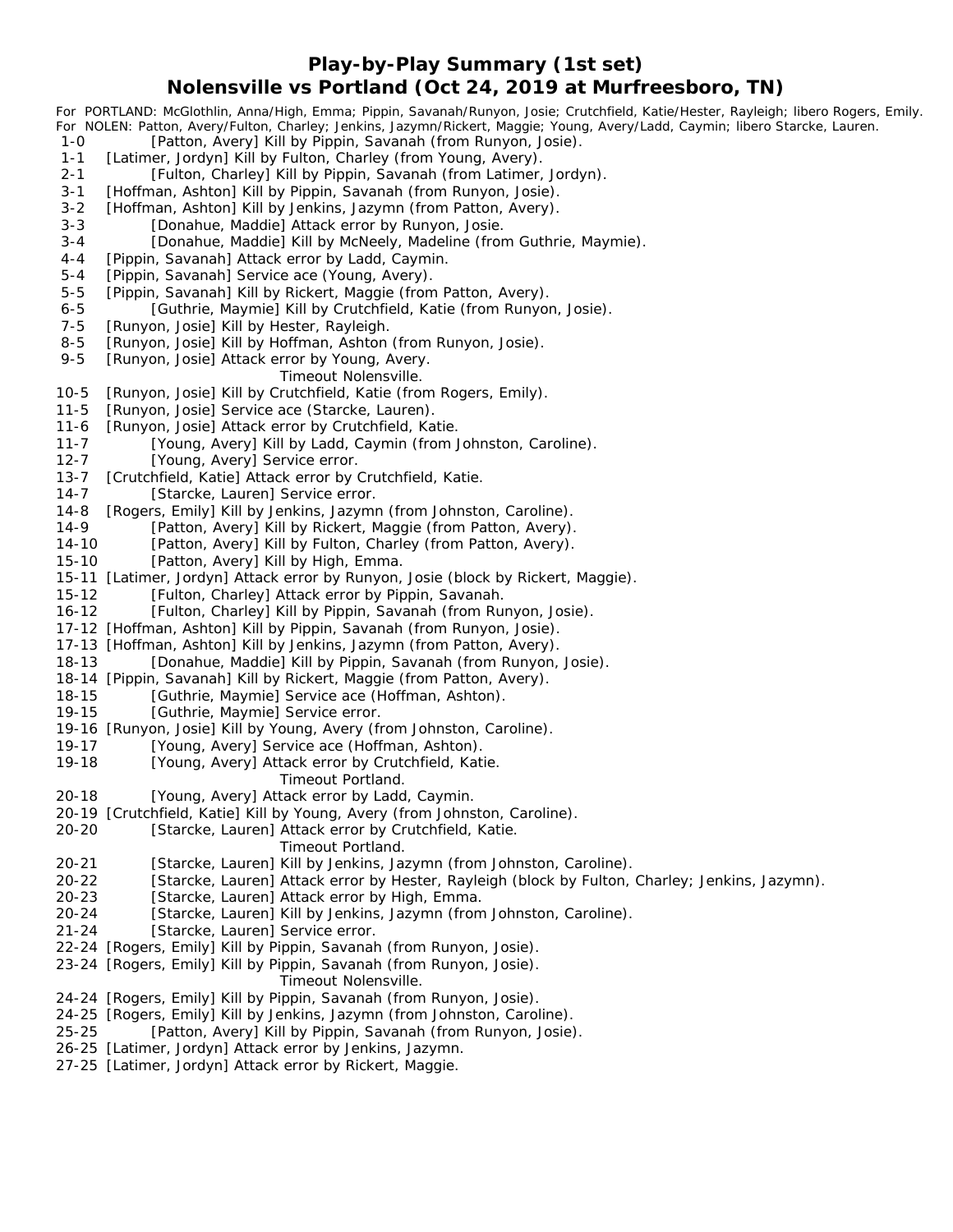### **Volleyball Box Score (1st set only) TSSAA Volleyball State Championships Nolensville vs Portland (Oct 24, 2019 at Murfreesboro, TN)**

|    |                                              | Attack |          |               |                | Serve   |                |   |          |                | <b>Block</b>   |   |          |          |          |            |
|----|----------------------------------------------|--------|----------|---------------|----------------|---------|----------------|---|----------|----------------|----------------|---|----------|----------|----------|------------|
| #  | Nolensville                                  | S      | K        | Е             | ТA             | Pct     | Ast            |   | SA SE    | RE.            | Digl           |   | BS BA    | BE       | BH       | <b>Pts</b> |
| 4  | Patton, Avery                                |        | O        | $\Omega$      |                | .000    | 6              | 0 |          | O              | 2              | 0 | O        |          | Ω        |            |
| 5  | Ladd, Caymin                                 |        |          | 2             | 5              | $-.200$ | $\Omega$       | 0 |          | $\mathcal{O}$  | $\Omega$       | 0 | $\Omega$ | O        | 0        |            |
|    | Fulton, Charley                              |        | 2        | $\Omega$      | 11             | .182    | $\Omega$       | 0 | O        | 0              |                | Ω |          | Ω        |          |            |
| 11 | Jenkins, Jazymn                              |        | 6        |               | 9              | .556    | $\overline{O}$ | 0 | $\Omega$ | 0              | $\overline{O}$ | O |          | O        | 0        |            |
| 12 | Young, Avery                                 |        | 2        |               | 11             | .091    | 1              |   |          |                | 9              | O | $\Omega$ | O        |          |            |
| 15 | Rickert, Maggie                              |        | 3        |               | 6              | .333    | $\mathcal{O}$  | 0 | $\Omega$ | 0              | $\Omega$       |   | $\Omega$ | O        | Ο        |            |
|    | Starcke, Lauren                              |        | $\Omega$ | 0             | $\Omega$       | .000    | $\Omega$       | 0 |          |                | 15             | Ω | $\Omega$ | Ω        | 0        |            |
| 6  | Guthrie, Maymie                              |        | $\Omega$ | $\Omega$      | $\Omega$       | .000    | 1              |   |          | 0              |                | 0 | $\Omega$ | $\Omega$ | O        |            |
| 9  | Donahue, Maddie                              |        | $\Omega$ | $\mathcal{O}$ | $\Omega$       | .000    | $\Omega$       | 0 | O        | 0              | $\Omega$       | Ω | $\Omega$ | Ο        |          |            |
| 13 | Johnston, Caroline                           |        | $\Omega$ | $\mathcal{O}$ | $\overline{2}$ | .000    | 7              | 0 |          | 0              | $\Omega$       | 0 | $\Omega$ | O        | Ο        |            |
| 14 | McNeely, Madeline                            |        |          | 0             |                | 000.1   | $\Omega$       | 0 | O        | 0              | 0              | 0 | $\Omega$ | Ο        | 0        |            |
|    | Totals                                       |        | 15       | 5             | 46             | .217    | 15             | 2 |          | $\overline{2}$ | 28             |   | 2        | 0        | $\Omega$ |            |
|    | TOTAL TEAM BLOCKS: 2.0<br>Team Attack By Set |        |          |               |                |         |                |   |          |                |                |   |          |          |          |            |

|  |  | Set K E TA Pct |                   |  |             |  |
|--|--|----------------|-------------------|--|-------------|--|
|  |  | 1 15 5 46 .217 | <b>SET SCORES</b> |  | 1 2 3 4     |  |
|  |  | 2 0 0 0 0 00   | Nolensville (3)   |  | 25 25 25 25 |  |
|  |  | 3 0 0 0 0 000  | Portland (1)      |  | 27 20 23 12 |  |
|  |  | 4 0 0 0 0 000  |                   |  |             |  |

|                   |                    | Attack |          |          |          |          | Serve           |          |           |                |               | <b>Block</b> |          |         |    |      |
|-------------------|--------------------|--------|----------|----------|----------|----------|-----------------|----------|-----------|----------------|---------------|--------------|----------|---------|----|------|
| #                 | Portland           | S      | К        | E.       | ТA       | Pct      | Ast             | . SA     | <b>SE</b> | RE.            | Dia l         |              | BS BA    | BE.     | BH | Pts. |
| 6                 | Runyon, Josie      |        | Ο        | 2        | 4        | $-0.500$ |                 |          |           | 0              | 6             | O            | 0        | O       | ი  |      |
| 13                | High, Emma         |        |          |          | 8        | .000     |                 | 0        | $\Omega$  |                |               | Ο            | $\Omega$ |         |    |      |
| 14                | Pippin, Savanah    |        | 10       |          | 16       | .562     | 0               |          |           | 0              |               | 0            |          |         |    |      |
| 25                | Hester, Rayleigh   |        |          |          | 2        | .000     | $\Omega$        | $\Omega$ | $\Omega$  | $\Omega$       |               | 0            | $\Omega$ | Ο       |    |      |
| 30                | Crutchfield, Katie |        | っ        | 4        | 18       | $-.111$  | ∩               | Ω        | $\Omega$  | $\Omega$       | 8             | O            |          |         |    |      |
| 32                | McGlothlin, Anna   |        | $\Omega$ | $\Omega$ |          | .000     | $\Omega$        | $\Omega$ | $\Omega$  | $\Omega$       |               | Ω            | $\Omega$ |         |    |      |
| 10                | Latimer, Jordyn    |        | $\Omega$ | $\Omega$ | $\Omega$ | .000     |                 | O        | $\Omega$  | 0              | $\mathcal{P}$ | O            | $\Omega$ | Ω       | Ω  |      |
| $12 \overline{ }$ | Rogers, Emily      |        | $\Omega$ | $\Omega$ | $\Omega$ | .000     |                 | O        | $\Omega$  | 0              | 6             | Ω            | $\Omega$ | 0       |    |      |
| 18                | Hoffman, Ashton    |        |          | ∩        | 6        | .167     |                 | Ω        | O         | ⌒              | $\mathcal{P}$ | Ο            | $\Omega$ |         | Ο  |      |
|                   | Totals             |        | 15       | 9        | 55       | .109     | 13 <sub>1</sub> | 2        |           | $\overline{2}$ | 25            | O            | $\Omega$ | $\circ$ | 0  |      |

|     |                  |          |      | Team Attack By Set |
|-----|------------------|----------|------|--------------------|
| Set | K.               |          | E TA | Pct                |
|     | 15               |          |      | 9 55 109           |
| 2   | $\cap$           |          |      | 00.00              |
| 3   | $\left( \right)$ | $\Omega$ |      | 0.000              |
| Δ   | $\left( \right)$ | $\cap$   |      | 0.000              |

TOTAL TEAM BLOCKS: 0.0

Site: Murfreesboro, TN (Murphy Center) Date: Oct 24, 2019 Attend: Time: Referees: TSSAA Division 1-AA Championship Match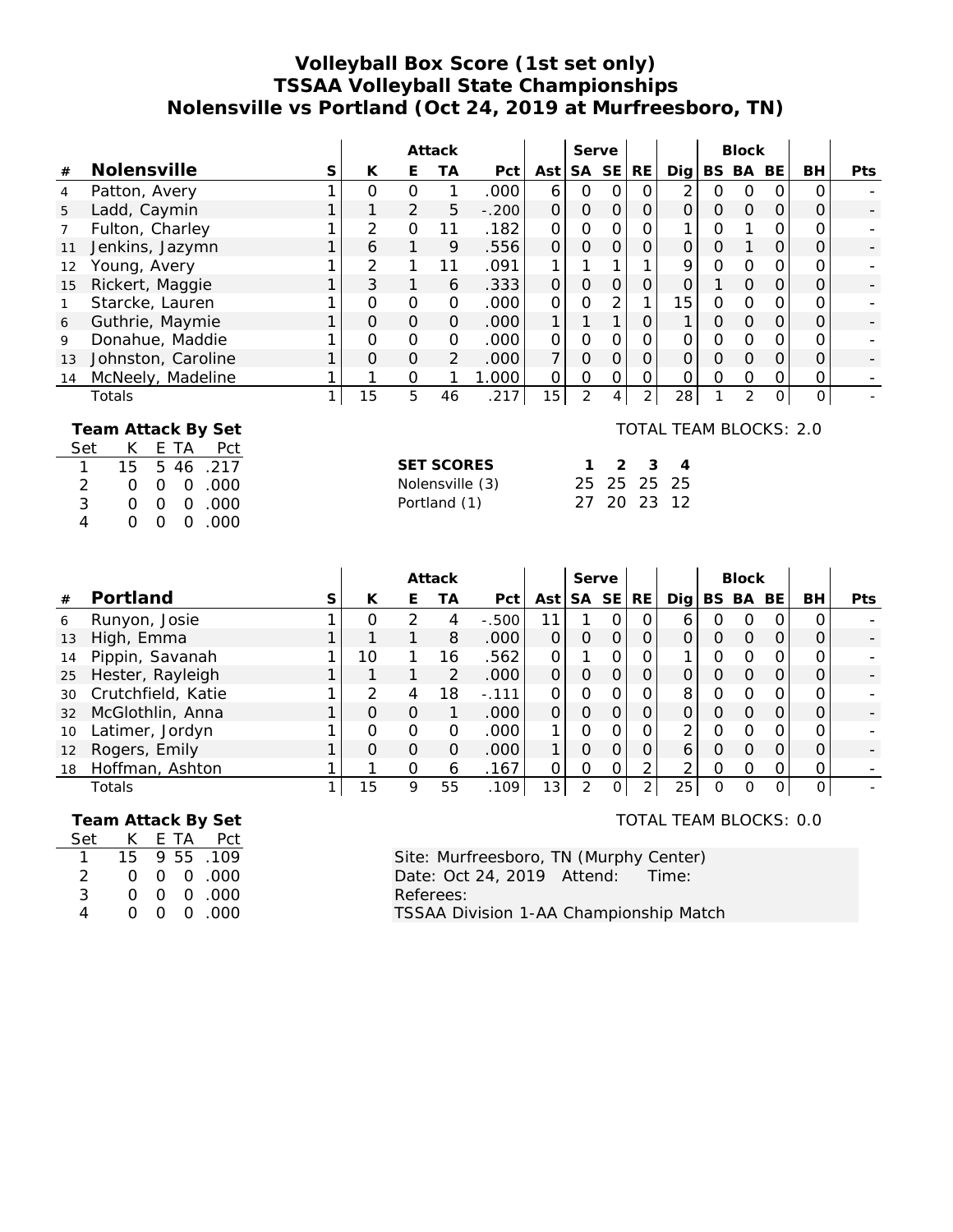#### **Play-by-Play Summary (2nd set) Nolensville vs Portland (Oct 24, 2019 at Murfreesboro, TN)**

*For NOLEN: Fulton, Charley/Jenkins, Jazymn; Rickert, Maggie/Young, Avery; Ladd, Caymin/Patton, Avery; libero Starcke, Lauren. For PORTLAND: Hester, Rayleigh/McGlothlin, Anna; High, Emma/Pippin, Savanah; Runyon, Josie/Crutchfield, Katie; libero Rogers, Emily.*

- 1-0 [Rogers, Emily] Kill by High, Emma (from Runyon, Josie).
- 1-1 [Rogers, Emily] Kill by Rickert, Maggie (from Patton, Avery).
- 2-1 [Fulton, Charley] Kill by Pippin, Savanah (from Runyon, Josie).
- 3-1 [Latimer, Jordyn] Attack error by Rickert, Maggie (block by Pippin, Savanah).
- 3-2 [Latimer, Jordyn] Kill by Young, Avery (from Patton, Avery).
- 3-3 [Donahue, Maddie] Kill by Young, Avery (from Patton, Avery).
- 4-3 [Donahue, Maddie] Kill by Pippin, Savanah (from Runyon, Josie).
- 4-4 [Hoffman, Ashton] Attack error by Pippin, Savanah.
- 5-4 [18] Attack error by Johnston, Caroline.
- 6 4 [Guthrie, Maymie] Kill by Crutchfield, Katie (from Runyon, Josie).
- 7-4 [Pippin, Savanah] Kill by Pippin, Savanah (from Runyon, Josie).
- 7-5 [McNeely, Madeline] Attack error by High, Emma (block by Johnston, Caroline).
- 7-6 [Rogers, Emily] Kill by Jenkins, Jazymn (from Guthrie, Maymie).
- 8-6 [Runyon, Josie] Kill by Hester, Rayleigh (from Runyon, Josie).
- 8-7 [Runyon, Josie] Kill by Young, Avery (from Johnston, Caroline).
- 8-8 [Starcke, Lauren] Attack error by Crutchfield, Katie (block by Fulton, Charley; Jenkins, Jazymn). 8-9 [Starcke, Lauren] Service ace (Rogers, Emily).
	- *Timeout Portland.*
- 9-9 [Starcke, Lauren] Attack error by Fulton, Charley.
- 10-9 [Crutchfield, Katie] Kill by Crutchfield, Katie (from Runyon, Josie).
- 10-10 [Crutchfield, Katie] Service error.
- 10-11 [Patton, Avery] Kill by Jenkins, Jazymn (from Patton, Avery).
- 10-12 [Patton, Avery] Kill by Young, Avery (from Patton, Avery).
- 10-13 [Patton, Avery] Kill by Rickert, Maggie (from Starcke, Lauren).
- 10-14 [Patton, Avery] Kill by Fulton, Charley (from Jenkins, Jazymn).
- 10-15 [Patton, Avery] Kill by Jenkins, Jazymn.
	- *Timeout Portland.*
- 11-15 [Patton, Avery] Attack error by Rickert, Maggie.
- 12-15 [Rogers, Emily] Kill by Pippin, Savanah (from Runyon, Josie).
- 12-16 [Rogers, Emily] Bad set by Runyon, Josie.

#### *Timeout Nolensville.*

- 13-16 [Fulton, Charley] Service error.
- 14-16 [Latimer, Jordyn] Attack error by Fulton, Charley.
- 15-16 [Latimer, Jordyn] Kill by Pippin, Savanah (from Runyon, Josie).
- 16-16 [Latimer, Jordyn] Kill by Pippin, Savanah (from Runyon, Josie).
- 16-17 [Latimer, Jordyn] Kill by Rickert, Maggie (from Patton, Avery).
- 16-18 [Jenkins, Jazymn] Kill by Young, Avery (from Jenkins, Jazymn).
- 17-18 [Jenkins, Jazymn] Service error.
- 17-19 [Hoffman, Ashton] Kill by Rickert, Maggie (from Patton, Avery).
- 18-19 [Guthrie, Maymie] Attack error by Johnston, Caroline.
- 18-20 [Pippin, Savanah] Attack error by Pippin, Savanah.
- 18-21 [Young, Avery] Attack error by Crutchfield, Katie (block by Ladd, Caymin; Johnston, Caroline).
- 19-21 [Young, Avery] Kill by Crutchfield, Katie (from Runyon, Josie).
- 19-22 [Runyon, Josie] Ball handling error by Rogers, Emily.
- 19-23 [Starcke, Lauren] Kill by Jenkins, Jazymn (from Johnston, Caroline).
- 20-23 [Starcke, Lauren] Kill by Crutchfield, Katie (from Runyon, Josie).
- 20-24 [Crutchfield, Katie] Service error.
- 20-25 [Patton, Avery] Attack error by Crutchfield, Katie.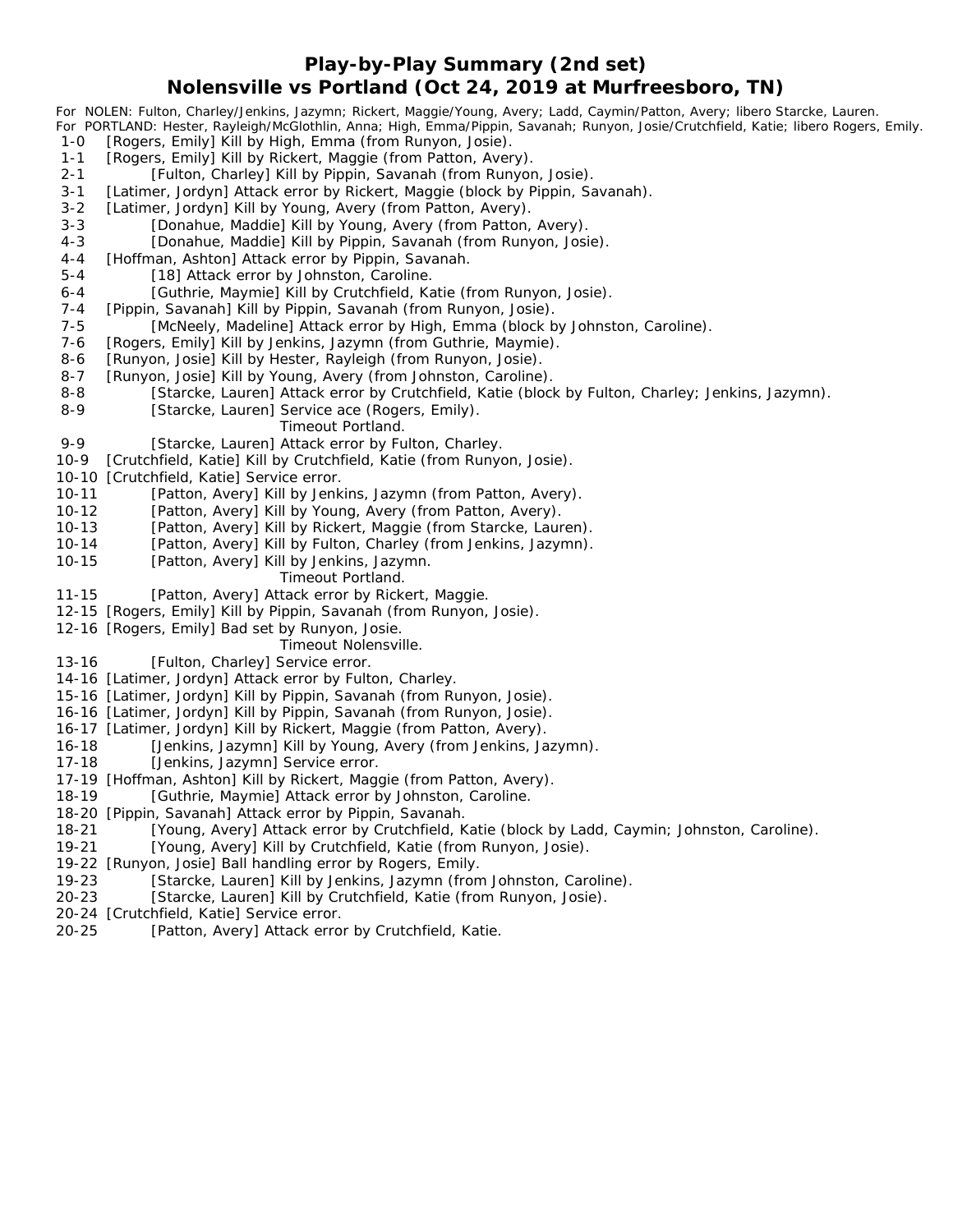## **Volleyball Box Score (2nd set only) TSSAA Volleyball State Championships Nolensville vs Portland (Oct 24, 2019 at Murfreesboro, TN)**

|    |                                              | Attack |          |                |          | Serve   |                |          |                |    | <b>Block</b>   |   |          |          |          |            |
|----|----------------------------------------------|--------|----------|----------------|----------|---------|----------------|----------|----------------|----|----------------|---|----------|----------|----------|------------|
| #  | Nolensville                                  | S      | K        | Е              | ТA       | Pct     | Ast            |          | SA SE          | RE | Dig            |   | BS BA    | BE       | BH       | <b>Pts</b> |
| 4  | Patton, Avery                                |        | O        | $\Omega$       |          | .000    | 7              | O        |                | Ω  | 4              | Ο | ∩        |          | Ω        |            |
| 5  | Ladd, Caymin                                 |        | $\Omega$ | $\Omega$       |          | .000    | $\overline{O}$ | 0        | $\mathcal{O}$  | 0  | $\overline{2}$ | 0 |          | 0        | 0        |            |
|    | Fulton, Charley                              |        |          | 2              | 9        | $-.111$ | Ο              | 0        |                | 0  | 8              | 0 |          | Ω        |          |            |
| 11 | Jenkins, Jazymn                              |        | 4        | $\Omega$       | 10       | .400    | $\overline{2}$ | 0        |                | O  | $\Omega$       | Ο |          | O        |          |            |
| 12 | Young, Avery                                 |        | 5        | $\mathcal{O}$  | 15       | .333    | $\Omega$       | 0        | $\Omega$       | Ο  | 3              | 0 | $\Omega$ | O        |          |            |
| 15 | Rickert, Maggie                              |        | 4        | 2              | 10       | .200    | $\Omega$       | $\Omega$ | O              | 0  | $\Omega$       | O | $\Omega$ | $\Omega$ | Ο        |            |
|    | Starcke, Lauren                              |        | $\Omega$ | $\Omega$       | $\Omega$ | .000    | $\mathbf{1}$   | 1        | $\Omega$       | 0  | 7              | O | $\Omega$ | Ο        |          |            |
| 6  | Guthrie, Maymie                              |        | $\Omega$ | $\mathcal{O}$  | $\Omega$ | .000    | 1              | 0        | $\Omega$       | 0  | 3              | O | $\Omega$ | $\Omega$ | 0        |            |
| 9  | Donahue, Maddie                              |        | 0        | $\mathcal{O}$  | 0        | .000    | $\Omega$       | 0        | $\Omega$       | Ο  |                | Ω | $\Omega$ | O        |          |            |
| 13 | Johnston, Caroline                           |        | $\Omega$ | $\overline{2}$ | 3        | $-.667$ | $\overline{2}$ | 0        | $\Omega$       | O  | $\Omega$       |   |          | O        | 0        |            |
| 14 | McNeely, Madeline                            |        | Ο        | $\Omega$       | $\Omega$ | .000    | $\Omega$       | 0        | Ω              | Ω  | $\Omega$       | Ω | $\Omega$ | Ω        | 0        |            |
|    | Totals                                       |        | 14       | 6              | 49       | .163    | 13             |          | $\overline{2}$ | 0  | 28             |   | 4        | 0        | $\Omega$ |            |
|    | TOTAL TEAM BLOCKS: 3.0<br>Team Attack By Set |        |          |                |          |         |                |          |                |    |                |   |          |          |          |            |

| Set K E TA Pct |  |                               |                   |                 |  |
|----------------|--|-------------------------------|-------------------|-----------------|--|
|                |  | 1 0 0 0 0 000                 | <b>SET SCORES</b> | $1 \t2 \t3 \t4$ |  |
|                |  | 2 14 6 49 163                 | Nolensville (3)   | 25 25 25 25     |  |
|                |  | 3 0 0 0 0 000                 | Portland (1)      | 27 20 23 12     |  |
|                |  | $0 \quad 0 \quad 0 \quad 000$ |                   |                 |  |

|                   |                    |    | Attack   |          |          |      |                 | Serve    |           |              |     |   | <b>Block</b> |     |    |            |
|-------------------|--------------------|----|----------|----------|----------|------|-----------------|----------|-----------|--------------|-----|---|--------------|-----|----|------------|
| #                 | Portland           | S. | К        | E.       | ТA       | Pct  | Ast             | . SA     | <b>SE</b> | <b>RE</b>    | Dig |   | BS BA        | BE. | BH | <b>Pts</b> |
| 6                 | Runyon, Josie      |    | $\Omega$ | O        | 0        | .000 | 12              | 0        | 0         | $\Omega$     | 2   | Ω | O            | Ω   | Ω  |            |
| 13                | High, Emma         |    |          |          | 5        | .000 |                 | O        | $\Omega$  | O            |     | 0 | $\Omega$     | Ο   |    |            |
| 14                | Pippin, Savanah    |    | 6        | 2        | 15       | .267 |                 | 0        |           | $\Omega$     |     |   |              |     |    |            |
| 25                | Hester, Rayleigh   |    |          | $\Omega$ | 3        | .333 | $\Omega$        | $\Omega$ | $\Omega$  | O            | 0   | 0 | $\Omega$     | Ο   |    |            |
| 30                | Crutchfield, Katie |    | 4        | 3        | 21       | .048 | ∩               | 0        | 2         | $\Omega$     |     | O |              |     |    |            |
| 32                | McGlothlin, Anna   |    | $\Omega$ | $\Omega$ | 3        | .000 | $\Omega$        | $\Omega$ | $\Omega$  | $\Omega$     |     | Ω | $\Omega$     | Ω   |    |            |
| 10                | Latimer, Jordyn    |    | $\Omega$ | $\Omega$ | $\Omega$ | .000 | $\Omega$        | O        | $\Omega$  | 0            |     | O | $\Omega$     | Ω   | Ω  |            |
| $12 \overline{ }$ | Rogers, Emily      |    | $\Omega$ | $\Omega$ | $\Omega$ | .000 | $\Omega$        | 0        | $\Omega$  | $\mathbf{1}$ | 13  | 0 | $\Omega$     | Ο   |    |            |
| 18                | Hoffman, Ashton    |    | $\Omega$ | $\Omega$ |          | .000 | $\Omega$        | O        | O         | 0            | 4   | 0 | $\Omega$     |     | 0  |            |
|                   | Totals             |    | 12       | 6        | 48       | .125 | 12 <sub>1</sub> | $\Omega$ | 2         |              | 26  |   | $\Omega$     | 0   |    |            |

|     |                  |    | Team Attack By Set   |
|-----|------------------|----|----------------------|
| Set | K.               |    | E TA Pct             |
|     | $\Omega$         |    | $0\quad 0\quad .000$ |
| 2   | 12.              |    | 6 48 .125            |
| 3   | $\mathcal{L}$    | O. | 0.000                |
| Δ   | $\left( \right)$ |    | 00.000               |

TOTAL TEAM BLOCKS: 1.0

Site: Murfreesboro, TN (Murphy Center) Date: Oct 24, 2019 Attend: Time: Referees: TSSAA Division 1-AA Championship Match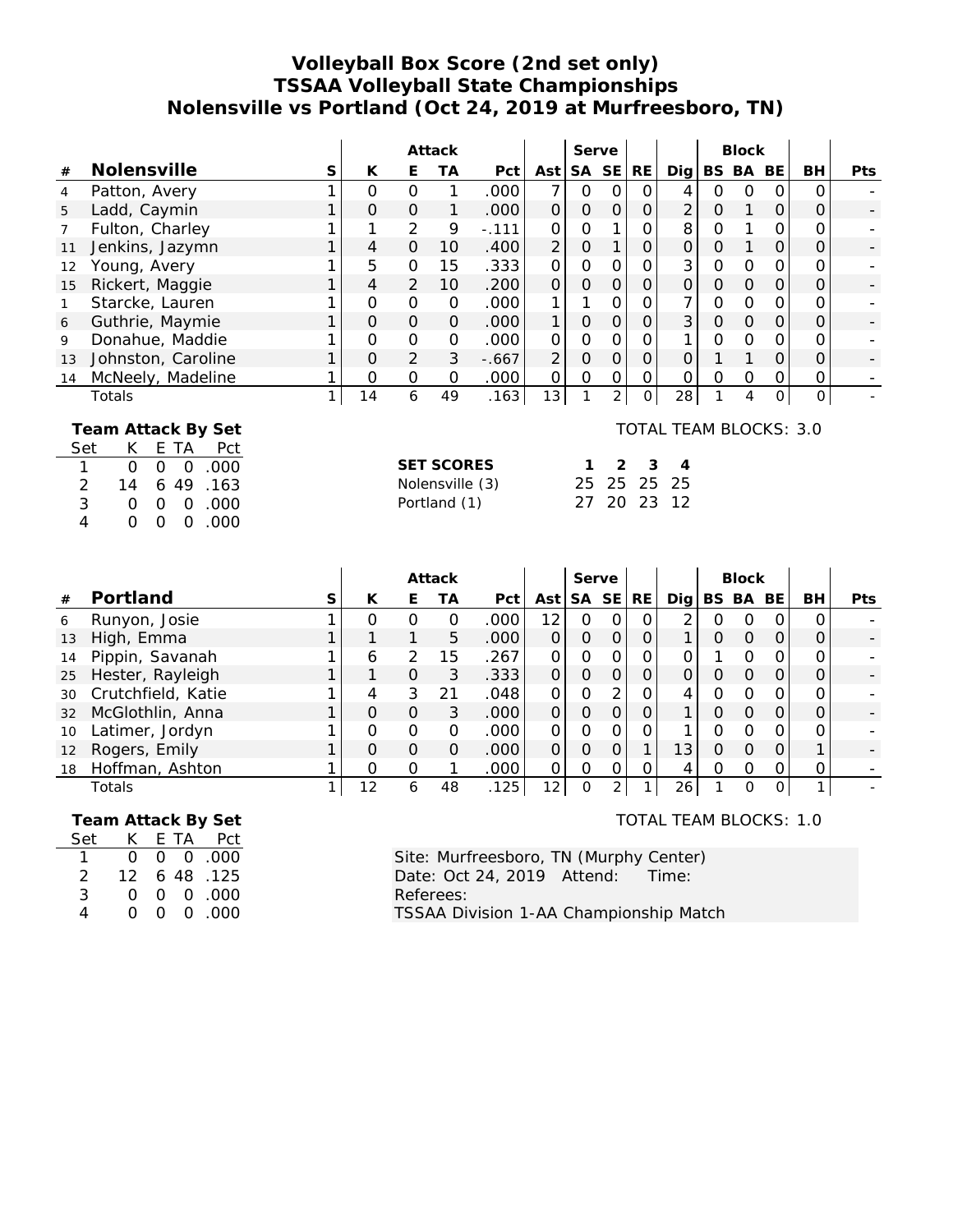#### **Play-by-Play Summary (3rd set) Nolensville vs Portland (Oct 24, 2019 at Murfreesboro, TN)**

*For PORTLAND: Hester, Rayleigh/McGlothlin, Anna; High, Emma/Pippin, Savanah; Runyon, Josie/Crutchfield, Katie; libero Rogers, Emily. For NOLEN: Fulton, Charley/Jenkins, Jazymn; Rickert, Maggie/Young, Avery; Ladd, Caymin/Patton, Avery; libero Starcke, Lauren.* [Patton, Avery] Attack error by Pippin, Savanah. 1-1 [Patton, Avery] Kill by High, Emma (from Runyon, Josie). 2-1 [Latimer, Jordyn] Kill by Pippin, Savanah (from Runyon, Josie). 3-1 [Latimer, Jordyn] Service ace (Young, Avery). 3-2 [Latimer, Jordyn] Attack error by Pippin, Savanah. 3-3 [Fulton, Charley] Kill by Rickert, Maggie (from Patton, Avery). 4-3 [Fulton, Charley] Kill by Pippin, Savanah (from Runyon, Josie), block error by Young, Avery. 5-3 [Hoffman, Ashton] Kill by Pippin, Savanah (from Runyon, Josie). 5-4 [Hoffman, Ashton] Kill by Rickert, Maggie (from Patton, Avery). 5-5 [Donahue, Maddie] Kill by Young, Avery (from Patton, Avery). 5-6 [Donahue, Maddie] Attack error by Crutchfield, Katie. 6-6 [Donahue, Maddie] Kill by Pippin, Savanah (from Runyon, Josie). 6-7 [Pippin, Savanah] Kill by Young, Avery (from Patton, Avery). 6-8 [Guthrie, Maymie] Attack error by Crutchfield, Katie (block by Ladd, Caymin; Johnston, Caroline). 6-9 [Guthrie, Maymie] Attack error by Crutchfield, Katie. *Timeout Portland.* 6-10 [Guthrie, Maymie] Attack error by Hester, Rayleigh. 7-10 [Guthrie, Maymie] Kill by Crutchfield, Katie (from Runyon, Josie). 7-11 [Runyon, Josie] Kill by Fulton, Charley (from Johnston, Caroline). 8-11 [Young, Avery] Attack error by Fulton, Charley. 9-11 [Crutchfield, Katie] Kill by High, Emma (from Runyon, Josie). 10-11 [Crutchfield, Katie] Kill by High, Emma (from Runyon, Josie). 10-12 [Crutchfield, Katie] Attack error by Crutchfield, Katie. 10-13 [Starcke, Lauren] Service ace (Rogers, Emily). 10-14 [Starcke, Lauren] Attack error by High, Emma. 10-15 [Starcke, Lauren] Bad set by Runyon, Josie. *Timeout Portland.* 10-16 [Starcke, Lauren] Attack error by High, Emma (block by Jenkins, Jazymn; Johnston, Caroline). 11-16 [Starcke, Lauren] Kill by McGlothlin, Anna (from Runyon, Josie). 12-16 [Rogers, Emily] Kill by Pippin, Savanah. 13-16 [Rogers, Emily] Kill by High, Emma (from Rogers, Emily). 13-17 [Patton, Avery] Kill by Jenkins, Jazymn (from Patton, Avery). 13-18 [Patton, Avery] Attack error by Crutchfield, Katie. 14-18 [Patton, Avery] Kill by Pippin, Savanah (from Runyon, Josie), block error by Jenkins, Jazymn. 15-18 [Latimer, Jordyn] Kill by Crutchfield, Katie (from Latimer, Jordyn). 16-18 [Latimer, Jordyn] Kill by Pippin, Savanah (from Runyon, Josie). *Timeout Nolensville.* 17-18 [Latimer, Jordyn] Attack error by Fulton, Charley. 18-18 [Latimer, Jordyn] Kill by Pippin, Savanah (from Runyon, Josie). 19-18 [Latimer, Jordyn] Kill by Pippin, Savanah (from Runyon, Josie). *Timeout Nolensville.* 19-19 [Latimer, Jordyn] Service error. 19-20 [Fulton, Charley] Kill by Jenkins, Jazymn (from Patton, Avery), block error by Runyon, Josie. 20-20 [Fulton, Charley] Service error. 21-20 [Hoffman, Ashton] Kill by Crutchfield, Katie (from Runyon, Josie). 22-20 [Hoffman, Ashton] Kill by Pippin, Savanah (from Runyon, Josie). 23-20 [Hoffman, Ashton] Kill by Pippin, Savanah (from Runyon, Josie). 22-22 [Hoffman, Ashton] Kill by Rickert, Maggie (from Starcke, Lauren). 22-23 [Donahue, Maddie] Kill by Rickert, Maggie (from Patton, Avery). 22-24 [Donahue, Maddie] Attack error by Pippin, Savanah. 23-24 [Donahue, Maddie] Kill by Pippin, Savanah (from Runyon, Josie). 23-25 [Pippin, Savanah] Kill by Rickert, Maggie (from Patton, Avery).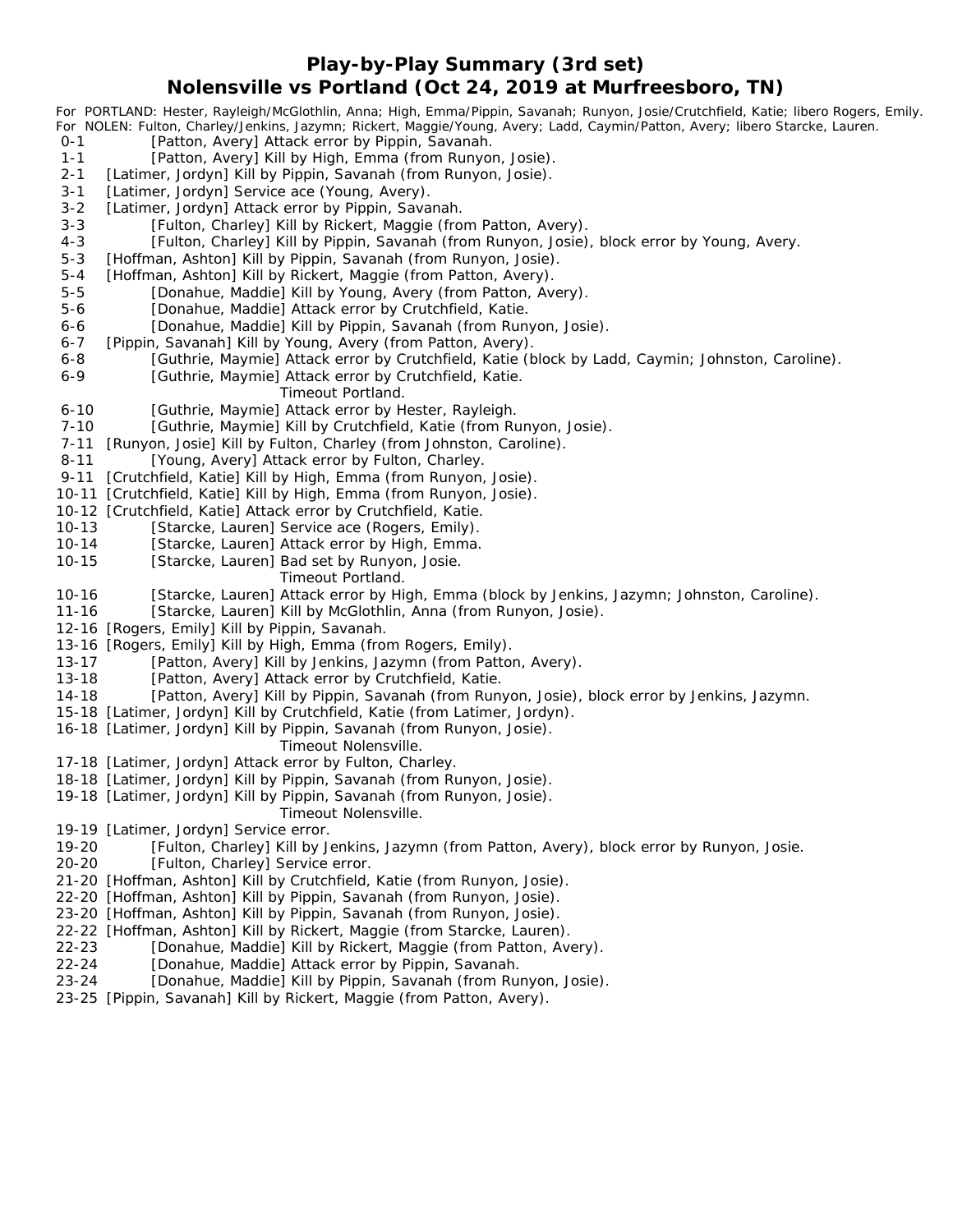#### **Volleyball Box Score (3rd set only) TSSAA Volleyball State Championships Nolensville vs Portland (Oct 24, 2019 at Murfreesboro, TN)**

|                    |                                                                                                                                                                                                 |              | Attack         |                                                                                   |                |          |                | Serve          |                |                |                                                                 | <b>Block</b>   |                     |                     |                     |     |
|--------------------|-------------------------------------------------------------------------------------------------------------------------------------------------------------------------------------------------|--------------|----------------|-----------------------------------------------------------------------------------|----------------|----------|----------------|----------------|----------------|----------------|-----------------------------------------------------------------|----------------|---------------------|---------------------|---------------------|-----|
| $^{\#}$            | Nolensville                                                                                                                                                                                     | S            | К              | E                                                                                 | <b>TA</b>      | Pct      | Ast            | SA             | <b>SE</b>      | <b>RE</b>      | Dig                                                             |                | BS BA               | BE                  | BH                  | Pts |
| $\overline{4}$     | Patton, Avery                                                                                                                                                                                   | 1            | $\overline{O}$ | $\overline{O}$                                                                    | $\overline{O}$ | .000     | 8              | $\overline{O}$ | $\overline{O}$ | $\Omega$       | $\overline{2}$                                                  | $\Omega$       | $\overline{O}$      | $\Omega$            | $\overline{O}$      |     |
| 5                  | Ladd, Caymin                                                                                                                                                                                    | $\mathbf{1}$ | $\Omega$       | $\overline{O}$                                                                    | $\overline{2}$ | .000     | $\overline{O}$ | $\mathbf 0$    | $\mathbf 0$    | $\mathsf{O}$   | $\mathbf 0$                                                     | $\mathbf{O}$   | 1                   | $\mathbf{O}$        | $\mathbf 0$         |     |
| $\overline{7}$     | Fulton, Charley                                                                                                                                                                                 | 1            | 1              | $\overline{2}$                                                                    | 15             | $-.067$  | 0              | $\mathbf 0$    | 1              | $\mathbf{O}$   | $\overline{2}$                                                  | $\overline{O}$ | $\mathbf 0$         | 0                   | $\overline{O}$      |     |
| 11                 | Jenkins, Jazymn                                                                                                                                                                                 | 1            | $\overline{2}$ | $\overline{O}$                                                                    | 9              | .222     | $\Omega$       | $\overline{O}$ | $\Omega$       | $\overline{O}$ | $\mathbf{1}$                                                    | 0              | 1                   | 1                   | 0                   |     |
| 12                 | Young, Avery                                                                                                                                                                                    | 1            | $\overline{2}$ | $\overline{O}$                                                                    | 13             | .154     | 0              | $\Omega$       | $\Omega$       | 1              | 4                                                               | $\overline{O}$ | $\mathbf 0$         | 1                   | $\overline{O}$      |     |
| 15                 | Rickert, Maggie                                                                                                                                                                                 | $\mathbf{1}$ | 5              | $\overline{O}$                                                                    | 12             | .417     | $\overline{O}$ | $\mathbf 0$    | $\mathbf 0$    | $\mathsf{O}$   | 1                                                               | O              | $\mathbf 0$         | $\overline{O}$      | 0                   |     |
| $\mathbf{1}$       | Starcke, Lauren                                                                                                                                                                                 | 1            | $\overline{O}$ | $\overline{0}$                                                                    | $\mathbf 0$    | .000     | 1              | 1              | $\overline{O}$ | $\overline{O}$ | 12                                                              | $\overline{O}$ | $\overline{O}$      | $\overline{O}$      | $\overline{O}$      |     |
| 6                  | Guthrie, Maymie                                                                                                                                                                                 | $\mathbf{1}$ | $\Omega$       | $\overline{O}$                                                                    | $\mathcal{O}$  | .000     | $\Omega$       | $\overline{O}$ | $\overline{O}$ | $\overline{O}$ | 5                                                               | 0              | $\overline{O}$      | $\overline{O}$      | 0                   |     |
| 9                  | Donahue, Maddie                                                                                                                                                                                 | 1            | $\Omega$       | $\Omega$                                                                          | $\overline{O}$ | .000     | 0              | $\Omega$       | $\Omega$       | $\Omega$       | $\Omega$                                                        | $\Omega$       | $\Omega$            | 0                   | $\Omega$            |     |
| 13                 | Johnston, Caroline                                                                                                                                                                              | $\mathbf{1}$ | $\Omega$       | $\mathbf 0$                                                                       | $\overline{2}$ | .000     | $\mathbf{1}$   | $\overline{O}$ | $\mathbf 0$    | $\mathbf{O}$   | $\Omega$                                                        | $\overline{O}$ | $\overline{2}$      | $\mathsf O$         | 0                   |     |
|                    | Totals                                                                                                                                                                                          | 1            | 10             | $\overline{2}$                                                                    | 53             | .151     | 10             | 1              | 1              | 1              | 27                                                              | $\Omega$       | $\overline{A}$      | $\overline{2}$      | $\mathsf{O}$        |     |
| Set<br>1<br>2<br>4 | Team Attack By Set<br>E TA<br>K<br>Pct<br>$\Omega$<br>.000<br>0<br>$\mathbf 0$<br>.000<br>$\mathcal{O}$<br>$\Omega$<br>$\mathbf{0}$<br>3<br>53<br>.151<br>10<br>2<br>.000<br>$\Omega$<br>0<br>O |              |                | <b>SET SCORES</b><br>1<br>25<br>Nolensville (3)<br>25<br>20<br>27<br>Portland (1) |                |          |                |                |                |                | <b>TOTAL TEAM BLOCKS: 2.0</b><br>3<br>4<br>25<br>25<br>23<br>12 |                |                     |                     |                     |     |
|                    |                                                                                                                                                                                                 |              |                |                                                                                   | Attack         |          |                |                | Serve          |                |                                                                 |                | <b>Block</b>        |                     |                     |     |
| $^{\#}$            | Portland                                                                                                                                                                                        | S            | К              | Ε                                                                                 | <b>TA</b>      | Pct      | Ast            | SA             | <b>SE</b>      | <b>RE</b>      | Dig                                                             |                | BS BA               | BE                  | BH                  | Pts |
| 6                  | Runyon, Josie                                                                                                                                                                                   | 1            | $\overline{O}$ | $\overline{O}$                                                                    | 3              | .000     | 17             | $\overline{O}$ | $\mathcal{O}$  | $\mathbf{O}$   | 4                                                               | $\mathbf 0$    | $\mathcal{O}$       | $\mathbf{1}$        | $\overline{O}$      |     |
| 13                 | High, Emma                                                                                                                                                                                      | 1            | 4              | $\overline{2}$                                                                    | 16             | .125     | 0              | $\overline{O}$ | $\overline{O}$ | $\mathbf{O}$   | $\overline{2}$                                                  | $\mathbf 0$    | $\mathsf{O}\xspace$ | $\mathbf 0$         | $\mathbf 0$         |     |
| 14                 | Pippin, Savanah                                                                                                                                                                                 | 1            | 12             | 3                                                                                 | 23             | .391     | $\Omega$       | $\Omega$       | $\mathbf 0$    | $\mathbf 0$    | 1                                                               | $\overline{O}$ | $\mathbf 0$         | 0                   | 0                   |     |
| 25                 | Hester, Rayleigh                                                                                                                                                                                | $\mathbf{1}$ | $\overline{O}$ | $\mathbf{1}$                                                                      | 1              | $-1.000$ | 0              | $\overline{O}$ | $\mathbf 0$    | $\mathsf O$    | $\mathcal{O}$                                                   | $\mathbf 0$    | $\mathbf 0$         | $\mathbf 0$         | $\mathbf 0$         |     |
| 30                 | Crutchfield, Katie                                                                                                                                                                              | 1            | 3              | 5                                                                                 | 19             | $-0.105$ | 0              | $\overline{O}$ | $\overline{O}$ | $\mathbf 0$    | 11                                                              | $\mathbf 0$    | $\mathbf 0$         | $\mathsf{O}\xspace$ | $\mathsf{O}\xspace$ |     |
| 32                 | McGlothlin, Anna                                                                                                                                                                                | 1            | $\mathbf{1}$   | $\overline{O}$                                                                    | 1              | 1.000    | $\Omega$       | $\overline{O}$ | $\overline{O}$ | $\mathcal{O}$  | $\Omega$                                                        | 0              | $\overline{O}$      | $\overline{O}$      | $\overline{O}$      |     |
| 10                 | Latimer, Jordyn                                                                                                                                                                                 | 1            | $\Omega$       | $\Omega$                                                                          | $\mathbf 0$    | .000     | 1              | 1              | 1              | $\Omega$       | 4                                                               | $\overline{O}$ | $\mathbf 0$         | 0                   | $\overline{O}$      |     |
| 12                 | Rogers, Emily                                                                                                                                                                                   | 1            | $\Omega$       | $\overline{O}$                                                                    | $\mathbf 0$    | .000     | $\mathbf{1}$   | $\overline{O}$ | $\overline{O}$ | $\mathbf{1}$   | 11                                                              | $\mathbf 0$    | $\mathbf 0$         | $\mathsf O$         | $\mathbf 0$         |     |
| 18                 | Hoffman, Ashton                                                                                                                                                                                 | 1            | $\Omega$       | $\overline{O}$                                                                    | 1              | .000     | $\Omega$       | 0              | $\Omega$       | $\Omega$       | 3                                                               | 0              | 0                   | $\Omega$            | 0                   |     |

Totals 1 20 11 64 . 1 4 1 19 1 1 1 36 0 0 1 0 -

 **Team Attack By Set** Set K E TA Pct 1 0 0 0 . 0 0 0 2 0 0 0 . 0 0 0 3 20 11 64 .141

4 0 0 0 . 0 0 0

TOTAL TEAM BLOCKS: 0.0

Site: Murfreesboro, TN (Murphy Center) Date: Oct 24, 2019 Attend: Time: Referees: TSSAA Division 1-AA Championship Match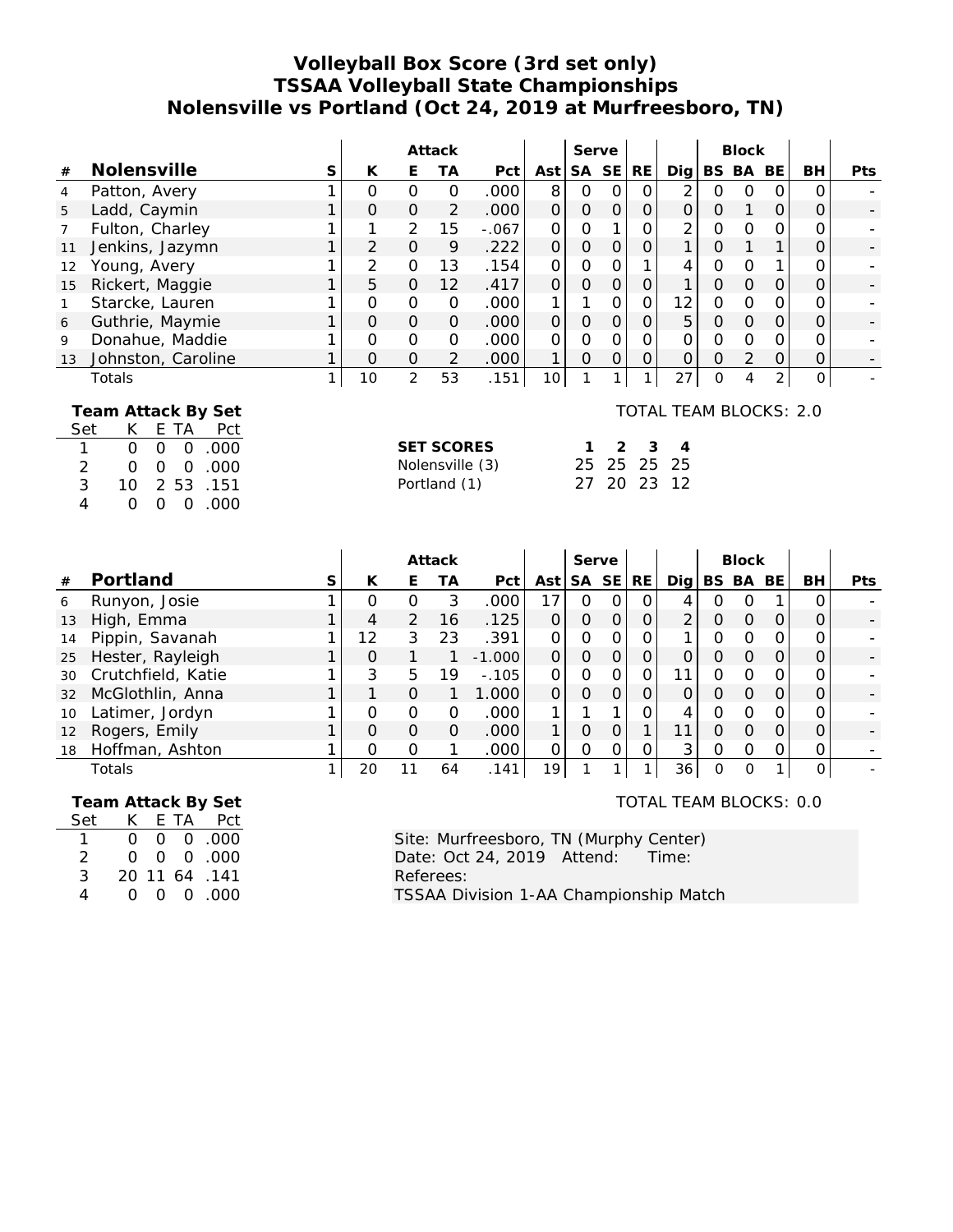#### **Play-by-Play Summary (4th set) Nolensville vs Portland (Oct 24, 2019 at Murfreesboro, TN)**

*For NOLEN: Fulton, Charley/Jenkins, Jazymn; Rickert, Maggie/Young, Avery; Ladd, Caymin/Patton, Avery; libero Starcke, Lauren. For PORTLAND: Hester, Rayleigh/McGlothlin, Anna; High, Emma/Pippin, Savanah; Runyon, Josie/Crutchfield, Katie; libero Rogers, Emily.* 0-1 [Rogers, Emily] Kill by Fulton, Charley (from Patton, Avery). 0-2 [Fulton, Charley] Kill by Rickert, Maggie (from Young, Avery). 1-2 [Fulton, Charley] Kill by High, Emma (from Runyon, Josie), block error by Rickert, Maggie.

- 1-3 [Latimer, Jordyn] Kill by Fulton, Charley (from Patton, Avery).
- 1-4 [Donahue, Maddie] Attack error by Runyon, Josie.
- 1-5 [Donahue, Maddie] Service ace (Latimer, Jordyn).
	- *Timeout Portland.*
- 1-6 [Donahue, Maddie] Service ace (Latimer, Jordyn).
- 1-7 [Donahue, Maddie] Kill by Ladd, Caymin.
- 1-8 [Donahue, Maddie] Kill by Young, Avery (from Patton, Avery).
- 2-8 [Donahue, Maddie] Kill by Pippin, Savanah (from Runyon, Josie).
- 2-9 [Hoffman, Ashton] Kill by Rickert, Maggie (from Patton, Avery).
- 3-9 [Guthrie, Maymie] Kill by Crutchfield, Katie (from Runyon, Josie).
- 3-10 [Pippin, Savanah] Kill by Young, Avery (from Johnston, Caroline).
- 3-11 [Young, Avery] Attack error by Crutchfield, Katie.

#### *Timeout Portland.*

- 3-12 [Young, Avery] Kill by Fulton, Charley (from Johnston, Caroline).
- 3-13 [Young, Avery] Service ace (Crutchfield, Katie).
- 4-13 [Young, Avery] Attack error by Young, Avery.
- 5-13 [Runyon, Josie] Bad set by Johnston, Caroline.
- 5-14 [Runyon, Josie] Service error.
- 6-14 [Starcke, Lauren] Kill by Crutchfield, Katie (from Runyon, Josie).
- 6-15 [Crutchfield, Katie] Kill by Johnston, Caroline (from Guthrie, Maymie).
- 6-16 [Patton, Avery] Kill by Young, Avery (from Patton, Avery).
- 7-16 [Patton, Avery] Attack error by Jenkins, Jazymn (block by Hester, Rayleigh; McGlothlin, Anna).
- 7-17 [Rogers, Emily] Kill by Rickert, Maggie (from Patton, Avery).
- 7-18 [Fulton, Charley] Service ace (High, Emma).
- 7-19 [Fulton, Charley] Attack error by Pippin, Savanah (block by Rickert, Maggie; Jenkins, Jazymn).
- 7-20 [Fulton, Charley] Kill by Rickert, Maggie (from Patton, Avery).
- 8-20 [Fulton, Charley] Attack error by Young, Avery (block by Pippin, Savanah).
- 8-21 [Latimer, Jordyn] Kill by Rickert, Maggie (from Patton, Avery).
- 8-22 [Donahue, Maddie] Kill by Rickert, Maggie (from Patton, Avery).
- 9-22 [Donahue, Maddie] Kill by Pippin, Savanah (from Runyon, Josie).
- 9-23 [Hoffman, Ashton] Kill by Young, Avery (from Patton, Avery).
- 10-23 [Guthrie, Maymie] Attack error by Young, Avery.
- 11-23 [Pippin, Savanah] Attack error by Young, Avery.
- 11-24 [Pippin, Savanah] Kill by Johnston, Caroline.
- 12-24 [Young, Avery] Service error.
- 12-25 [Runyon, Josie] Kill by Fulton, Charley (from Johnston, Caroline).

PORTLAND 1, NOLENSVILLE 3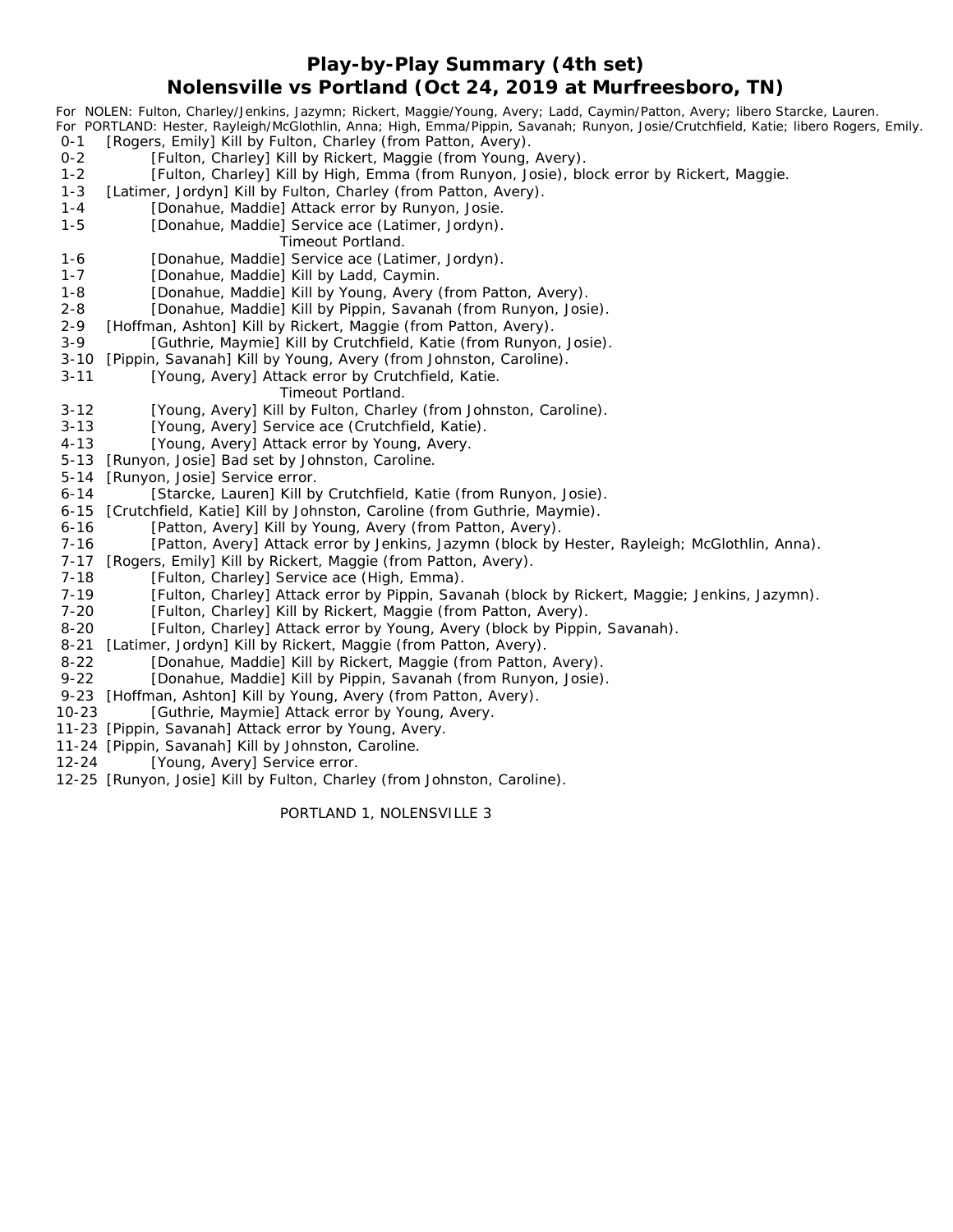### **Volleyball Box Score (4th set only) TSSAA Volleyball State Championships Nolensville vs Portland (Oct 24, 2019 at Murfreesboro, TN)**

|                               |                                                                                                                                                                                                                                    |              | Attack         |                |                                                      | Serve   |                | <b>Block</b>   |                |                |                                                      |                |                |                     |                     |     |
|-------------------------------|------------------------------------------------------------------------------------------------------------------------------------------------------------------------------------------------------------------------------------|--------------|----------------|----------------|------------------------------------------------------|---------|----------------|----------------|----------------|----------------|------------------------------------------------------|----------------|----------------|---------------------|---------------------|-----|
| $\#$                          | Nolensville                                                                                                                                                                                                                        | S            | K              | E              | <b>TA</b>                                            | Pct     | Ast            |                | SA SE          | <b>RE</b>      | Dig                                                  |                | BS BA          | BE                  | <b>BH</b>           | Pts |
| 4                             | Patton, Avery                                                                                                                                                                                                                      | 1            | $\overline{O}$ | $\overline{0}$ | $\mathbf{1}$                                         | .000    | 10             | $\overline{0}$ | $\overline{0}$ | $\mathbf{O}$   | 3                                                    | $\mathbf 0$    | $\mathbf 0$    | $\mathbf{O}$        | $\overline{O}$      |     |
| 5                             | Ladd, Caymin                                                                                                                                                                                                                       | 1            | 1              | $\overline{O}$ | 5                                                    | .200    | $\overline{O}$ | $\mathbf 0$    | $\mathbf 0$    | $\overline{O}$ | 3                                                    | $\mathbf 0$    | $\mathsf O$    | $\mathbf 0$         | 0                   |     |
| $\overline{7}$                | Fulton, Charley                                                                                                                                                                                                                    | 1            | 4              | $\overline{O}$ | 8                                                    | .500    | $\mathbf 0$    | 1              | $\overline{O}$ | $\overline{O}$ | 6                                                    | $\mathbf 0$    | $\overline{O}$ | $\mathbf 0$         | $\Omega$            |     |
| 11                            | Jenkins, Jazymn                                                                                                                                                                                                                    | $\mathbf{1}$ | $\Omega$       | $\mathbf{1}$   | $\overline{2}$                                       | $-.500$ | $\overline{O}$ | $\overline{O}$ | $\overline{O}$ | $\overline{O}$ | 1                                                    | $\overline{O}$ | $\mathbf{1}$   | $\overline{O}$      | $\overline{O}$      |     |
| 12                            | Young, Avery                                                                                                                                                                                                                       | 1            | 4              | 4              | 14                                                   | .000    | $\mathbf{1}$   | 1              | 1              | $\mathsf O$    | 5                                                    | $\overline{O}$ | $\overline{O}$ | $\mathbf 0$         | 0                   |     |
| 15                            | Rickert, Maggie                                                                                                                                                                                                                    | 1            | 6              | $\overline{O}$ | 12                                                   | .500    | $\overline{O}$ | $\overline{O}$ | $\overline{O}$ | $\overline{O}$ | $\overline{O}$                                       | $\mathbf 0$    | $\mathbf{1}$   | $\mathbf{1}$        | 0                   |     |
| 1                             | Starcke, Lauren                                                                                                                                                                                                                    | 1            | $\overline{O}$ | $\overline{O}$ | $\overline{O}$                                       | .000    | $\overline{O}$ | $\overline{0}$ | $\overline{O}$ | $\overline{O}$ | $\overline{2}$                                       | $\mathbf 0$    | $\overline{O}$ | $\mathbf{O}$        | 0                   |     |
| 6                             | Guthrie, Maymie                                                                                                                                                                                                                    | 1            | $\Omega$       | $\Omega$       | $\overline{O}$                                       | .000    | $\mathbf{1}$   | $\overline{O}$ | $\overline{O}$ | $\overline{O}$ | $\overline{3}$                                       | $\overline{O}$ | $\overline{O}$ | $\mathbf 0$         | $\Omega$            |     |
| 9                             | Donahue, Maddie                                                                                                                                                                                                                    | 1            | $\overline{O}$ | $\overline{O}$ | $\overline{O}$                                       | .000    | $\Omega$       | $\overline{2}$ | $\overline{O}$ | $\overline{O}$ | 0                                                    | $\overline{O}$ | $\overline{O}$ | $\overline{O}$      | 0                   |     |
| 13                            | Johnston, Caroline                                                                                                                                                                                                                 | $\mathbf{1}$ | $\overline{2}$ | $\overline{O}$ | 3                                                    | .667    | 3              | $\overline{O}$ | $\mathbf 0$    | $\mathbf 0$    | $\overline{O}$                                       | $\overline{O}$ | $\overline{O}$ | $\mathsf O$         | $\mathbf 0$         |     |
|                               | Totals                                                                                                                                                                                                                             | 1            | 17             | 5              | 45                                                   | .267    | 15             | 4              | $\mathbf{1}$   | $\mathsf O$    | 23                                                   | $\mathbf 0$    | $\overline{2}$ | $\mathbf{1}$        | $\mathsf{O}\xspace$ |     |
| Set<br>$\mathbf{1}$<br>3<br>4 | Team Attack By Set<br>К<br>Ε<br><b>TA</b><br>Pct<br>$\overline{O}$<br>$\overline{0}$<br>$\mathbf 0$<br>.000<br>2<br>$\mathbf 0$<br>.000<br>0<br>0<br>.000<br>$\overline{O}$<br>$\mathbf 0$<br>$\mathbf 0$<br>17<br>45<br>5<br>.267 |              |                |                | <b>SET SCORES</b><br>Nolensville (3)<br>Portland (1) |         |                | 1<br>25<br>27  | 2<br>25<br>20  | 3<br>25<br>23  | TOTAL TEAM BLOCKS: 1.0<br>$\overline{4}$<br>25<br>12 |                |                |                     |                     |     |
|                               |                                                                                                                                                                                                                                    |              |                |                | Attack                                               |         |                | Serve          |                |                |                                                      |                | <b>Block</b>   |                     |                     |     |
| #                             | Portland                                                                                                                                                                                                                           | S            | K              | E              | <b>TA</b>                                            | Pct     | Ast            |                | SA SE          | RE             | Dig                                                  |                | BS BA          | BE                  | BH                  | Pts |
| 6                             | Runyon, Josie                                                                                                                                                                                                                      | 1            | $\overline{O}$ | $\mathbf{1}$   | $\overline{2}$                                       | $-.500$ | 5              | $\overline{O}$ | 1              | $\mathbf{O}$   | 1                                                    | $\mathbf 0$    | $\mathbf 0$    | $\mathbf 0$         | $\overline{O}$      |     |
| 13                            | High, Emma                                                                                                                                                                                                                         | 1            | 1              | $\mathbf 0$    | $\overline{4}$                                       | .250    | $\overline{O}$ | $\mathbf 0$    | $\mathbf 0$    | 1              | $\mathcal{O}$                                        | $\mathbf 0$    | $\mathsf O$    | $\mathbf 0$         | 0                   |     |
| 14                            | Pippin, Savanah                                                                                                                                                                                                                    | 1            | $\overline{2}$ | 1              | 9                                                    | .111    | $\Omega$       | $\overline{0}$ | $\overline{0}$ | $\mathbf 0$    | 1                                                    | 1              | $\Omega$       | $\overline{O}$      | $\Omega$            |     |
| 25                            | Hester, Rayleigh                                                                                                                                                                                                                   | $\mathbf{1}$ | $\overline{O}$ | $\overline{O}$ | $\overline{2}$                                       | .000    | $\overline{O}$ | $\mathbf 0$    | $\overline{O}$ | $\overline{O}$ | 1                                                    | $\overline{O}$ | $\mathbf{1}$   | $\mathsf{O}$        | $\overline{O}$      |     |
| 30                            | Crutchfield, Katie                                                                                                                                                                                                                 | 1            | $\overline{2}$ | 1              | 11                                                   | .091    | $\overline{O}$ | $\overline{O}$ | $\overline{0}$ | 1              | 3                                                    | $\overline{O}$ | $\overline{O}$ | $\mathsf{O}\xspace$ | 0                   |     |
| 32                            | McGlothlin, Anna                                                                                                                                                                                                                   | 1            | $\overline{O}$ | $\overline{O}$ | 3                                                    | .000    | $\overline{O}$ | $\mathbf 0$    | $\overline{O}$ | $\mathsf O$    | $\overline{O}$                                       | $\mathbf 0$    | $\mathbf{1}$   | $\mathbf 0$         | $\overline{O}$      |     |
| 10                            | Latimer, Jordyn                                                                                                                                                                                                                    | 1            | $\overline{O}$ | $\overline{O}$ | $\overline{O}$                                       | .000    | $\overline{O}$ | $\overline{O}$ | $\overline{O}$ | $\overline{2}$ | 5                                                    | $\Omega$       | $\overline{O}$ | $\mathbf{O}$        | $\Omega$            |     |
| 12                            | Rogers, Emily                                                                                                                                                                                                                      | 1            | $\Omega$       | $\overline{O}$ | $\mathbf 0$                                          | .000    | $\overline{O}$ | $\mathbf 0$    | $\overline{O}$ | $\overline{O}$ | 5                                                    | $\overline{O}$ | $\overline{O}$ | $\overline{O}$      | $\Omega$            |     |
| 18                            | Hoffman, Ashton                                                                                                                                                                                                                    | 1            | $\mathbf 0$    | $\mathcal{O}$  | 1                                                    | .000    | $\mathbf 0$    | $\mathbf 0$    | $\mathbf 0$    | $\mathsf O$    | 4                                                    | $\mathbf 0$    | $\mathbf 0$    | $\mathsf O$         | 0                   |     |
|                               | Totals                                                                                                                                                                                                                             | 1            | 5              | 3              | 32                                                   | .062    | 5              | $\overline{O}$ | $\mathbf{1}$   | $\overline{4}$ | 20                                                   | 1              | $\overline{2}$ | O                   | $\overline{O}$      |     |

 **Team Attack By Set** Set K E TA Pct 1 0 0 0 . 0 0 0 2 0 0 0 . 0 0 0

3 0 0 0 . 0 0 0 4 5 3 32 .062

TOTAL TEAM BLOCKS: 2.0

Site: Murfreesboro, TN (Murphy Center) Date: Oct 24, 2019 Attend: Time: Referees: TSSAA Division 1-AA Championship Match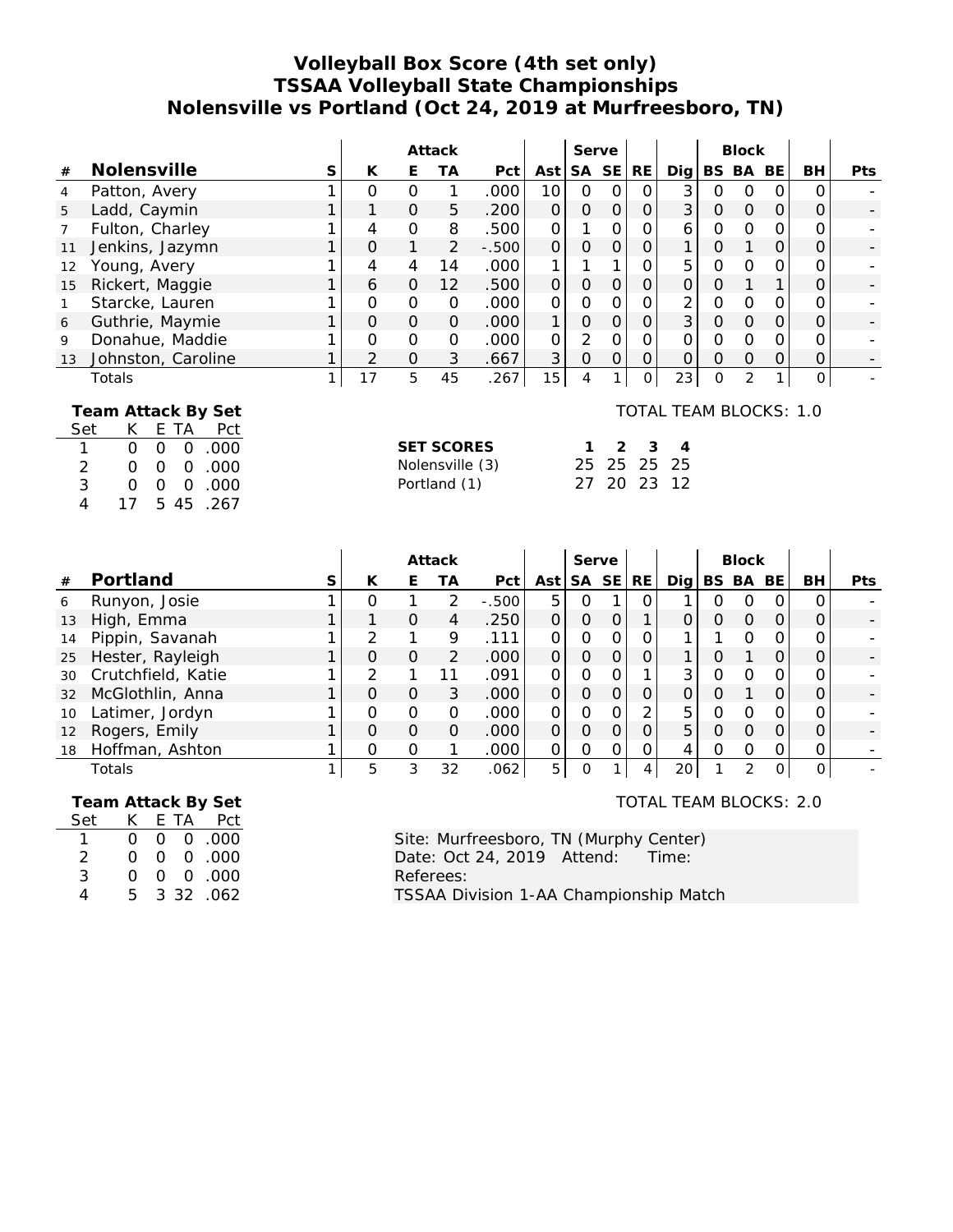# **2018 Class AA State Girls' Volleyball Tournament October 16 - October 18, 2018 · MTSU**





**Notes:**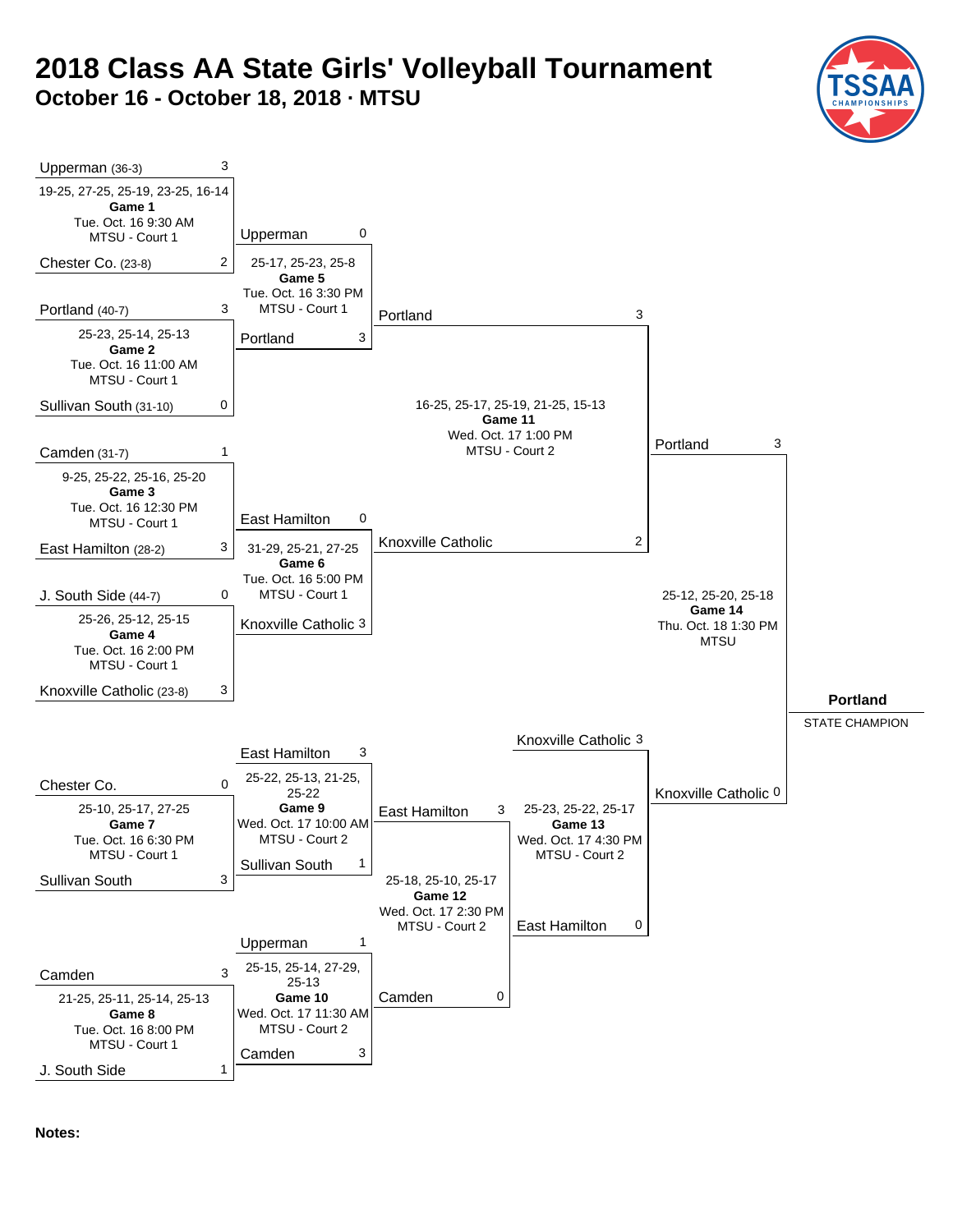#### **Volleyball Box Score 2018 TSSAA Volleyball State Championship Knoxville Catholic vs Portland (Oct 18, 2018 at Murfreesboro, Tenn.)**

|    |                           |    |          |          | <b>Attack</b> |            |          | <b>Serve</b>   |          |                |       |   | <b>Block</b> |           |    |            |
|----|---------------------------|----|----------|----------|---------------|------------|----------|----------------|----------|----------------|-------|---|--------------|-----------|----|------------|
| #  | <b>Knoxville Catholic</b> | S  | К        | Е        | TA            | <b>Pct</b> | Ast l    |                | SA SE    | <b>RE</b>      | Dia l |   | <b>BS BA</b> | <b>BE</b> | BH | <b>Pts</b> |
|    | Cain, Sasha               | ∍  | 0        |          | 6             | $-167$     | 23       | 0              |          | $\mathbf{0}$   | 5.    |   |              |           |    | 0.5        |
|    | McGrath, Grainne          |    | 4        | 3        | 18            | .056       | 0        | 0              |          |                | 0     |   |              | $\Omega$  |    | 6.0        |
| 4  | Cunningham, Olivia        |    | 14       | 5.       | 47            | .191       | 0        | 0              | 3        | 0              | 11    |   | フ            |           | 0  | 16.0       |
| 9  | Bazzoon, Rachel           |    | 0        | $\Omega$ | 0             | .000       | 0        |                |          | $\overline{0}$ | 10    | 0 | $\Omega$     | 0         | 0  | 1.0        |
| 10 | Alves, Maya               | 3. | 5        | 4        | 30            | .033       | 0        | 0              | $\Omega$ | $\Omega$       | 12    | 0 | $\Omega$     |           |    | 5.0        |
| 14 | Vanderhoofven, M.         | 3  |          | 3        | 18            | $-0.056$   | $\Omega$ | $\overline{2}$ |          |                |       | ი |              | O         |    | 4.5        |
|    | Carter, Alex              |    | 0        | $\Omega$ | 4             | .000       | 0        | 0              |          |                | 0     | 0 | $\Omega$     |           |    | 0.0        |
| 12 | Kuerschen, Cassie         |    | $\Omega$ | $\Omega$ | $\Omega$      | .000       |          |                |          | 0              | 26    | 0 | $\Omega$     | 0         |    | 0.0        |
| 13 | Robson, Lauren            |    | N        |          | 3             | $-667$     | 0        | 0              |          |                |       | ი |              |           |    | 0.0        |
|    | Totals                    | 3  | 25       | 18       | 126           | .056       | 24       | 3              | 6        | 0              | 65    | 2 | 6            |           | 0  | 33.0       |

#### **Team Attack By Set**

|               |  | Set K E TA Pct Sideout Pct |  |
|---------------|--|----------------------------|--|
|               |  | 1 6 8 41 -.049 10-25 40%   |  |
| $\mathcal{P}$ |  | 12 6 48 .125 14-24 58%     |  |
| $\mathcal{R}$ |  | 7 4 37 .081 8-25 31%       |  |
|               |  | 32-74 43%                  |  |

**SET SCORES** Knoxville Catholic (0) Portland (3)

TOTAL TEAM BLOCKS: 5.0

|  |  | 1 2 3 Team Records: |
|--|--|---------------------|
|  |  | 0) 12 20 18 26-10   |
|  |  | 25 25 25 44-7       |

|    |                      |   |    |          | <b>Attack</b> |            |            | <b>Serve</b> |   |                |     |          | <b>Block</b> |          |    |            |
|----|----------------------|---|----|----------|---------------|------------|------------|--------------|---|----------------|-----|----------|--------------|----------|----|------------|
| #  | <b>Portland</b>      | s | К  | Е        | TA            | <b>Pct</b> | <b>Ast</b> | SA SE        |   | <b>RE</b>      | Dig |          | <b>BS BA</b> | BE       | BH | <b>Pts</b> |
|    | Cowan, Presley       |   |    |          | 5             | $-.200$    |            | 0            |   | 0              | 2   |          |              |          |    | 3.5        |
| 6  | Runyon, Josie        |   |    |          | 6             | $-.167$    | 37         | 0            |   | 0              | 8   | 0        |              |          |    | 1.5        |
| 14 | Pippin, Savanah      |   |    |          | 23            | .391       |            | 0            | 0 | 0              |     | 0        | フ            | 0        |    | 12.0       |
| 19 | Bullington, Marlayna | 3 | 31 | 4        | 67            | .403       |            | 0            | 2 | 2              | 20  | 0        | フ            | $\Omega$ | 0  | 32.0       |
| 30 | Crutchfield, Katie   |   | 6  | 3        | 34            | .088       |            | 0            |   | 0              | 15  | 0        | $\Omega$     | 0        |    | 6.0        |
| 32 | McGlothlin, Anna     |   | 0  | 0        | 0             | .000       | 0          | 0            | 0 | 0              | 2   | $\Omega$ | 0            | 0        |    | 0.0        |
| 12 | Rogers, Emily        |   | 0  | $\Omega$ | 0             | .000       | 5          | 0            | 0 |                | 19  | 0        | $\Omega$     | 0        |    | 0.0        |
| 18 | Hoffman, Ashton      | 3 | 0  | 0        | 0             | .000       | 0          | 0            | 2 | 0              |     | 0        | $\Omega$     | 0        |    | 0.0        |
| 24 | Gregory, Qierra      |   | 0  | 0        | 0             | .000       | 0          | 0            |   |                |     | 0        | 0            | 0        |    | 0.0        |
|    | Totals               | 3 | 50 | 3        | 135           | .274       | 46         | 0            |   | $\overline{3}$ | 73  | 2        | 6            |          |    | 55.0       |

#### **Team Attack By Set**

|               |  | Set K E TA Pct Sideout Pct |  |
|---------------|--|----------------------------|--|
| $\mathbf{1}$  |  | 14 5 43 .209 10-12 83%     |  |
| $\mathcal{P}$ |  | 17 4 50 .260 15-21 71%     |  |
| 3             |  | 19 4 42 .357 8-18 44%      |  |
|               |  | 33-51 64%                  |  |

Site: Murfreesboro, Tenn. (Murphy Center) Date: Oct 18, 2018 Attend: 383 Time: 2:45 Referees: 2018 TSSAA DI-AA State Championship

|             | 2 | 3 Total |
|-------------|---|---------|
| Tie scores  | h |         |
| Lead change |   |         |

#### TOTAL TEAM BLOCKS: 5.0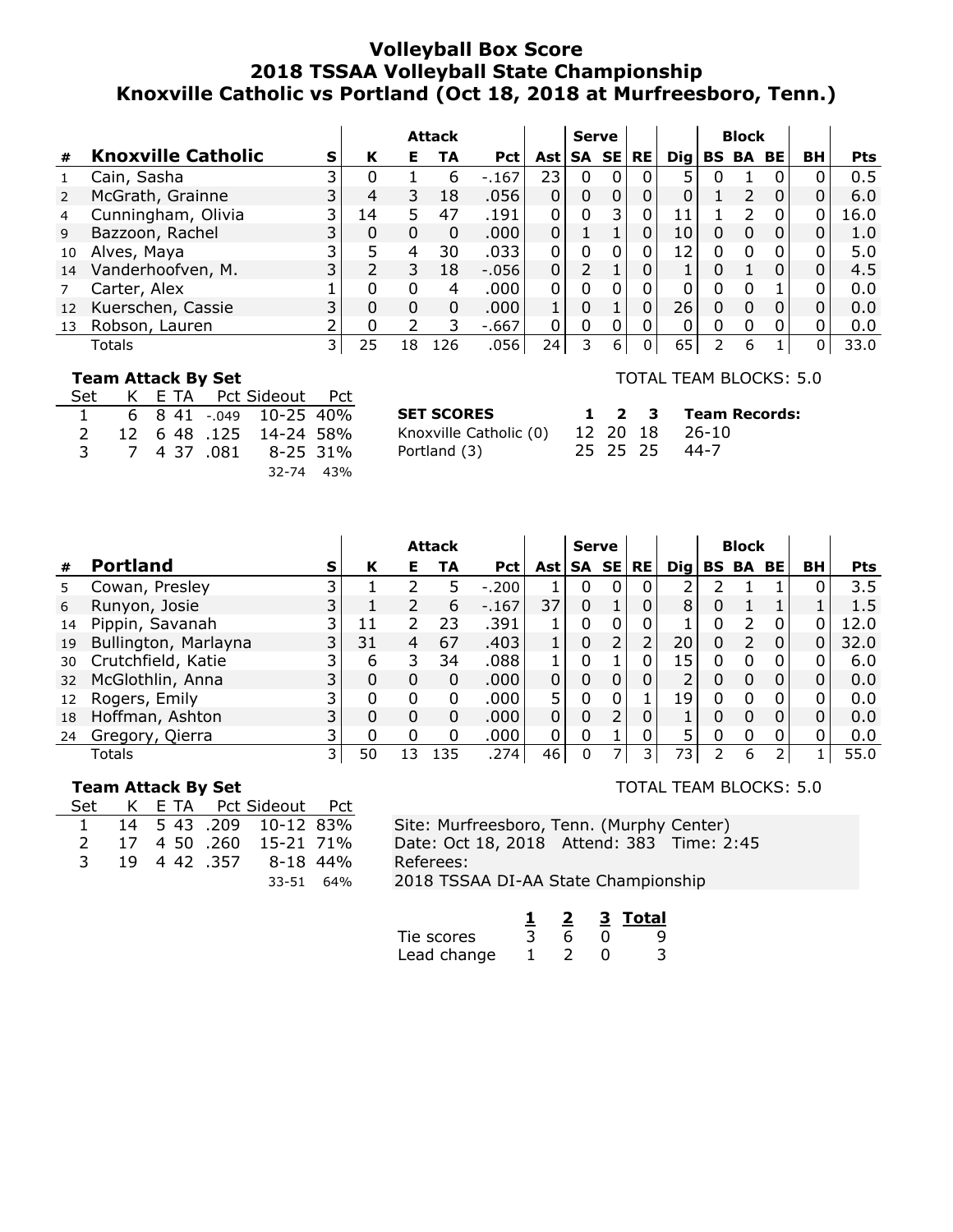#### **Play-by-Play Summary (1st set) Knoxville Catholic vs Portland (Oct 18, 2018 at Murfreesboro, Tenn.)**

*For KCATH: Cain, Sasha/Alves, Maya; Vanderhoofven, M./Bazzoon, Rachel; Cunningham, Olivia/McGrath, Grainne; libero Kuerschen, Cass For PORTLAND: Crutchfield, Katie/Cowan, Presley; McGlothlin, Anna/Bullington, Marlayna; Pippin, Savanah/Runyon, Josie; libero Rogers, E* 0-1 [Crutchfield, Katie] Attack error by Bullington, Marlayna (block by Cain, Sasha; Vanderhoofven, M.). *For KCATH: Robson, Lauren/Bazzoon, Rachel.* 1-1 [Cain, Sasha] Attack error by Alves, Maya. *For PORTLAND: Hoffman, Ashton/Cowan, Presley.* 2-1 [Hoffman, Ashton] Attack error by Vanderhoofven, M.. 2-2 [Hoffman, Ashton] Kill by Alves, Maya (from Cain, Sasha). 3-2 [Alves, Maya] Kill by Bullington, Marlayna (from Rogers, Emily). *For PORTLAND: Gregory, Qierra/McGlothlin, Anna.* 3-3 [Gregory, Qierra] Attack error by Runyon, Josie (block by Cunningham, Olivia). 4-3 [Vanderhoofven, M.] Service error. 5-3 [Bullington, Marlayna] Kill by Bullington, Marlayna (from Rogers, Emily). 6-3 [Bullington, Marlayna] Attack error by Cunningham, Olivia. 7-3 [Bullington, Marlayna] Attack error by Robson, Lauren. 8-3 [Bullington, Marlayna] Kill by Bullington, Marlayna (from Runyon, Josie). *Timeout Knoxville Catholic.* 9-3 [Bullington, Marlayna] Kill by Pippin, Savanah. 10-3 [Bullington, Marlayna] Bad set by Cain, Sasha. 10-4 [Bullington, Marlayna] Kill by McGrath, Grainne (from Cain, Sasha). *For KCATH: Bazzoon, Rachel/Robson, Lauren.* 11-4 [Bazzoon, Rachel] Kill by Bullington, Marlayna (from Runyon, Josie). *For PORTLAND: Cowan, Presley/Hoffman, Ashton.* [Rogers, Emily] Attack error by Cunningham, Olivia. 13-4 [Rogers, Emily] Kill by Bullington, Marlayna (from Runyon, Josie). 13-5 [Rogers, Emily] Attack error by Cowan, Presley (block by McGrath, Grainne). 14-5 [Cunningham, Olivia] Service error. *For PORTLAND: McGlothlin, Anna/Gregory, Qierra.* 15-5 [Runyon, Josie] Attack error by McGrath, Grainne (block by Cowan, Presley). *Timeout Knoxville Catholic.* 16-5 [Runyon, Josie] Kill by Crutchfield, Katie (from Rogers, Emily). 16-6 [Runyon, Josie] Attack error by Crutchfield, Katie. 17-6 [Kuerschen, Cassie] Kill by Crutchfield, Katie (from Bullington, Marlayna). 18-6 [Crutchfield, Katie] Attack error by Cunningham, Olivia (block by Cowan, Presley). 18-7 [Crutchfield, Katie] Kill by Alves, Maya (from Cain, Sasha).

- *For KCATH: Robson, Lauren/Bazzoon, Rachel.*
- [Cain, Sasha] Attack error by Vanderhoofven, M..
- *For PORTLAND: Hoffman, Ashton/Cowan, Presley.*
- 20-7 [Hoffman, Ashton] Kill by Bullington, Marlayna (from Runyon, Josie).
- 21-7 [Bullington, Marlayna] Kill by Pippin, Savanah.
- 21-8 [Bullington, Marlayna] Service error.
- 22-8 [Alves, Maya] Kill by Pippin, Savanah (from Runyon, Josie).
- *For PORTLAND: Gregory, Qierra/McGlothlin, Anna.*
- 23-8 [Gregory, Qierra] Kill by Bullington, Marlayna (from Runyon, Josie).
- 23-9 [Gregory, Qierra] Attack error by Pippin, Savanah.
- 24-9 [Vanderhoofven, M.] Kill by Bullington, Marlayna (from Pippin, Savanah).
- 24-10 [Bullington, Marlayna] Kill by Cunningham, Olivia (from Kuerschen, Cassie).
- 
- *For KCATH: Bazzoon, Rachel/Robson, Lauren.* [Bazzoon, Rachel] Kill by Cunningham, Olivia (from Cain, Sasha).
- 24-12 [Bazzoon, Rachel] Kill by Cunningham, Olivia (from Cain, Sasha). *Timeout Portland.*
- 25-12 [Bazzoon, Rachel] Kill by Bullington, Marlayna (from Runyon, Josie).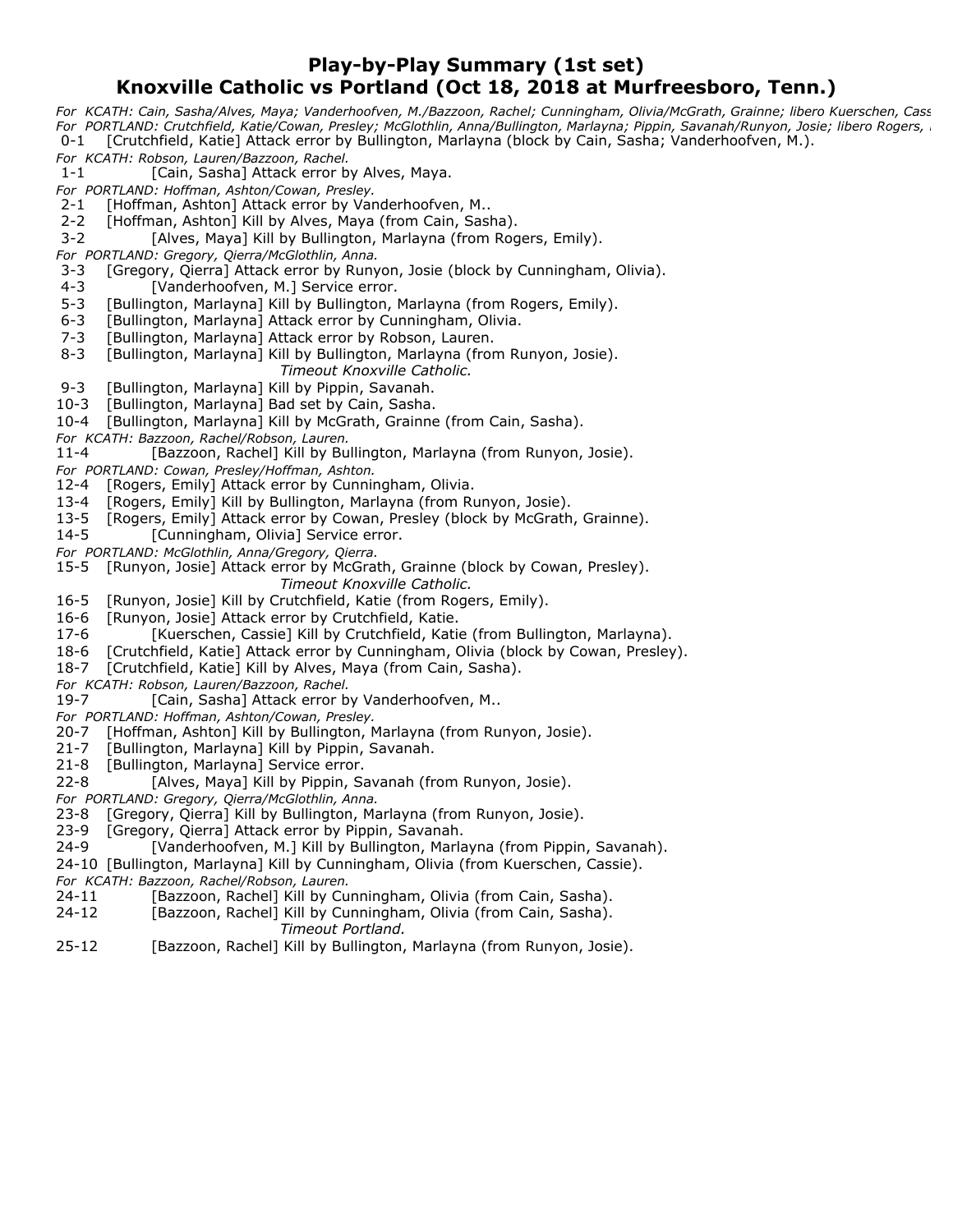### **Volleyball Box Score (1st set only) 2018 TSSAA Volleyball State Championship Knoxville Catholic vs Portland (Oct 18, 2018 at Murfreesboro, Tenn.)**

|    |                           |   |   |   | <b>Attack</b> |            |             | <b>Serve</b> |              |            |   | <b>Block</b>    |          |              |            |
|----|---------------------------|---|---|---|---------------|------------|-------------|--------------|--------------|------------|---|-----------------|----------|--------------|------------|
| #  | <b>Knoxville Catholic</b> | S | К | Е | TA            | <b>Pct</b> |             | Ast   SA SE  | <b>RE</b>    | <b>Dig</b> |   | <b>BS BA BE</b> |          | <b>BH</b>    | <b>Pts</b> |
|    | Cain, Sasha               |   | 0 | O |               | .000       |             | 0            | 0            |            |   |                 |          |              | 0.5        |
|    | McGrath, Grainne          |   |   |   | 6             | .000       |             | 0            |              |            |   |                 | 0        |              | 2.0        |
| 4  | Cunningham, Olivia        |   |   | 3 | 18            | .000       | 0           | 0            |              | 3          |   |                 | 0        |              | 4.0        |
| 9  | Bazzoon, Rachel           |   |   | 0 | 0             | .000       | $\mathbf 0$ | $\Omega$     |              |            |   |                 |          |              | 0.0        |
| 10 | Alves, Maya               |   |   |   | 10            | .100       | $\Omega$    | 0            |              | 6          | 0 |                 | 0        |              | 2.0        |
| 14 | Vanderhoofven, M.         |   | 0 |   | 4             | $-.500$    | $\Omega$    | 0            |              |            |   |                 | $\Omega$ |              | 0.5        |
| 12 | Kuerschen, Cassie         |   |   | 0 | 0             | .000       | 1           | 0            | 0            | 8          |   |                 | 0        | N            | 0.0        |
| 13 | Robson, Lauren            |   | 0 |   |               | $-0.500$   |             | $\Omega$     |              |            |   |                 |          |              | 0.0        |
|    | Totals                    |   | 6 | 8 | 41            | $-.049$    | 6           | 0            | <sup>n</sup> | 19         | ר | っ               | 0        | <sup>n</sup> | 9.0        |

#### **Team Attack By Set**

| Set            |  |                    | K E TA Pct Sideout Pct           |  |
|----------------|--|--------------------|----------------------------------|--|
| $\overline{1}$ |  |                    | 6 8 41 -.049 10-25 40%           |  |
| $\overline{2}$ |  |                    | $0 \t0 \t0 \t0.000 \t14-0 \t0\%$ |  |
| 3              |  | $0 \t0 \t0 \t.000$ | 8-0 0%                           |  |
|                |  |                    | 32-25 127%                       |  |

**SET SCORES** Knoxville Catholic (0) Portland (3)

TOTAL TEAM BLOCKS: 3.0

|  | 1 2 3 Team Records: |
|--|---------------------|
|  | 12 20 18 26-10      |
|  | 25 25 25 44-7       |

|    |                      |   |    |          | <b>Attack</b> |            |            | <b>Serve</b> |   |    |               |           | <b>Block</b> |           |    |            |
|----|----------------------|---|----|----------|---------------|------------|------------|--------------|---|----|---------------|-----------|--------------|-----------|----|------------|
| #  | <b>Portland</b>      | s | К  | Е        | TA            | <b>Pct</b> | <b>Ast</b> | SA SE        |   | RE | Dig           | <b>BS</b> | BA           | <b>BE</b> | BН | <b>Pts</b> |
| 5. | Cowan, Presley       |   | 0  |          |               | $-500$     |            | 0            |   |    | 2             |           | 0            | 0         |    | 2.0        |
| 6  | Runyon, Josie        |   | 0  |          | 2             | $-.500$    | 7          | 0            | 0 |    | 4             | 0         | 0            | 0         |    | 0.0        |
| 14 | Pippin, Savanah      |   | 3  |          | 9             | .222       |            | 0            |   |    | 0             | 0         | 0            | 0         |    | 3.0        |
| 19 | Bullington, Marlayna |   | 9  |          | 17            | .471       |            | 0            |   |    | 8             | 0         | 0            | 0         | 0  | 9.0        |
| 30 | Crutchfield, Katie   |   | ว  |          | 13            | .077       | 0          | 0            | 0 |    | $\mathcal{P}$ | 0         | 0            | 0         | O  | 2.0        |
| 32 | McGlothlin, Anna     |   | 0  | 0        | 0             | .000       | $\Omega$   | 0            | 0 |    |               | 0         | 0            | 0         | 0  | 0.0        |
| 12 | Rogers, Emily        |   | 0  | 0        | 0             | .000       | 3          | 0            | 0 |    | 8             |           | <sup>0</sup> | 0         |    | 0.0        |
| 18 | Hoffman, Ashton      |   | 0  | 0        | 0             | .000       | $\Omega$   | 0            | 0 | 0  | 0             | 0         | 0            | 0         | 0  | 0.0        |
| 24 | Gregory, Qierra      |   | 0  | $\Omega$ | 0             | .000       | 0          | 0            | 0 |    | 2             | 0         | 0            | 0         | 0  | 0.0        |
|    | Totals               |   | 14 | 5        | 43            | .209       | 12         |              |   | 0  | 27            |           |              |           |    | 16.0       |

#### **Team Attack By Set**

| Set           |  |                     | K E TA Pct Sideout Pct                                     |  |
|---------------|--|---------------------|------------------------------------------------------------|--|
| $\mathbf{1}$  |  |                     | 14 5 43 .209 10-12 83%                                     |  |
| $\mathcal{L}$ |  |                     | $0 \quad 0 \quad 0 \quad .000 \quad 15\text{-}0 \quad 0\%$ |  |
| 3             |  | $0 \t0 \t0 \t0.000$ | 8-0 0%                                                     |  |
|               |  |                     | 33-12 275%                                                 |  |

Site: Murfreesboro, Tenn. (Murphy Center) Date: Oct 18, 2018 Attend: 383 Time: 2:45 Referees: 2018 TSSAA DI-AA State Championship

|             |  | 3. | Total |
|-------------|--|----|-------|
| Tie scores  |  |    |       |
| Lead change |  |    |       |

TOTAL TEAM BLOCKS: 2.0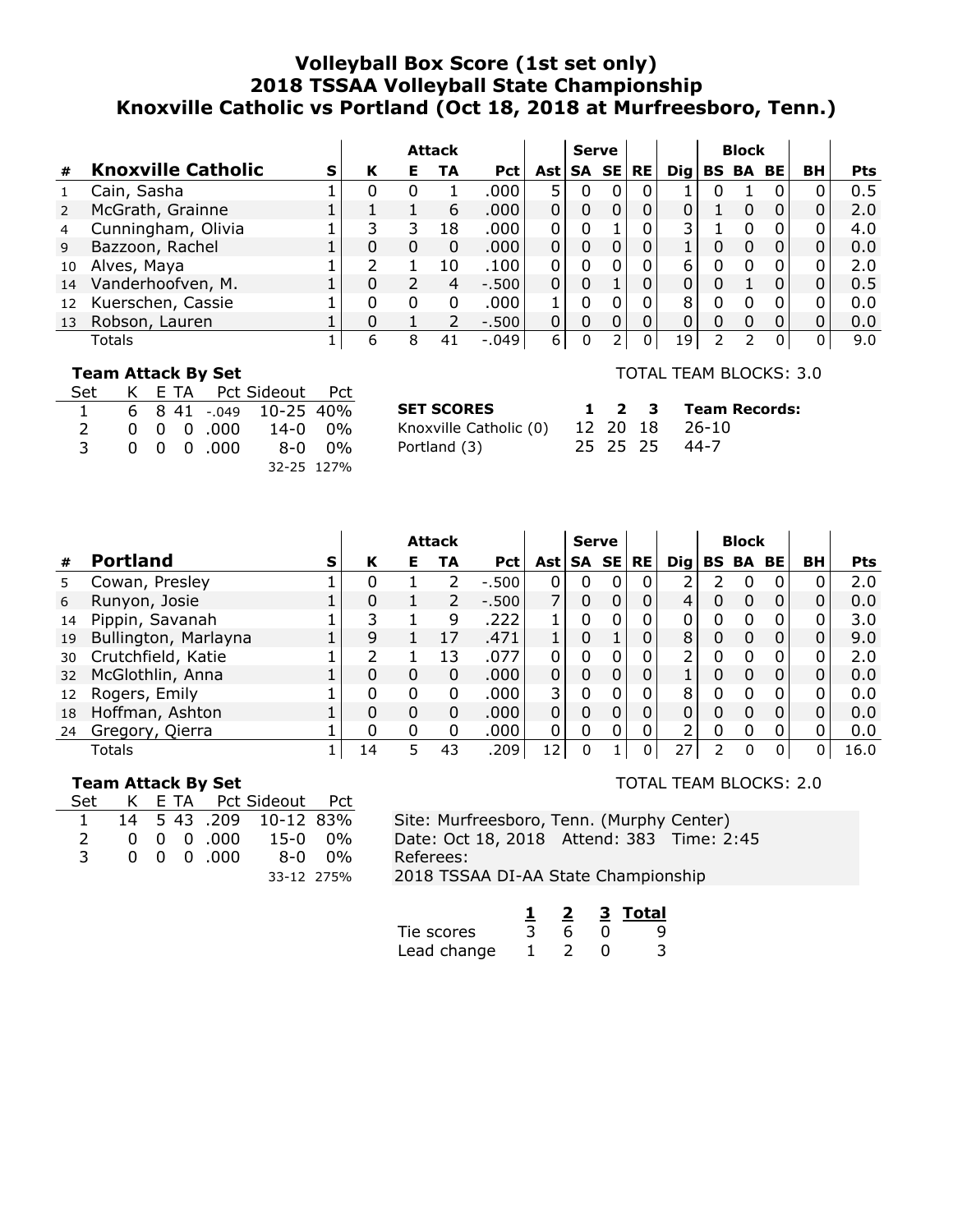#### **Play-by-Play Summary (2nd set) Knoxville Catholic vs Portland (Oct 18, 2018 at Murfreesboro, Tenn.)**

*For KCATH: Cain, Sasha/Cunningham, Olivia; Vanderhoofven, M./Robson, Lauren; McGrath, Grainne/Alves, Maya; libero Kuerschen, Cassi For PORTLAND: Cowan, Presley/Crutchfield, Katie; Bullington, Marlayna/Pippin, Savanah; McGlothlin, Anna/Runyon, Josie; libero Rogers, E* [Cain, Sasha] Attack error by Robson, Lauren (block by Cowan, Presley; Bullington, Marlayna).

*For PORTLAND: Hoffman, Ashton/Cowan, Presley.*

1-1 [Hoffman, Ashton] Kill by Vanderhoofven, M. (from Cain, Sasha).

2-1 [Alves, Maya] Kill by Bullington, Marlayna (from Runyon, Josie).

*For PORTLAND: Gregory, Qierra/McGlothlin, Anna.*

[Gregory, Qierra] Kill by Pippin, Savanah (from Runyon, Josie).

3-2 [Gregory, Qierra] Kill by Cunningham, Olivia (from Cain, Sasha).

4-2 [Vanderhoofven, M.] Kill by Pippin, Savanah (from Runyon, Josie).

4-3 [Bullington, Marlayna] Kill by Cunningham, Olivia (from Cain, Sasha).

*For KCATH: Bazzoon, Rachel/Robson, Lauren.*

4-4 [Bazzoon, Rachel] Kill by Cunningham, Olivia (from Cain, Sasha).

5-4 [Bazzoon, Rachel] Kill by Pippin, Savanah (from Runyon, Josie).

*For PORTLAND: Cowan, Presley/Hoffman, Ashton.*

6-4 [Rogers, Emily] Attack error by McGrath, Grainne.

6-5 [Rogers, Emily] Kill by Cunningham, Olivia (from Cain, Sasha), block error by Cowan, Presley.

6-6 [Cunningham, Olivia] Attack error by Cowan, Presley (block by McGrath, Grainne; Cunningham, Olivia).

7-6 [Cunningham, Olivia] Service error.

*For PORTLAND: McGlothlin, Anna/Gregory, Qierra.*

7-7 [Runyon, Josie] Kill by McGrath, Grainne (from Cain, Sasha).

- 7-8 [Kuerschen, Cassie] Attack error by Bullington, Marlayna.
- 7-9 [Kuerschen, Cassie] Bad set by Runyon, Josie.

7-10 [Kuerschen, Cassie] Attack error by Bullington, Marlayna.

*Timeout Portland.*

8-10 [Kuerschen, Cassie] Kill by Bullington, Marlayna (from Runyon, Josie).

8-11 [Crutchfield, Katie] Attack error by Crutchfield, Katie.

*For KCATH: Robson, Lauren/Bazzoon, Rachel.*

9-11 [Cain, Sasha] Kill by Bullington, Marlayna (from Runyon, Josie).

*For PORTLAND: Hoffman, Ashton/Cowan, Presley.*

9-12 [Hoffman, Ashton] Kill by Vanderhoofven, M. (from Cain, Sasha).

10-12 [Alves, Maya] Kill by Bullington, Marlayna (from Crutchfield, Katie).

*For PORTLAND: Gregory, Qierra/McGlothlin, Anna.*

10-13 [Gregory, Qierra] Service error.

11-13 [Vanderhoofven, M.] Kill by Bullington, Marlayna (from Runyon, Josie).

11-14 [Bullington, Marlayna] Kill by Cunningham, Olivia (from Cain, Sasha).

*For KCATH: Bazzoon, Rachel/Robson, Lauren.*

12-14 [Bazzoon, Rachel] Kill by Pippin, Savanah (from Runyon, Josie).

*For PORTLAND: Cowan, Presley/Hoffman, Ashton.*

12-15 [Rogers, Emily] Kill by Cunningham, Olivia (from Cain, Sasha).

13-15 [Cunningham, Olivia] Service error.

*For PORTLAND: McGlothlin, Anna/Gregory, Qierra.*

14-15 [Runyon, Josie] Kill by Bullington, Marlayna (from Runyon, Josie).

15-15 [Runyon, Josie] Attack error by McGrath, Grainne.

15-16 [Runyon, Josie] Service error.

16-16 [Kuerschen, Cassie] Kill by Bullington, Marlayna (from Cowan, Presley).

17-16 [Crutchfield, Katie] Attack error by Cain, Sasha.

18-16 [Crutchfield, Katie] Kill by Bullington, Marlayna.

*Timeout Knoxville Catholic.*

18-17 [Crutchfield, Katie] Kill by Alves, Maya (from Cain, Sasha).

*For KCATH: Robson, Lauren/Bazzoon, Rachel.*

[Cain, Sasha] Kill by Bullington, Marlayna (from Runyon, Josie).

*For PORTLAND: Hoffman, Ashton/Cowan, Presley.*

20-17 [Hoffman, Ashton] Kill by Bullington, Marlayna (from Runyon, Josie).

21-17 [Hoffman, Ashton] Attack error by Alves, Maya.

22-17 [Hoffman, Ashton] Attack error by Alves, Maya.

*Timeout Knoxville Catholic.*

22-18 [Hoffman, Ashton] Service error.

23-18 [Alves, Maya] Kill by Pippin, Savanah (from Runyon, Josie).

*For PORTLAND: Gregory, Qierra/McGlothlin, Anna.*

24-18 [Gregory, Qierra] Kill by Bullington, Marlayna (from Runyon, Josie).

24-19 [Gregory, Qierra] Kill by Cunningham, Olivia (from Cain, Sasha).

24-20 [Vanderhoofven, M.] Kill by Cunningham, Olivia (from Cain, Sasha), block error by Runyon, Josie.

25-20 [Vanderhoofven, M.] Kill by Bullington, Marlayna (from Runyon, Josie).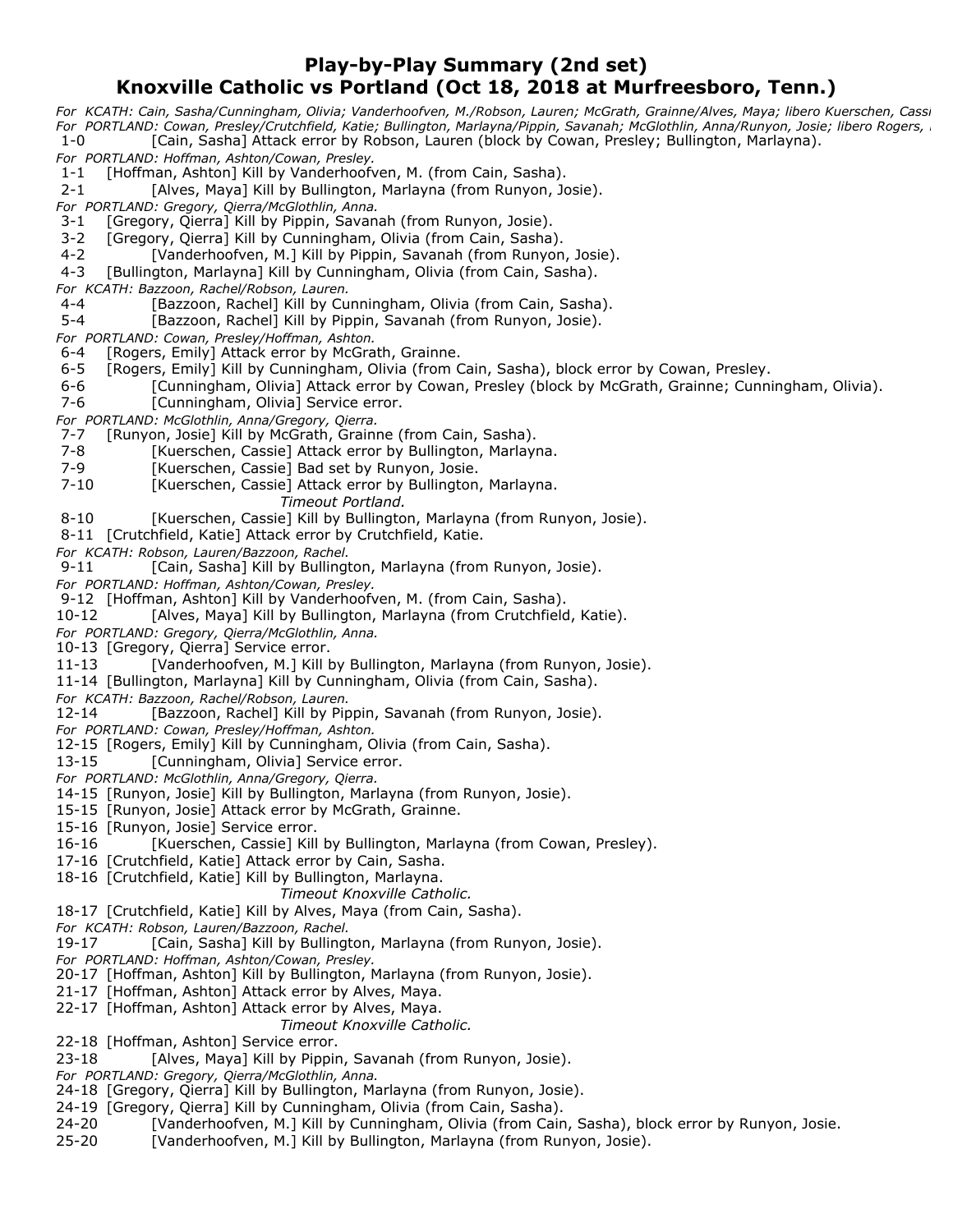### **Volleyball Box Score (2nd set only) 2018 TSSAA Volleyball State Championship Knoxville Catholic vs Portland (Oct 18, 2018 at Murfreesboro, Tenn.)**

|    |                           |   |    |   | <b>Attack</b> |            |    | <b>Serve</b> |           |            |   | <b>Block</b>    |   |           |            |
|----|---------------------------|---|----|---|---------------|------------|----|--------------|-----------|------------|---|-----------------|---|-----------|------------|
| #  | <b>Knoxville Catholic</b> | s | К  | Е | TA            | <b>Pct</b> |    | Ast   SA SE  | <b>RE</b> | <b>Dig</b> |   | <b>BS BA BE</b> |   | <b>BH</b> | <b>Pts</b> |
|    | Cain, Sasha               |   | 0  |   | ל             | $-.200$    | 12 | 0            | 0         | 4          | U |                 | 0 |           | 0.0        |
|    | McGrath, Grainne          |   |    |   |               | $-.143$    |    | 0            |           |            |   |                 |   |           | 1.5        |
| 4  | Cunningham, Olivia        |   | 8  |   | 15            | .533       | 0  | 0            | 0         |            |   |                 |   |           | 8.5        |
| 9  | Bazzoon, Rachel           |   | 0  | 0 | 0             | .000       |    | 0            |           | 4          |   |                 |   |           | 0.0        |
| 10 | Alves, Maya               |   |    |   |               | $-.091$    |    | 0            |           | 3          |   |                 | 0 |           | 1.0        |
| 14 | Vanderhoofven, M.         |   |    | 0 | 9             | .222       |    | 0            |           |            |   |                 | 0 |           | 2.0        |
| 12 | Kuerschen, Cassie         |   |    | 0 | 0             | .000       | 0  | 0            |           | 9          |   |                 | 0 |           | 0.0        |
| 13 | Robson, Lauren            |   | 0  |   |               | $-1.000$   |    | 0            |           |            |   |                 |   |           | 0.0        |
|    | Totals                    |   | 12 | 6 | 48            | .125       | 12 | 0            | 0         | 28         | 0 | 2               | 0 | U         | 13.0       |

#### **Team Attack By Set**

|               |  | Set K E TA Pct Sideout Pct |                                           |            |
|---------------|--|----------------------------|-------------------------------------------|------------|
|               |  |                            | $1 \t 0 \t 0 \t 0 \t .000 \t 10-0 \t 0\%$ |            |
| $\mathcal{P}$ |  |                            | 12 6 48 .125 14-24 58%                    |            |
|               |  |                            | 3 0 0 0 0 000 8-0 0%                      |            |
|               |  |                            |                                           | 32-24 133% |

**SET SCORES** Knoxville Catholic (0) Portland (3)

TOTAL TEAM BLOCKS: 1.0

|  |  | 1 2 3 Team Records: |
|--|--|---------------------|
|  |  | 12 20 18 26-10      |
|  |  | 25 25 25 44-7       |

|    |                      |   |    |   | <b>Attack</b> |            |             | <b>Serve</b> |   |           |                 |    | <b>Block</b>    |   |    |            |
|----|----------------------|---|----|---|---------------|------------|-------------|--------------|---|-----------|-----------------|----|-----------------|---|----|------------|
| #  | <b>Portland</b>      | S | K  | Е | TA            | <b>Pct</b> | Ast   SA SE |              |   | <b>RE</b> | $\mathbf{Di}$ g |    | <b>BS BA BE</b> |   | BH | <b>Pts</b> |
| 5. | Cowan, Presley       |   | O  |   |               | $-1.000$   |             | 0            | 0 | 0         | 0               |    |                 |   |    | 0.5        |
| 6  | Runyon, Josie        |   | 0  | 0 |               | .000.      | 14          | 0            |   | 0         | 3 <sub>1</sub>  | 0  | 0               |   | 0  | 0.0        |
| 14 | Pippin, Savanah      |   | 5  | 0 |               | .714       | 0           | 0            |   |           |                 | O. | <sup>0</sup>    | O |    | 5.0        |
| 19 | Bullington, Marlayna |   | 12 | 2 | 27            | .370       | 0           | 0            | 0 |           | 5               | 0  |                 | 0 | 0  | 12.5       |
| 30 | Crutchfield, Katie   |   | 0  |   | 13            | $-.077$    |             | 0            | 0 | 0         | 8               | U  | <sup>0</sup>    | 0 | O  | 0.0        |
| 32 | McGlothlin, Anna     |   | 0  | 0 | 0             | .000.      | $\Omega$    | 0            | 0 | 0         | 0               | 0  | 0               | 0 | 0  | 0.0        |
| 12 | Rogers, Emily        |   | 0  | O | 0             | .000       | 0           | 0            | 0 | 0         | 6               | U  | <sup>0</sup>    | 0 | n  | 0.0        |
| 18 | Hoffman, Ashton      |   | 0  | 0 | 0             | .000       | 0           | 0            |   | 0         | $\Omega$        | 0  | 0               | 0 | 0  | 0.0        |
| 24 | Gregory, Qierra      |   | 0  | 0 | 0             | .000       | 0           | 0            |   |           |                 | 0  |                 | 0 | 0  | 0.0        |
|    | Totals               |   | 17 | Δ | 50            | .260       | 16          | 0            |   | $\Omega$  | 24              |    |                 |   | 0  | 18.0       |

#### **Team Attack By Set**

|               |  | Set K E TA Pct Sideout Pct |                                           |  |
|---------------|--|----------------------------|-------------------------------------------|--|
|               |  |                            | $1 \t 0 \t 0 \t 0 \t .000 \t 10-0 \t 0\%$ |  |
| $\mathcal{P}$ |  |                            | 17 4 50 .260 15-21 71%                    |  |
|               |  |                            | 3 0 0 0 0 000 8-0 0%                      |  |
|               |  |                            | 33-21 157%                                |  |

Site: Murfreesboro, Tenn. (Murphy Center) Date: Oct 18, 2018 Attend: 383 Time: 2:45 Referees: 2018 TSSAA DI-AA State Championship

|             |  | 3. | Total |
|-------------|--|----|-------|
| Tie scores  |  |    |       |
| Lead change |  |    |       |

TOTAL TEAM BLOCKS: 1.0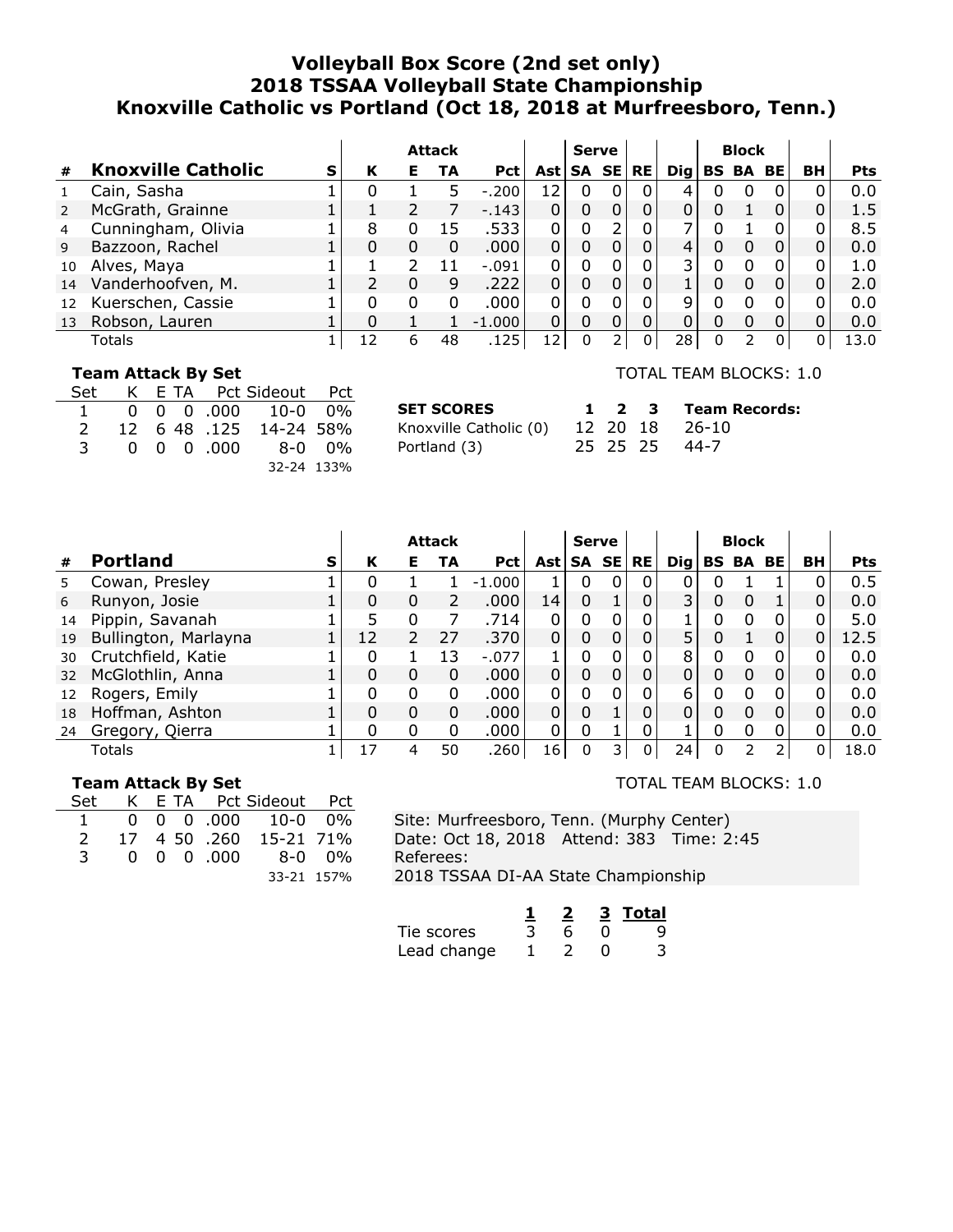#### **Play-by-Play Summary (3rd set)**

## **Knoxville Catholic vs Portland (Oct 18, 2018 at Murfreesboro, Tenn.)**

*For KCATH: McGrath, Grainne/Bazzoon, Rachel; Cunningham, Olivia/Vanderhoofven, M.; Alves, Maya/Cain, Sasha; libero Kuerschen, Cass For PORTLAND: Pippin, Savanah/Cowan, Presley; Runyon, Josie/Bullington, Marlayna; McGlothlin, Anna/Crutchfield, Katie; libero Rogers, E* 1-0 [Crutchfield, Katie] Kill by Bullington, Marlayna (from Runyon, Josie).

- 
- 2-0 [Crutchfield, Katie] Kill by Cowan, Presley (from Runyon, Josie).
- 2-1 [Crutchfield, Katie] Service error.

*For KCATH: Carter, Alex/Bazzoon, Rachel.* [Cain, Sasha] Kill by Bullington, Marlayna (from Runyon, Josie).

- *For PORTLAND: Hoffman, Ashton/Cowan, Presley.*
- 4-1 [Hoffman, Ashton] Kill by Bullington, Marlayna (from Runyon, Josie).
- 5-1 [Hoffman, Ashton] Attack error by Alves, Maya.
- 6-1 [Hoffman, Ashton] Kill by Crutchfield, Katie (from Runyon, Josie). *Timeout Knoxville Catholic.*
- 7-1 [Hoffman, Ashton] Attack error by Vanderhoofven, M. (block by Pippin, Savanah; Bullington, Marlayna).
- 7-2 [Hoffman, Ashton] Kill by Cunningham, Olivia (from Cain, Sasha).
- 8-2 [Alves, Maya] Kill by Bullington, Marlayna (from Rogers, Emily), block error by Carter, Alex.
- *For PORTLAND: Gregory, Qierra/McGlothlin, Anna.*
- [Gregory, Qierra] Attack error by Cunningham, Olivia (block by Runyon, Josie; Pippin, Savanah).
- 10-2 [Gregory, Qierra] Kill by Pippin, Savanah (from Runyon, Josie).
- 11-2 [Gregory, Qierra] Kill by Runyon, Josie (from Rogers, Emily).
- 12-2 [Gregory, Qierra] Kill by Bullington, Marlayna (from Runyon, Josie).
- 13-2 [Gregory, Qierra] Kill by Bullington, Marlayna (from Runyon, Josie).
- 14-2 [Gregory, Qierra] Kill by Crutchfield, Katie (from Runyon, Josie).
- 15-2 [Gregory, Qierra] Kill by Pippin, Savanah (from Runyon, Josie).
- 15-3 [Gregory, Qierra] Attack error by Crutchfield, Katie.
- 15-4 [Vanderhoofven, M.] Service ace (Rogers, Emily).
- 15-5 [Vanderhoofven, M.] Service ace (Bullington, Marlayna).

*Timeout Portland.*

- 16-5 [Vanderhoofven, M.] Kill by Bullington, Marlayna (from Runyon, Josie).<br>17-5 [Bullington, Marlayna] Kill by Crutchfield, Katie.
- [Bullington, Marlayna] Kill by Crutchfield, Katie.
- 17-6 [Bullington, Marlayna] Service error.

*For KCATH: Bazzoon, Rachel/Carter, Alex.*

- [Bazzoon, Rachel] Attack error by Pippin, Savanah (block by McGrath, Grainne; Cunningham, Olivia).
- 17-8 [Bazzoon, Rachel] Service ace (Bullington, Marlayna).
- 
- 17-9 [Bazzoon, Rachel] Kill by McGrath, Grainne (from Cain, Sasha).<br>17-10 [Bazzoon, Rachel] Kill by Cunningham, Olivia (from Cain, Sasha [Bazzoon, Rachel] Kill by Cunningham, Olivia (from Cain, Sasha).
	- *Timeout Portland.*
- 17-11 [Bazzoon, Rachel] Attack error by Runyon, Josie.
- 18-11 [Bazzoon, Rachel] Service error.
- *For PORTLAND: Cowan, Presley/Hoffman, Ashton.*
- 19-11 [Rogers, Emily] Attack error by Cunningham, Olivia.
- 20-11 [Rogers, Emily] Kill by Bullington, Marlayna (from Runyon, Josie).

*Timeout Knoxville Catholic.*

- 20-12 [Rogers, Emily] Kill by Cunningham, Olivia.
- 20-13 [Cunningham, Olivia] Ball handling error by Runyon, Josie.
- 21-13 [Cunningham, Olivia] Kill by Crutchfield, Katie (from Runyon, Josie).
- *For PORTLAND: McGlothlin, Anna/Gregory, Qierra.*
- 22-13 [Runyon, Josie] Kill by Bullington, Marlayna (from Runyon, Josie).
- 22-14 [Runyon, Josie] Kill by McGrath, Grainne (from Cain, Sasha).
- 23-14 [Kuerschen, Cassie] Service error.
- 23-15 [Crutchfield, Katie] Kill by Alves, Maya (from Cain, Sasha).
- *For KCATH: Carter, Alex/Bazzoon, Rachel.*
- 23-16 [Cain, Sasha] Attack error by Bullington, Marlayna.
- 23-17 [Cain, Sasha] Kill by Alves, Maya (from Cain, Sasha).
- 24-17 [Cain, Sasha] Kill by Bullington, Marlayna (from Runyon, Josie).
- *For PORTLAND: Hoffman, Ashton/Cowan, Presley.*
- 24-18 [Hoffman, Ashton] Service error.
- 25-18 [Alves, Maya] Kill by Pippin, Savanah (from Runyon, Josie).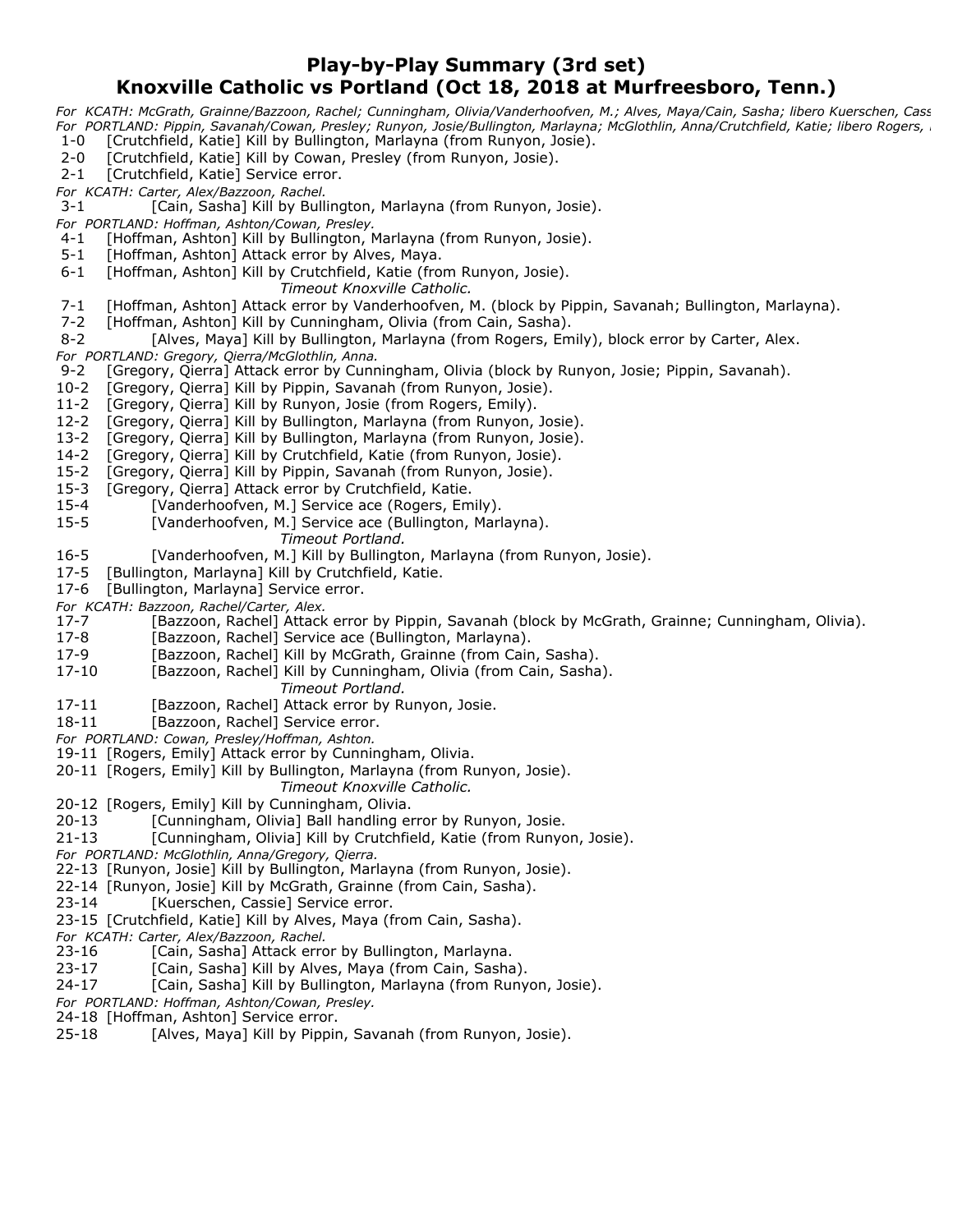### **Volleyball Box Score (3rd set only) 2018 TSSAA Volleyball State Championship Knoxville Catholic vs Portland (Oct 18, 2018 at Murfreesboro, Tenn.)**

|    |                           |   |   |    | <b>Attack</b> |            |              | <b>Serve</b> |              |            |              | <b>Block</b>    |   |           |            |
|----|---------------------------|---|---|----|---------------|------------|--------------|--------------|--------------|------------|--------------|-----------------|---|-----------|------------|
| #  | <b>Knoxville Catholic</b> | s | К | Е. | TA            | <b>Pct</b> |              | Ast   SA SE  | <b>RE</b>    | <b>Dig</b> |              | <b>BS BA BE</b> |   | <b>BH</b> | <b>Pts</b> |
|    | Cain, Sasha               |   | 0 | 0  | 0             | .000       | 6            | 0            | 0            |            |              |                 | 0 |           | 0.0        |
|    | McGrath, Grainne          |   |   | 0  | 5             | .400       |              | 0            |              |            |              |                 |   |           | 2.5        |
| 4  | Cunningham, Olivia        |   |   |    | 14            | .071       | $\Omega$     | 0            |              |            |              |                 |   |           | 3.5        |
| 9  | Bazzoon, Rachel           |   |   | 0  | 0             | .000       | 0            |              | 0            | 5          | 0            |                 | 0 | 0         | 1.0        |
| 10 | Alves, Maya               |   |   |    | q             | .111       |              | 0            |              | 3          |              |                 |   |           | 2.0        |
| 14 | Vanderhoofven, M.         |   | 0 |    | 5.            | $-.200$    |              |              |              |            |              |                 |   |           | 2.0        |
|    | Carter, Alex              |   | 0 |    | 4             | .000       |              | 0            | 0            |            |              |                 |   |           | 0.0        |
|    | 12 Kuerschen, Cassie      |   |   | 0  | 0             | .000       | $\mathbf{0}$ | 0            |              | 9          |              |                 |   |           | 0.0        |
|    | Totals                    |   |   | 4  | 37            | .081       | 6            |              | <sup>n</sup> | L8         | <sup>0</sup> |                 |   | O         | 11.0       |

#### **Team Attack By Set**

| Set                  |  |                    | K E TA Pct Sideout Pct          |                |
|----------------------|--|--------------------|---------------------------------|----------------|
| $\sim$ 1             |  |                    | $0 \t0 \t0 \t.000 \t10-0 \t0\%$ |                |
| $\mathcal{P} \equiv$ |  | $0 \t0 \t0 \t.000$ |                                 | $14 - 0$ $0\%$ |
| 3                    |  | 7 4 37 .081        | 8-25 31%                        |                |
|                      |  |                    | 32-25 127%                      |                |

**SET SCORES** Knoxville Catholic (0) Portland (3)

TOTAL TEAM BLOCKS: 1.0

|  |  | 1 2 3 Team Records: |
|--|--|---------------------|
|  |  | 12 20 18 26-10      |
|  |  | 25 25 25 44-7       |

|    |                      |   |    |   | <b>Attack</b> |            |            | <b>Serve</b> |              |            |   | <b>Block</b> |           |          |            |
|----|----------------------|---|----|---|---------------|------------|------------|--------------|--------------|------------|---|--------------|-----------|----------|------------|
| #  | <b>Portland</b>      | S | К  | Е | TA            | <b>Pct</b> | <b>Ast</b> | SA SE        | <b>RE</b>    | <b>Dig</b> |   | <b>BS BA</b> | <b>BE</b> | BH       | <b>Pts</b> |
|    | Cowan, Presley       |   |    |   | フ             | .500       |            | 0            | $\mathbf{0}$ | O          |   |              |           |          | 1.0        |
| 6  | Runyon, Josie        |   |    |   | 2             | .000       | 16         | 0            | 0            |            | 0 |              |           |          | 1.5        |
| 14 | Pippin, Savanah      |   | 3  |   |               | .286       | 0          | 0            | 0            | 0          | ი | っ            |           |          | 4.0        |
| 19 | Bullington, Marlayna |   | 10 |   | 23            | .391       | 0          | 0            | J.           |            | 0 |              |           | 0        | 10.5       |
| 30 | Crutchfield, Katie   |   | 4  |   | 8             | .375       | O          |              | 0            | 5          |   | 0            | 0         | 0        | 4.0        |
| 32 | McGlothlin, Anna     |   | 0  | 0 | $\Omega$      | .000       | 0          | 0            | 0            |            | 0 | $\Omega$     | 0         | $\Omega$ | 0.0        |
| 12 | Rogers, Emily        |   |    | 0 | 0             | .000       | 2          | 0            |              | 5          |   |              |           | 0        | 0.0        |
| 18 | Hoffman, Ashton      |   | O  | 0 | $\Omega$      | .000       | 0          | 0            | 0            |            | 0 | $\Omega$     | 0         | $\Omega$ | 0.0        |
| 24 | Gregory, Qierra      |   |    | 0 | 0             | .000       | 0          | 0            |              |            | 0 |              |           |          | 0.0        |
|    | Totals               |   | 19 | 4 | 42            | .357       | 18         | 0            | 3.           | 22         |   |              | 0         |          | 21.0       |

#### **Team Attack By Set**

| Set            |  |                             | K E TA Pct Sideout Pct           |  |  |  |  |  |
|----------------|--|-----------------------------|----------------------------------|--|--|--|--|--|
| $\overline{1}$ |  |                             | $0 \t0 \t0 \t0.000 \t10-0 \t0\%$ |  |  |  |  |  |
| $\mathcal{P}$  |  | $0\quad 0\quad 0\quad .000$ | $15-0$ 0%                        |  |  |  |  |  |
| 3.             |  | 19 4 42 .357                | 8-18 44%                         |  |  |  |  |  |
|                |  |                             | 33-18 183%                       |  |  |  |  |  |

Site: Murfreesboro, Tenn. (Murphy Center) Date: Oct 18, 2018 Attend: 383 Time: 2:45 Referees: 2018 TSSAA DI-AA State Championship

|             |  | 3. | Total |
|-------------|--|----|-------|
| Tie scores  |  |    |       |
| Lead change |  |    |       |

#### TOTAL TEAM BLOCKS: 2.0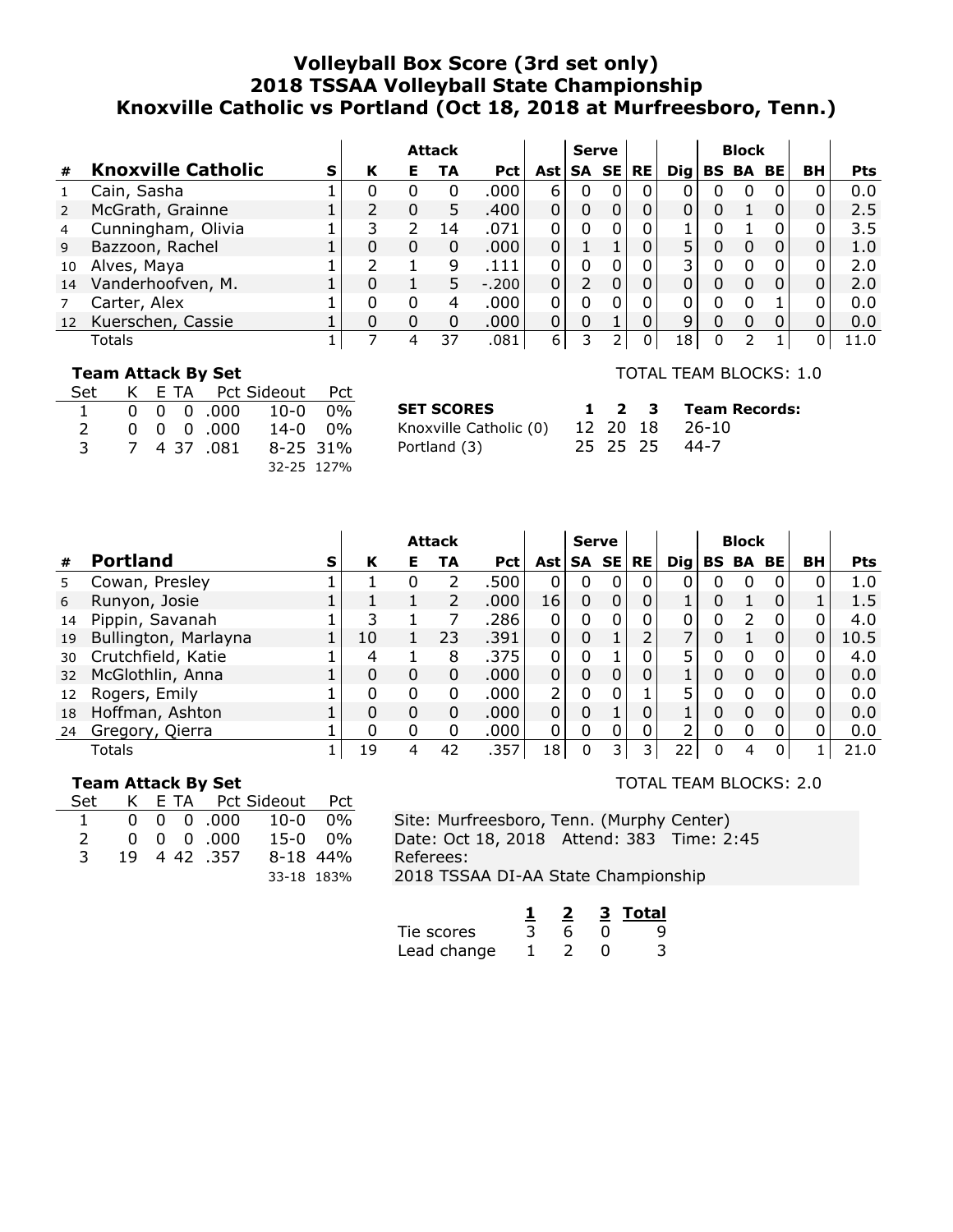# **2017 Class AA State Girls' Volleyball Tournament October 17 - October 19, 2017 · Siegel High School & MTSU**

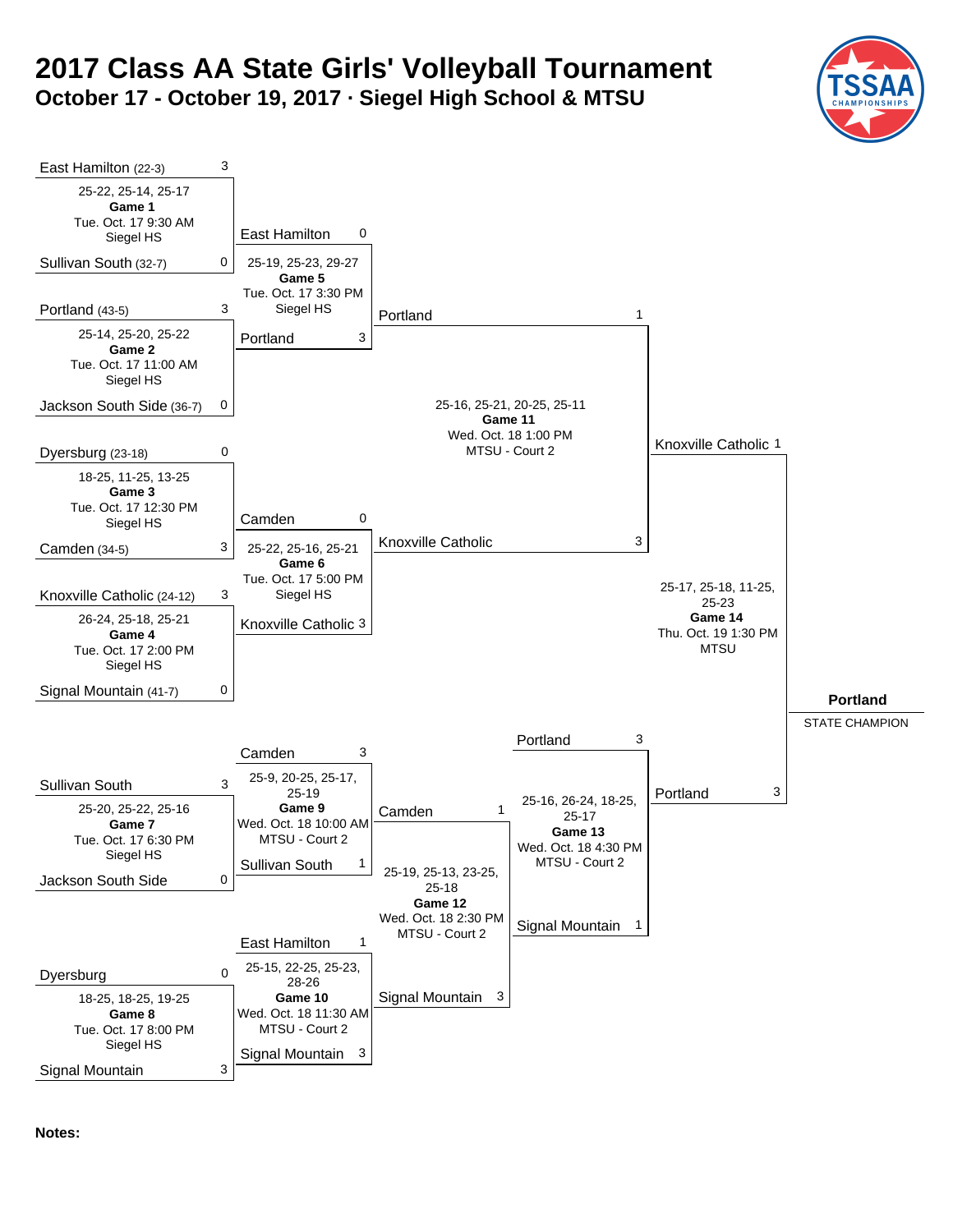# **FINAL SCORE Knoxville Catholic** 27-13 **1 Portland** 47-6 **3**

**October 19, 2017 • Murfreesboro, Tenn.**

# **F I N A L S T A T I S T I C S**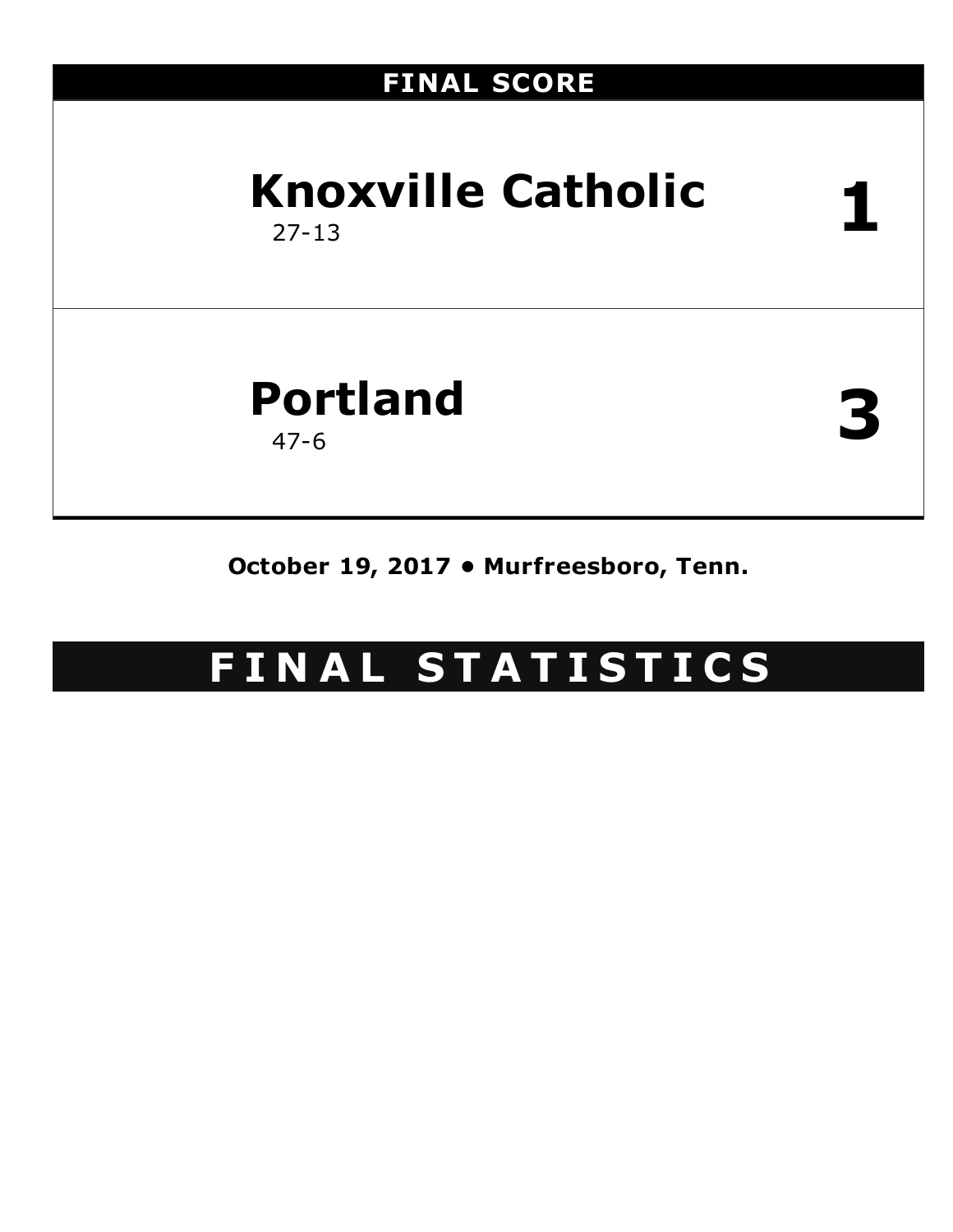#### **Class AA Championship Official Volleyball Box Score (Final)**



#### **Knoxville Catholic vs Portland (10/19/2017 at Murfreesboro, Tenn.)**

|                |                           |          |          | Attack |         |                | Serve    |                |                |                 |          | <b>Block</b>  |              |            |            |
|----------------|---------------------------|----------|----------|--------|---------|----------------|----------|----------------|----------------|-----------------|----------|---------------|--------------|------------|------------|
| ##             | <b>Knoxville Catholic</b> | Κ        | Е        | ΤA     | Pct     | Ast            | SΑ       | SE             | RE             | Dig             | BS       | BA            | BE           | <b>BHE</b> | <b>Pts</b> |
|                | Hart, Carlee              |          |          | 13     | .000    |                |          |                |                |                 |          | 5             |              |            | 8.5        |
| $\overline{4}$ | Cunningham, Olivia        | 19       |          | 53     | .226    |                |          |                | $\overline{3}$ | 18 <sub>1</sub> | $\Omega$ | $\Omega$      | $\Omega$     | $\Omega$   | 19.0       |
| 5              | Alves, Maya               | 9        |          | 32     | .156    |                |          |                |                | 8               |          | $\mathcal{P}$ | <sup>n</sup> |            | 11.0       |
| 6              | Bonee, Meredith           |          |          | 24     | .125    | 14             |          |                |                | 12.             |          |               |              |            | 13.5       |
|                | Vanderhoofven, M.         |          |          | 4      | .000    |                |          | $\Omega$       |                |                 |          |               |              |            | 2.5        |
| 14             | Kozemko, Olivia           | $\Omega$ |          |        | .000    | 22             |          | $\mathbf{0}$   |                | 6               | 0        | $\Omega$      |              | 3          | 0.0        |
| $\overline{2}$ | Carter, Alexandra         | ົ        |          | 15     | $-.200$ | $\Omega$       |          | $\Omega$       |                | $\sim$          | 0        | 3             |              |            | 3.5        |
| 3              | Bazzoon, Rachel           | $\Omega$ |          |        | .000    | 0 <sub>1</sub> | $\Omega$ |                |                | 3               | $\Omega$ | $\Omega$      |              | $\Omega$   | 2.0        |
| 8              | Krings, Catelyn           |          |          |        | .000    | n              |          | $\Omega$       |                |                 | $\Omega$ | U             | U            |            | 0.0        |
| 12             | Kuerschen, Cassie         | $\Omega$ | $\Omega$ |        | .000    | $\mathbf{3}$   |          | 0 <sub>1</sub> | 4              | 21              | $\Omega$ | $\Omega$      | $\Omega$     |            | 0.0        |
|                | Totals                    | 43       | 26       | 143    | .119    | 40             |          | 4              | 11             | 75              | 3        | 12            |              |            | 60.0       |

#### **TOT AL TEAM BLOCKS: 9.0 SIDEOUT PCT: 48.2% POINT SCORING PCT: 50%**

#### **Team Attack By Set** Set K E TA Pct 1 6 7 36 -.028<br>2 12 6 31 .194 2 12 6 31 .194 3 10 3 24 .292 4 15 10 52 .096 **GAME SCORES 1 2 3 4 Re cords:** Knoxville Catholic (1) 17 18 25 23 27-13 Portland (3) 25 25 25 11 25 47-6

|                |                     |   |              |          | Attack   |       |                | Serve    |           |           |               |              | <b>Block</b>   |              |            |            |
|----------------|---------------------|---|--------------|----------|----------|-------|----------------|----------|-----------|-----------|---------------|--------------|----------------|--------------|------------|------------|
| ##             | Portland            | s | ĸ            | Е        | ΤA       | Pct   | Ast            | SA       | <b>SE</b> | <b>RE</b> | Dig           | BS           | BA             | BE           | <b>BHE</b> | <b>Pts</b> |
| 0              | Brown, Emily        |   |              |          | 12       | .333  | 0              | 0        | 0.        |           | 0             | 0            |                |              |            | 5.0        |
| 5 <sup>5</sup> | Cowan, Presley      |   |              |          | 4        | .000  | $\overline{2}$ | $\Omega$ | $\Omega$  |           | $\mathcal{P}$ | 0            |                | <sup>n</sup> |            | 1.5        |
| 11             | Jennings, Rachel    |   | <sup>0</sup> |          |          | .000  | 21             |          | C.        |           | 3             | $\Omega$     | 0              |              |            | 1.0        |
| 14             | Pippin, Savanah     |   |              |          | 17       | .176  | $\Omega$       | $\Omega$ | $\Omega$  |           | $\Omega$      |              | 3              | $\Omega$     |            | 9.5        |
| 19             | Bullington, Marlayn |   | 19           | 5        | 56       | .250  | 0              | 6        |           | $\sim$    | 24            | 0            | C              |              |            | 26.0       |
| 30             | Crutchfield, Katie  |   | 8            |          | 39       | .026  | $\Omega$       |          |           | $\Omega$  | 9             | $\mathbf{0}$ | 0              |              | $\Omega$   | 9.0        |
| 3              | Parker, McKennah    |   | U            |          | $\Omega$ | .000  | 15             |          |           |           | $\Omega$      | $\Omega$     | <sup>n</sup>   |              | $\sqrt{2}$ | 1.0        |
| 12             | Rogers, Emily       |   | <sup>n</sup> | $\Omega$ | $\Omega$ | .000. | $\Omega$       | $\Omega$ |           |           |               | $\Omega$     | $\Omega$       |              |            | 0.0        |
| 15             | Cole, Taylor        |   |              |          | 9        | .000  | 0              | $\Omega$ | 0         |           |               | $\Omega$     | $\mathfrak{p}$ |              |            | 2.0        |
| 23             | Wakefield, Alexis   |   | $\Omega$     | 0        |          | .000  | $\Omega$       | 2        |           | 4         | 28            | $\mathbf{0}$ | 0              |              |            | 2.0        |
|                | Totals              |   | 40           | 18       | 139      | .158  | 38             | 11       |           | 8         | 70            |              | 10             |              |            | 57.0       |

#### **TOT AL TEAM BLOCKS: 6.0 SIDEOUT PCT: 50% POINT SCORING PCT: 51.8%**

#### **Team Attack By Set**

| Set<br>TA                  | Pct  |
|----------------------------|------|
|                            |      |
| $\overline{1}$<br>36<br>11 | .194 |
| 32<br>$\overline{2}$<br>13 | .281 |
| 3<br>25<br>5               | .040 |
| 4<br>46<br>11<br>6         | .109 |

Site: Murphy Center (Murfreesboro, Tenn.) Date:10/19/2017 - Attendance: 582 - Time: 1:31

Referees: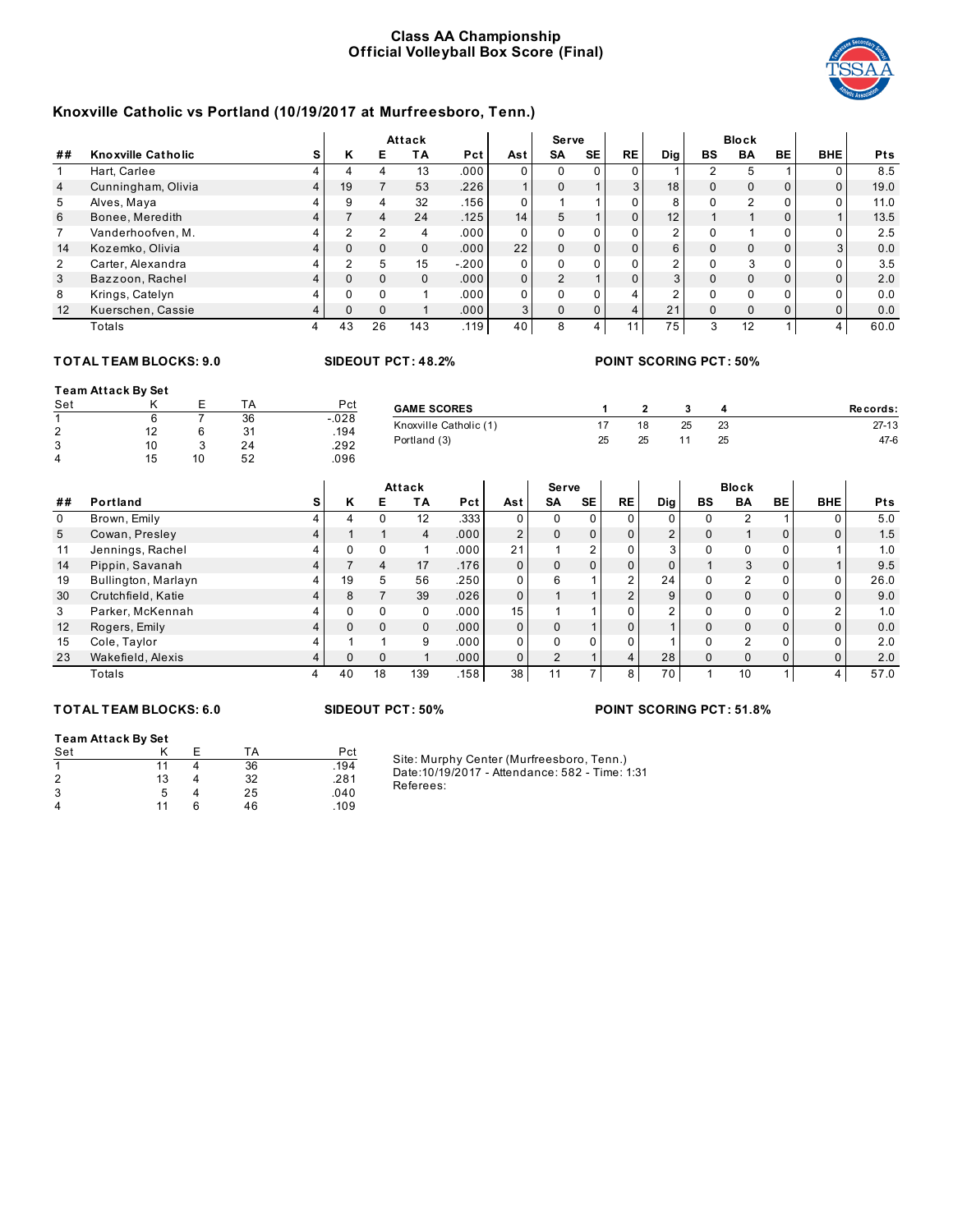#### **Class AA Championship Play-by-Play Summary (1st set)**



| Sco re                 | Plays: Set 1                                                                                                                                               | Serve              | Point                 |
|------------------------|------------------------------------------------------------------------------------------------------------------------------------------------------------|--------------------|-----------------------|
|                        | PORTLAND starters: Brown, Emily; Cowan, Presley; Jennings, Rachel; Pippin, Savanah; Bullington, Marlayna;<br>Crutchfield, Katie; libero Wakefield, Alexis. |                    |                       |
|                        | KCATH starters: Hart, Carlee; Cunningham, Olivia; Alves, Maya; Bonee, Meredith; Vanderhoofven, M.; Kozemko,<br>Olivia; libero Kuerschen, Cassie.           |                    |                       |
| $0 - 1$                | [Crutchfield, Katie] Kill by Crutchfield, Katie (from Jennings, Rachel).                                                                                   |                    | S:PORTLAND P:PORTLAND |
| $0 - 2$                | [Crutchfield, Katie] Kill by Bullington, Marlayna (from Jennings, Rachel).                                                                                 |                    | S:PORTLAND P:PORTLAND |
| $0 - 3$                | [Crutchfield, Katie] Bad set by Kozemko, Olivia.                                                                                                           |                    | S:PORTLAND P:PORTLAND |
| $0 - 4$                | [Crutchfield, Katie] Service ace (Cunningham, Olivia).                                                                                                     |                    | S:PORTLAND P:PORTLAND |
| $0 - 5$                | [Crutchfield, Katie] Attack error by Alves, Maya (block by Cowan, Presley; Pippin, Savanah).                                                               |                    | S:PORTLAND P:PORTLAND |
| $1 - 5$                | [Crutchfield, Katie] Kill by Hart, Carlee (from Kozemko, Olivia).                                                                                          | S:PORTLAND P:KCATH |                       |
| $2 - 5$                | [Kozemko, Olivia] Attack error by Bullington, Marlayna.                                                                                                    | S:KCATH            | P:KCATH               |
| $3-5$                  | [Kozemko, Olivia] Kill by Alves, Maya (from Kozemko, Olivia).                                                                                              | S:KCATH            | P:KCATH               |
| $3-6$                  | [Kozemko, Olivia] Kill by Bullington, Marlayna (from Jennings, Rachel).                                                                                    | S:KCATH            | P:PORTLAND            |
|                        | PORTLAND subs: Cole, Taylor; Jennings, Rachel; Parker, McKennah; Cowan, Presley.                                                                           |                    |                       |
| 3-7                    | [Parker, McKennah] Kill by Bullington, Marlayna (from Parker, McKennah).                                                                                   |                    | S:PORTLAND P:PORTLAND |
| 4-7                    | [Parker, McKennah] Kill by Bonee, Meredith (from Kozemko, Olivia).                                                                                         | S:PORTLAND P:KCATH |                       |
| 4-8                    | [Alves, Maya] Attack error by Bonee, Meredith.                                                                                                             | S:KCATH            | P:PORTLAND            |
|                        | KCATH subs: Krings, Catelyn; Alves, Maya.                                                                                                                  |                    |                       |
| $5 - 8$                | [Wakefield, Alexis] Service error.                                                                                                                         | S:PORTLAND P:KCATH |                       |
|                        | KCATH subs: Hart, Carlee; Bazzoon, Rachel.                                                                                                                 |                    |                       |
| $5-9$                  | [Bazzoon, Rachel] Kill by Bullington, Marlayna (from Parker, McKennah).                                                                                    | S:KCATH            | P:PORTLAND            |
| $5 - 10$               | [Bullington, Marlayna] Attack error by Bonee, Meredith.                                                                                                    |                    | S:PORTLAND P:PORTLAND |
| $6 - 10$               | [Bullington, Marlayna] Attack error by Cole, Taylor.                                                                                                       | S:PORTLAND P:KCATH |                       |
|                        | KCATH subs: Carter, Alexandra; Kozemko, Olivia.                                                                                                            |                    |                       |
| $6 - 11$               | [Bonee, Meredith] Kill by Crutchfield, Katie.                                                                                                              | S:KCATH            | P:PORTLAND            |
|                        | PORTLAND subs: Jennings, Rachel; Cole, Taylor; Cowan, Presley; Parker, McKennah.                                                                           |                    |                       |
| $6 - 12$               | [Jennings, Rachel] Kill by Brown, Emily (from Jennings, Rachel).                                                                                           |                    | S:PORTLAND P:PORTLAND |
| $6 - 13$               | [Jennings, Rachel] Attack error by Carter, Alexandra.                                                                                                      |                    | S:PORTLAND P:PORTLAND |
| $7 - 13$               | [Jennings, Rachel] Service error.                                                                                                                          | S:PORTLAND P:KCATH |                       |
|                        | KCATH subs: Alves, Maya; Krings, Catelyn.                                                                                                                  |                    |                       |
| $7 - 14$               | [Cunningham, Olivia] Ball handling error by Bonee, Meredith.                                                                                               | S:KCATH            | P:PORTLAND            |
|                        | PORTLAND subs: Rogers, Emily; Brown, Emily.                                                                                                                |                    |                       |
| $8 - 14$               | [Rogers, Emily] Service error.                                                                                                                             | S:PORTLAND P:KCATH |                       |
|                        | KCATH subs: Hart, Carlee; Bazzoon, Rachel.                                                                                                                 |                    |                       |
| $8 - 15$               | [Kuerschen, Cassie] Attack error by Carter, Alexandra.                                                                                                     | S:KCATH            | P:PORTLAND            |
| $8 - 16$               | [Crutchfield, Katie] Attack error by Hart, Carlee (block by Pippin, Savanah; Bullington, Marlayna).                                                        |                    | S:PORTLAND P:PORTLAND |
|                        | Timeout Knoxville Catholic.                                                                                                                                | S:PORTLAND         |                       |
| $9 - 16$               | [Crutchfield, Katie] Ball handling error by Jennings, Rachel.                                                                                              | S:PORTLAND P:KCATH |                       |
|                        | KCATH subs: Kozemko, Olivia; Carter, Alexandra.                                                                                                            |                    |                       |
| $10 - 16$              | [Kozemko, Olivia] Attack error by Pippin, Savanah (block by Hart, Carlee).                                                                                 | S:KCATH            | P:KCATH               |
| $10 - 17$              | [Kozemko, Olivia] Kill by Bullington, Marlayna (from Jennings, Rachel).                                                                                    | S:KCATH            | P:PORTLAND            |
|                        | PORTLAND subs: Cole, Taylor; Jennings, Rachel; Parker, McKennah; Cowan, Presley.                                                                           |                    |                       |
| $11 - 17$              | [Parker, McKennah] Kill by Alves, Maya (from Kozemko, Olivia).                                                                                             | S:PORTLAND P:KCATH |                       |
| $12 - 17$              | [Alves, Maya] Bad set by Parker, McKennah.                                                                                                                 | S:KCATH            | P:KCATH               |
| $12 - 18$              | [Alves, Maya] Service error.                                                                                                                               | S:KCATH            | P:PORTLAND            |
|                        | KCATH subs: Krings, Catelyn; Alves, Maya.                                                                                                                  |                    |                       |
|                        | PORTLAND subs: Brown, Emily; Rogers, Emily.                                                                                                                |                    |                       |
| $12 - 19$<br>$13 - 19$ | [Wakefield, Alexis] Service ace (Kuerschen, Cassie).                                                                                                       |                    | S:PORTLAND P:PORTLAND |
|                        | [Wakefield, Alexis] Kill by Cunningham, Olivia (from Kozemko, Olivia).<br>KCATH subs: Bazzoon, Rachel; Hart, Carlee.                                       | S:PORTLAND P:KCATH |                       |
| $14 - 19$              |                                                                                                                                                            |                    |                       |
| $14 - 20$              | [Bazzoon, Rachel] Bad set by Parker, McKennah.<br>[Bazzoon, Rachel] Service error.                                                                         | S:KCATH<br>S:KCATH | P:KCATH<br>P:PORTLAND |
| $14 - 21$              | [Bullington, Marlayna] Kill by Crutchfield, Katie (from Parker, McKennah).                                                                                 |                    | S:PORTLAND P:PORTLAND |
| 14-22                  | [Bullington, Marlayna] Service ace (Krings, Catelyn).                                                                                                      |                    | S:PORTLAND P:PORTLAND |
|                        | KCATH subs: Alves, Maya; Krings, Catelyn.                                                                                                                  |                    |                       |
| 15-22                  | [Bullington, Marlayna] Ball handling error by Parker, McKennah.                                                                                            | S:PORTLAND P:KCATH |                       |
|                        | KCATH subs: Carter, Alexandra; Kozemko, Olivia.                                                                                                            |                    |                       |
| 15-23                  | [Bonee, Meredith] Kill by Brown, Emily (from Parker, McKennah).                                                                                            | S:KCATH            | P:PORTLAND            |
|                        | PORTLAND subs: Jennings, Rachel; Cole, Taylor; Cowan, Presley; Parker, McKennah.                                                                           |                    |                       |
| 15-24                  | [Jennings, Rachel] Kill by Bullington, Marlayna (from Cowan, Presley).                                                                                     |                    | S:PORTLAND P:PORTLAND |
|                        | KCATH subs: Krings, Catelyn; Alves, Maya.                                                                                                                  |                    |                       |
| 16-24                  | [Jennings, Rachel] Kill by Carter, Alexandra (from Bonee, Meredith).                                                                                       | S:PORTLAND P:KCATH |                       |
|                        | KCATH subs: Alves, Maya; Krings, Catelyn.                                                                                                                  |                    |                       |
| $17 - 24$              | [Cunningham, Olivia] Attack error by Bullington, Marlayna.                                                                                                 | S:KCATH            | P:KCATH               |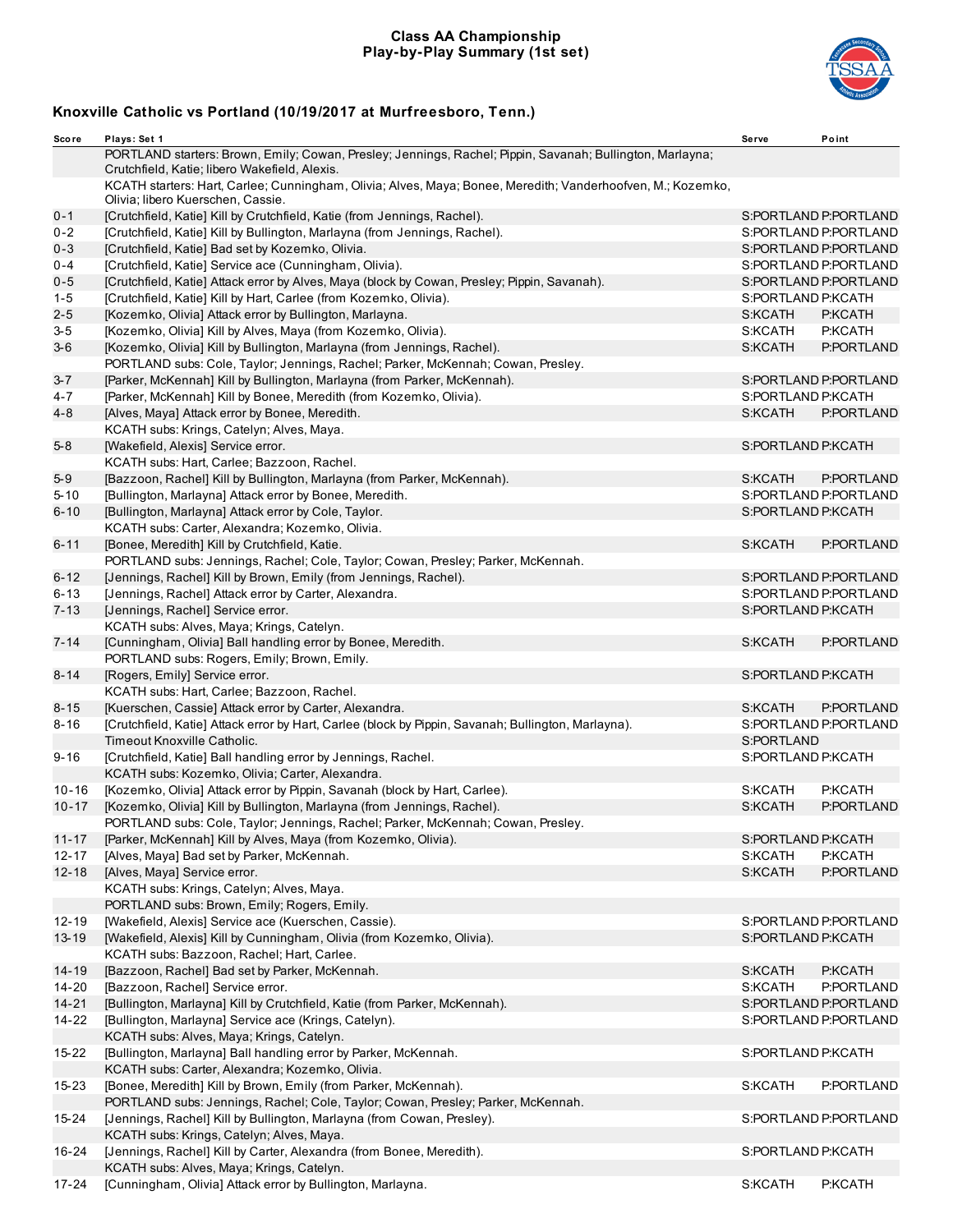| Score     | Plays: Set 1                                            | Serve   | Point      |
|-----------|---------------------------------------------------------|---------|------------|
| $17 - 25$ | [Cunningham, Olivia] Attack error by Carter, Alexandra. | S:KCATH | P:PORTLAND |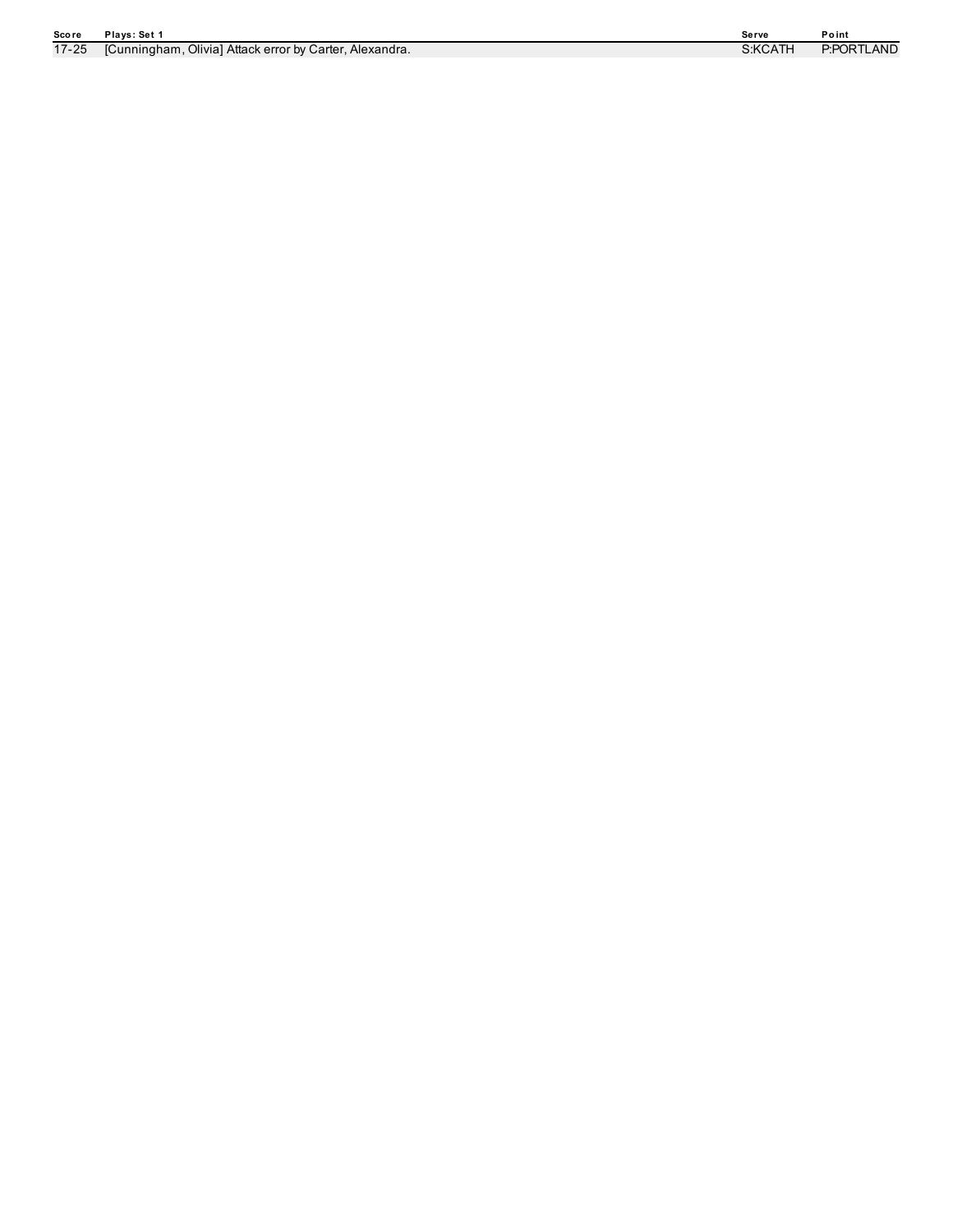#### **Class AA Championship Play-by-Play Summary (2nd set)**



| Score     | Plays: Set 2                                                                                                                                               | Serve              | Point                 |
|-----------|------------------------------------------------------------------------------------------------------------------------------------------------------------|--------------------|-----------------------|
|           | KCATH starters: Alves, Maya; Cunningham, Olivia; Hart, Carlee; Vanderhoofven, M.; Kozemko, Olivia; Bonee,<br>Meredith; libero Kuerschen, Cassie.           |                    |                       |
|           | PORTLAND starters: Bullington, Marlayna; Jennings, Rachel; Brown, Emily; Pippin, Savanah; Cowan, Presley;<br>Crutchfield, Katie; libero Wakefield, Alexis. |                    |                       |
| $0 - 1$   | [Kozemko, Olivia] Kill by Crutchfield, Katie (from Jennings, Rachel).                                                                                      | S:KCATH            | P:PORTLAND            |
| $0 - 2$   | [Crutchfield, Katie] Kill by Bullington, Marlayna (from Jennings, Rachel).                                                                                 |                    | S:PORTLAND P:PORTLAND |
| $0 - 3$   | [Crutchfield, Katie] Kill by Pippin, Savanah (from Jennings, Rachel).                                                                                      |                    | S:PORTLAND P:PORTLAND |
| $1 - 3$   | [Crutchfield, Katie] Attack error by Crutchfield, Katie.                                                                                                   | S:PORTLAND P:KCATH |                       |
| $2 - 3$   | [Alves, Maya] Kill by Cunningham, Olivia (from Kozemko, Olivia).                                                                                           | S:KCATH            | P:KCATH               |
| $2 - 4$   | [Alves, Maya] Kill by Bullington, Marlayna (from Jennings, Rachel).                                                                                        | S:KCATH            | P:PORTLAND            |
|           | PORTLAND subs: Cole, Taylor; Jennings, Rachel; Parker, McKennah; Cowan, Presley.<br>KCATH subs: Krings, Catelyn; Alves, Maya.                              |                    |                       |
| $2 - 5$   | [Parker, McKennah] Kill by Pippin, Savanah (from Parker, McKennah).                                                                                        |                    | S:PORTLAND P:PORTLAND |
| $3-5$     | [Parker, McKennah] Kill by Cunningham, Olivia (from Kuerschen, Cassie).                                                                                    | S:PORTLAND P:KCATH |                       |
|           | KCATH subs: Bazzoon, Rachel; Hart, Carlee.                                                                                                                 |                    |                       |
| 4-5       | [Bazzoon, Rachel] Kill by Cunningham, Olivia.                                                                                                              | S:KCATH            | P:KCATH               |
| $4 - 6$   |                                                                                                                                                            | S:KCATH            | P:PORTLAND            |
|           | [Bazzoon, Rachel] Kill by Pippin, Savanah (from Parker, McKennah).                                                                                         |                    | S:PORTLAND P:PORTLAND |
| 4-7       | [Wakefield, Alexis] Ball handling error by Kozemko, Olivia.                                                                                                |                    |                       |
| $5 - 7$   | [Wakefield, Alexis] Kill by Bonee, Meredith (from Kozemko, Olivia).                                                                                        | S:PORTLAND P:KCATH |                       |
|           | KCATH subs: Carter, Alexandra; Kozemko, Olivia.                                                                                                            |                    |                       |
| $6 - 7$   | [Bonee, Meredith] Kill by Vanderhoofven, M. (from Bonee, Meredith).                                                                                        | S:KCATH            | P:KCATH               |
| 6-8       | [Bonee, Meredith] Kill by Bullington, Marlayna (from Parker, McKennah).                                                                                    | S:KCATH            | P:PORTLAND            |
| $7 - 8$   | [Bullington, Marlayna] Kill by Cunningham, Olivia (from Bonee, Meredith).<br>KCATH subs: Alves, Maya; Krings, Catelyn.                                     | S:PORTLAND P:KCATH |                       |
| 7-9       | [Cunningham, Olivia] Service error.                                                                                                                        | S:KCATH            | P:PORTLAND            |
|           | PORTLAND subs: Jennings, Rachel; Cole, Taylor; Cowan, Presley; Parker, McKennah.                                                                           |                    |                       |
| $8 - 9$   | [Jennings, Rachel] Service error.                                                                                                                          | S:PORTLAND P:KCATH |                       |
|           | KCATH subs: Hart, Carlee; Bazzoon, Rachel.                                                                                                                 |                    |                       |
| $9 - 9$   | [Kuerschen, Cassie] Kill by Alves, Maya (from Bonee, Meredith).                                                                                            | S:KCATH            | P:KCATH               |
| $9 - 10$  | [Kuerschen, Cassie] Kill by Crutchfield, Katie (from Jennings, Rachel).<br>PORTLAND subs: Rogers, Emily; Brown, Emily.                                     | S:KCATH            | P:PORTLAND            |
| $10 - 10$ | [Rogers, Emily] Attack error by Crutchfield, Katie.                                                                                                        | S:PORTLAND P:KCATH |                       |
|           | KCATH subs: Kozemko, Olivia; Carter, Alexandra.                                                                                                            |                    |                       |
| $11 - 10$ | [Kozemko, Olivia] Attack error by Crutchfield, Katie (block by Hart, Carlee; Alves, Maya).                                                                 | S:KCATH            | P:KCATH               |
| $11 - 11$ | [Kozemko, Olivia] Kill by Cowan, Presley (from Jennings, Rachel).                                                                                          | S:KCATH            | P:PORTLAND            |
| 12-11     | [Crutchfield, Katie] Kill by Bonee, Meredith (from Kozemko, Olivia).                                                                                       | S:PORTLAND P:KCATH |                       |
| $12 - 12$ | [Alves, Maya] Kill by Pippin, Savanah (from Jennings, Rachel).                                                                                             | S:KCATH            | P:PORTLAND            |
|           | KCATH subs: Krings, Catelyn; Alves, Maya.                                                                                                                  |                    |                       |
|           | PORTLAND subs: Cole, Taylor; Jennings, Rachel; Parker, McKennah; Cowan, Presley.                                                                           |                    |                       |
|           | [Parker, McKennah] Kill by Cunningham, Olivia (from Kozemko, Olivia).                                                                                      | S:PORTLAND P:KCATH |                       |
| 13-12     | KCATH subs: Bazzoon, Rachel; Hart, Carlee.                                                                                                                 |                    |                       |
|           |                                                                                                                                                            |                    |                       |
| 14-12     | [Bazzoon, Rachel] Kill by Cunningham, Olivia (from Kozemko, Olivia).<br>Timeout Portland.                                                                  | S:KCATH<br>S:KCATH | P:KCATH               |
|           |                                                                                                                                                            | S:KCATH            |                       |
| 14-13     | [Bazzoon, Rachel] Kill by Bullington, Marlayna (from Parker, McKennah).<br>PORTLAND subs: Brown, Emily; Rogers, Emily.                                     |                    | P:PORTLAND            |
| $14 - 14$ | [Wakefield, Alexis] Attack error by Bonee, Meredith (block by Bullington, Marlayna; Brown, Emily).                                                         |                    | S:PORTLAND P:PORTLAND |
| $15 - 14$ | [Wakefield, Alexis] Kill by Cunningham, Olivia (from Kozemko, Olivia).                                                                                     | S:PORTLAND P:KCATH |                       |
|           | KCATH subs: Carter, Alexandra; Kozemko, Olivia.                                                                                                            |                    |                       |
| $15 - 15$ | [Bonee, Meredith] Kill by Brown, Emily.                                                                                                                    | S:KCATH            | P:PORTLAND            |
| 15-16     | [Bullington, Marlayna] Service ace (Krings, Catelyn).                                                                                                      |                    | S:PORTLAND P:PORTLAND |
| 15-17     | [Bullington, Marlayna] Attack error by Cunningham, Olivia.                                                                                                 |                    | S:PORTLAND P:PORTLAND |
|           | Timeout Knoxville Catholic.                                                                                                                                | S:PORTLAND         |                       |
| $15 - 18$ | [Bullington, Marlayna] Service ace (Kuerschen, Cassie).                                                                                                    |                    | S:PORTLAND P:PORTLAND |
| 15-19     | [Bullington, Marlayna] Service ace (Kuerschen, Cassie).                                                                                                    |                    | S:PORTLAND P:PORTLAND |
| 15-20     | [Bullington, Marlayna] Attack error by Cunningham, Olivia.                                                                                                 |                    | S:PORTLAND P:PORTLAND |
|           | Timeout Knoxville Catholic.                                                                                                                                | S:PORTLAND         |                       |
| $15 - 21$ | [Bullington, Marlayna] Service ace (Cunningham, Olivia).                                                                                                   |                    | S:PORTLAND P:PORTLAND |
| 16-21     | [Bullington, Marlayna] Kill by Cunningham, Olivia (from Bonee, Meredith).                                                                                  | S:PORTLAND P:KCATH |                       |
|           | KCATH subs: Alves, Maya; Krings, Catelyn.                                                                                                                  |                    |                       |
| 16-22     | [Cunningham, Olivia] Attack error by Carter, Alexandra.                                                                                                    | S:KCATH            | P:PORTLAND            |
|           | PORTLAND subs: Jennings, Rachel; Cole, Taylor; Cowan, Presley; Parker, McKennah.                                                                           |                    |                       |
| 16-23     | [Jennings, Rachel] Attack error by Vanderhoofven, M                                                                                                        |                    | S:PORTLAND P:PORTLAND |
| 17-23     | [Jennings, Rachel] Bad set by Jennings, Rachel.                                                                                                            | S:PORTLAND P:KCATH |                       |
|           | KCATH subs: Hart, Carlee; Bazzoon, Rachel.                                                                                                                 |                    |                       |
|           |                                                                                                                                                            |                    |                       |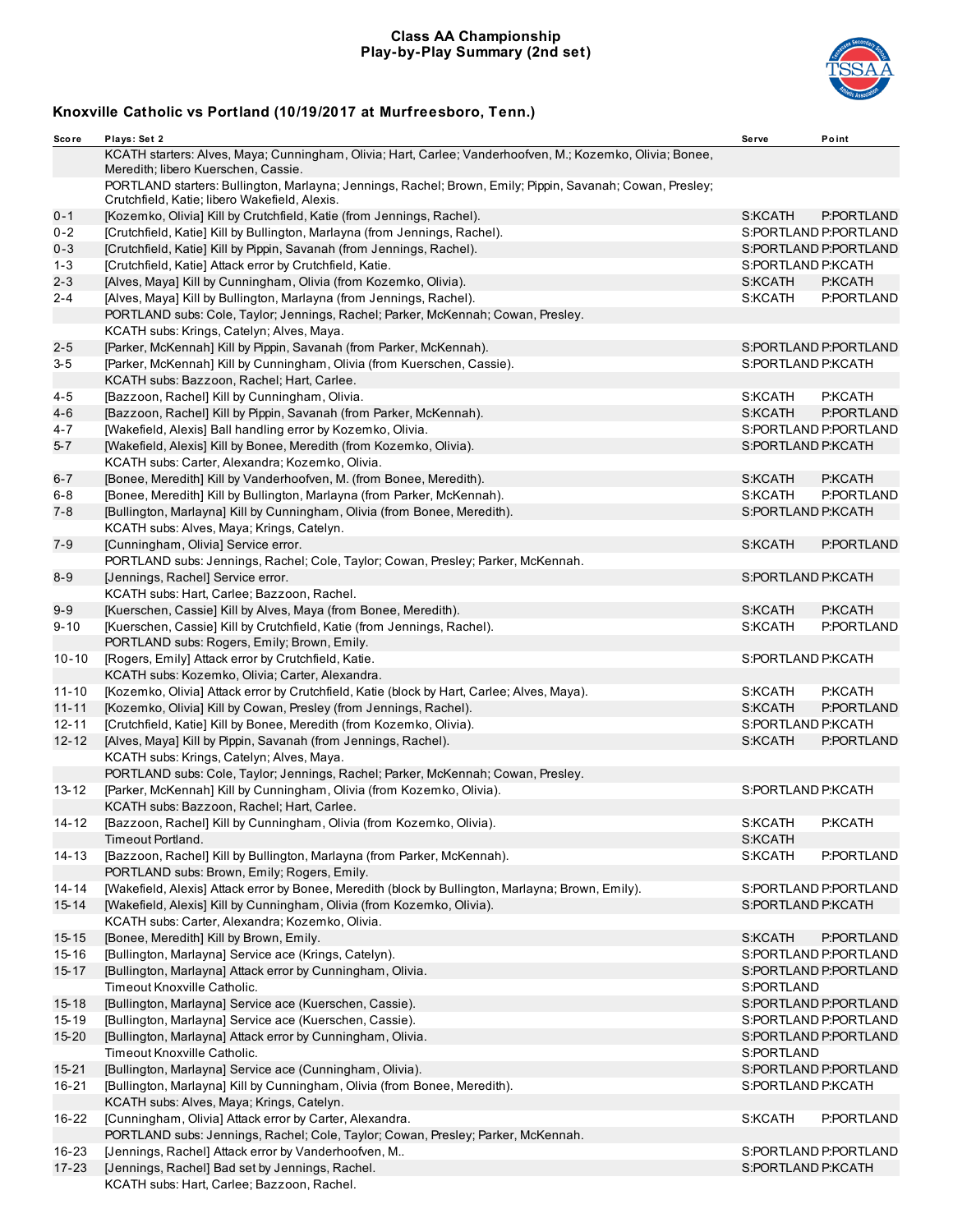| <b>Score</b> | Plays: Set 2                                                                                   | Serve   | Point                 |
|--------------|------------------------------------------------------------------------------------------------|---------|-----------------------|
| $18 - 23$    | [Kuerschen, Cassie] Attack error by Cowan, Presley (block by Hart, Carlee; Carter, Alexandra). | S:KCATH | P:KCATH               |
| $18 - 24$    | [Kuerschen, Cassie] Kill by Crutchfield, Katie (from Jennings, Rachel).                        | S:KCATH | P:PORTLAND            |
|              | PORTLAND subs: Rogers, Emily; Brown, Emily.                                                    |         |                       |
| $18 - 25$    | [Rogers, Emily] Attack error by Cunningham, Olivia (block by Pippin, Savanah).                 |         | S:PORTLAND P:PORTLAND |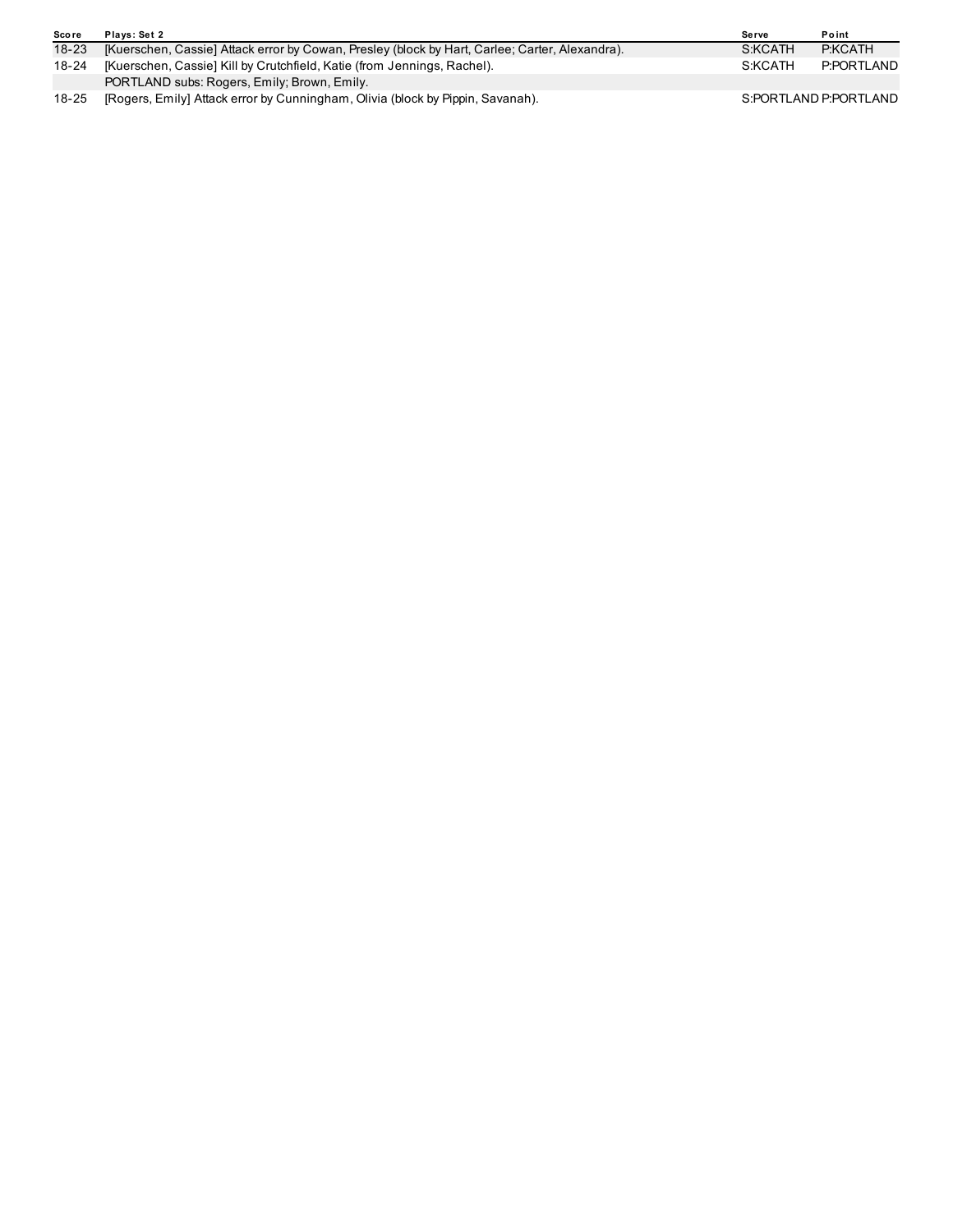#### **Class AA Championship Play-by-Play Summary (3rd set)**



| Sco re    | Plays: Set 3                                                                                                                                               | Serve              | Point                 |
|-----------|------------------------------------------------------------------------------------------------------------------------------------------------------------|--------------------|-----------------------|
|           | KCATH starters: Hart, Carlee; Cunningham, Olivia; Kozemko, Olivia; Bonee, Meredith; Alves, Maya;<br>Vanderhoofven, M.; libero Kuerschen, Cassie.           |                    |                       |
|           | PORTLAND starters: Pippin, Savanah; Bullington, Marlayna; Jennings, Rachel; Brown, Emily; Cowan, Presley;<br>Crutchfield, Katie; libero Wakefield, Alexis. |                    |                       |
| $1 - 0$   | [Crutchfield, Katie] Service error.                                                                                                                        | S:PORTLAND P:KCATH |                       |
| 2-0       | [Kozemko, Olivia] Attack error by Pippin, Savanah.                                                                                                         | S:KCATH            | P:KCATH               |
| $2 - 1$   | [Kozemko, Olivia] Kill by Bullington, Marlayna (from Jennings, Rachel).                                                                                    | S:KCATH            | P:PORTLAND            |
|           | PORTLAND subs: Cole, Taylor; Jennings, Rachel; Parker, McKennah; Cowan, Presley.                                                                           |                    |                       |
| $3 - 1$   | [Parker, McKennah] Service error.                                                                                                                          | S:PORTLAND P:KCATH |                       |
| 4-1       | [Alves, Maya] Kill by Hart, Carlee.                                                                                                                        | S:KCATH            | P:KCATH               |
| $5 - 1$   | [Alves, Maya] Kill by Bonee, Meredith (from Kozemko, Olivia).                                                                                              | S:KCATH            | P:KCATH               |
|           | Timeout Portland.                                                                                                                                          | S:KCATH            |                       |
| $6 - 1$   | [Alves, Maya] Kill by Alves, Maya (from Bonee, Meredith).                                                                                                  | S:KCATH            | P:KCATH               |
| 7-1       | [Alves, Maya] Ball handling error by Pippin, Savanah.                                                                                                      | S:KCATH            | P:KCATH               |
| $7 - 2$   | [Alves, Maya] Kill by Cole, Taylor (from Parker, McKennah).                                                                                                | S:KCATH            | P:PORTLAND            |
|           | KCATH subs: Krings, Catelyn; Alves, Maya.                                                                                                                  |                    |                       |
| $7 - 3$   | [Wakefield, Alexis] Attack error by Hart, Carlee.                                                                                                          |                    | S:PORTLAND P:PORTLAND |
| 8-3       | [Wakefield, Alexis] Kill by Cunningham, Olivia (from Kozemko, Olivia).                                                                                     | S:PORTLAND P:KCATH |                       |
|           | KCATH subs: Bazzoon, Rachel; Hart, Carlee.                                                                                                                 |                    |                       |
| $9 - 3$   | [Bazzoon, Rachel] Service ace (Crutchfield, Katie).                                                                                                        | S:KCATH            | P:KCATH               |
| $10 - 3$  | [Bazzoon, Rachel] Service ace (Crutchfield, Katie).                                                                                                        | S:KCATH            | P:KCATH               |
| $10 - 4$  | [Bazzoon, Rachel] Kill by Bullington, Marlayna (from Parker, McKennah).                                                                                    | S:KCATH            | P:PORTLAND            |
| $11 - 4$  | [Bullington, Marlayna] Service error.                                                                                                                      | S:PORTLAND P:KCATH |                       |
|           | KCATH subs: Carter, Alexandra; Kozemko, Olivia.                                                                                                            |                    |                       |
| $12 - 4$  | [Bonee, Meredith] Kill by Cunningham, Olivia (from Bonee, Meredith).                                                                                       | S:KCATH            | P:KCATH               |
| $13 - 4$  | [Bonee, Meredith] Kill by Cunningham, Olivia (from Bonee, Meredith), block error by Brown, Emily.                                                          | S:KCATH            | P:KCATH               |
|           | Timeout Portland.                                                                                                                                          | S:KCATH            |                       |
| $14 - 4$  | [Bonee, Meredith] Attack error by Crutchfield, Katie.                                                                                                      | S:KCATH            | P:KCATH               |
| $15 - 4$  | [Bonee, Meredith] Kill by Cunningham, Olivia (from Kuerschen, Cassie).                                                                                     | S:KCATH            | P:KCATH               |
| 16-4      | [Bonee, Meredith] Service ace (Wakefield, Alexis).                                                                                                         | S:KCATH            | P:KCATH               |
| $17 - 4$  | [Bonee, Meredith] Service ace (Wakefield, Alexis).                                                                                                         | S:KCATH            | P:KCATH               |
| $18 - 4$  | [Bonee, Meredith] Attack error by Crutchfield, Katie.                                                                                                      | S:KCATH            | P:KCATH               |
| $19 - 4$  | [Bonee, Meredith] Service ace (Bullington, Marlayna).                                                                                                      | S:KCATH            | P:KCATH               |
| $20 - 4$  | [Bonee, Meredith] Service ace (Bullington, Marlayna).                                                                                                      | S:KCATH            | P:KCATH               |
| $20 - 5$  | [Bonee, Meredith] Service error.                                                                                                                           | S:KCATH            | P:PORTLAND            |
|           | PORTLAND subs: Jennings, Rachel; Cole, Taylor; Cowan, Presley; Parker, McKennah.                                                                           |                    |                       |
| $20 - 6$  | [Jennings, Rachel] Attack error by Alves, Maya.                                                                                                            |                    | S:PORTLAND P:PORTLAND |
| $20 - 7$  | [Jennings, Rachel] Service ace (Krings, Catelyn).                                                                                                          |                    | S:PORTLAND P:PORTLAND |
| 21-7      | [Jennings, Rachel] Kill by Cunningham, Olivia (from Bonee, Meredith).                                                                                      | S:PORTLAND P:KCATH |                       |
|           | KCATH subs: Alves, Maya; Krings, Catelyn.                                                                                                                  |                    |                       |
| $21 - 8$  | [Cunningham, Olivia] Kill by Bullington, Marlayna (from Jennings, Rachel).                                                                                 | S:KCATH            | P:PORTLAND            |
|           | PORTLAND subs: Rogers, Emily; Brown, Emily.                                                                                                                |                    |                       |
| $22 - 8$  | [Rogers, Emily] Kill by Vanderhoofven, M. (from Bonee, Meredith).                                                                                          | S:PORTLAND P:KCATH |                       |
|           | KCATH subs: Hart, Carlee; Bazzoon, Rachel.                                                                                                                 |                    |                       |
| $22 - 9$  | [Kuerschen, Cassie] Attack error by Hart, Carlee.                                                                                                          | S:KCATH            | P:PORTLAND            |
| $23-9$    | [Crutchfield, Katie] Attack error by Bullington, Marlayna.                                                                                                 | S:PORTLAND P:KCATH |                       |
| $23 - 10$ | [Kozemko, Olivia] Kill by Bullington, Marlayna (from Jennings, Rachel).                                                                                    | S:KCATH            | P:PORTLAND            |
|           | PORTLAND subs: Cole, Taylor; Jennings, Rachel; Parker, McKennah; Cowan, Presley.                                                                           |                    |                       |
| $23 - 11$ | [Parker, McKennah] Service ace (Cunningham, Olivia).                                                                                                       |                    | S:PORTLAND P:PORTLAND |
| $24 - 11$ | [Parker, McKennah] Kill by Alves, Maya (from Kozemko, Olivia).                                                                                             | S:PORTLAND P:KCATH |                       |
| $25 - 11$ | [Alves, Maya] Service ace (Wakefield, Alexis).                                                                                                             | S:KCATH            | P:KCATH               |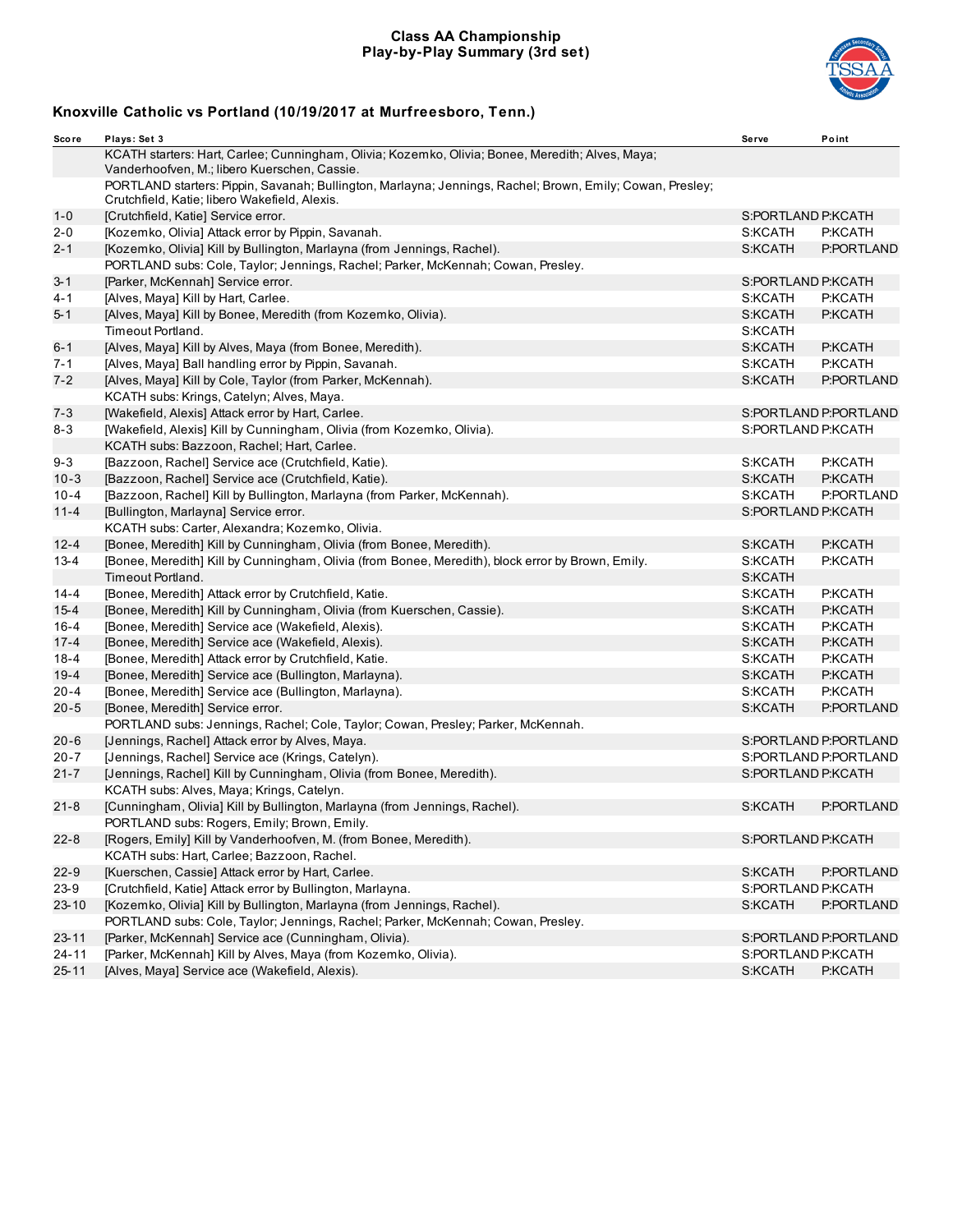#### **Class AA Championship Play-by-Play Summary (4th set)**



| Score     | Plays: Set 4                                                                                                                                               | Serve              | Point                 |
|-----------|------------------------------------------------------------------------------------------------------------------------------------------------------------|--------------------|-----------------------|
|           | PORTLAND starters: Bullington, Marlayna; Pippin, Savanah; Crutchfield, Katie; Cowan, Presley; Jennings, Rachel;<br>Brown, Emily; libero Wakefield, Alexis. |                    |                       |
|           | KCATH starters: Kozemko, Olivia; Alves, Maya; Bonee, Meredith; Cunningham, Olivia; Hart, Carlee; Carter,<br>Alexandra; libero Kuerschen, Cassie.           |                    |                       |
| $1 - 0$   | [Kozemko, Olivia] Attack error by Pippin, Savanah (block by Hart, Carlee; Bonee, Meredith).                                                                | S:KCATH            | P:KCATH               |
| $2 - 0$   | [Kozemko, Olivia] Kill by Alves, Maya (from Cunningham, Olivia).                                                                                           | S:KCATH            | P:KCATH               |
| $2 - 1$   | [Kozemko, Olivia] Ball handling error by Kozemko, Olivia.                                                                                                  | S:KCATH            | P:PORTLAND            |
| 2-2       | [Crutchfield, Katie] Attack error by Alves, Maya.                                                                                                          |                    | S:PORTLAND P:PORTLAND |
| $2 - 3$   | [Crutchfield, Katie] Kill by Pippin, Savanah (from Jennings, Rachel), block error by Hart, Carlee.                                                         |                    | S:PORTLAND P:PORTLAND |
| $3 - 3$   | [Crutchfield, Katie] Kill by Cunningham, Olivia (from Kozemko, Olivia).                                                                                    | S:PORTLAND P:KCATH |                       |
| $4 - 3$   | [Alves, Maya] Kill by Bonee, Meredith (from Kozemko, Olivia).                                                                                              | S:KCATH            | P:KCATH               |
| 5-3       | [Alves, Maya] Kill by Cunningham, Olivia (from Kozemko, Olivia).                                                                                           | S:KCATH            | P:KCATH               |
| $5 - 4$   | [Alves, Maya] Kill by Bullington, Marlayna (from Jennings, Rachel).                                                                                        | S:KCATH            | P:PORTLAND            |
|           | PORTLAND subs: Cole, Taylor; Jennings, Rachel; Parker, McKennah; Cowan, Presley.                                                                           |                    |                       |
|           | KCATH subs: Krings, Catelyn; Alves, Maya.                                                                                                                  |                    |                       |
| $6 - 4$   | [Parker, McKennah] Kill by Cunningham, Olivia (from Kozemko, Olivia).                                                                                      | S:PORTLAND P:KCATH |                       |
|           | KCATH subs: Bazzoon, Rachel; Hart, Carlee.                                                                                                                 |                    |                       |
| 6-5       | [Bazzoon, Rachel] Kill by Bullington, Marlayna (from Parker, McKennah).                                                                                    | S:KCATH            | P:PORTLAND            |
| $7 - 5$   | [Wakefield, Alexis] Kill by Bonee, Meredith (from Kozemko, Olivia).                                                                                        | S:PORTLAND P:KCATH |                       |
|           | KCATH subs: Carter, Alexandra; Kozemko, Olivia.                                                                                                            |                    |                       |
| $8 - 5$   | [Bonee, Meredith] Service ace (Wakefield, Alexis).                                                                                                         | S:KCATH            | P:KCATH               |
| $9 - 5$   | [Bonee, Meredith] Kill by Cunningham, Olivia (from Bonee, Meredith).                                                                                       | S:KCATH            | P:KCATH               |
|           | Timeout Portland.                                                                                                                                          | S:KCATH            |                       |
| $10 - 5$  | [Bonee, Meredith] Kill by Cunningham, Olivia (from Kuerschen, Cassie).                                                                                     | S:KCATH            | P:KCATH               |
| $10 - 6$  | [Bonee, Meredith] Kill by Bullington, Marlayna (from Parker, McKennah).                                                                                    | S:KCATH            | P:PORTLAND            |
| $10 - 7$  | [Bullington, Marlayna] Attack error by Carter, Alexandra (block by Brown, Emily; Cole, Taylor).                                                            |                    | S:PORTLAND P:PORTLAND |
| $10 - 8$  | [Bullington, Marlayna] Service ace (Kuerschen, Cassie).                                                                                                    |                    | S:PORTLAND P:PORTLAND |
| $10 - 9$  | [Bullington, Marlayna] Kill by Brown, Emily (from Parker, McKennah).                                                                                       |                    | S:PORTLAND P:PORTLAND |
|           | Timeout Knoxville Catholic.                                                                                                                                | S:PORTLAND         |                       |
| 11-9      | [Bullington, Marlayna] Kill by Carter, Alexandra (from Bonee, Meredith).                                                                                   | S:PORTLAND P:KCATH |                       |
|           | KCATH subs: Alves, Maya; Krings, Catelyn.                                                                                                                  |                    |                       |
| $11 - 10$ | [Cunningham, Olivia] Kill by Crutchfield, Katie (from Parker, McKennah).                                                                                   | S:KCATH            | P:PORTLAND            |
|           | PORTLAND subs: Jennings, Rachel; Cole, Taylor; Cowan, Presley; Parker, McKennah.                                                                           |                    |                       |
| $11 - 11$ | [Jennings, Rachel] Attack error by Cunningham, Olivia.                                                                                                     |                    | S:PORTLAND P:PORTLAND |
| $11 - 12$ | [Jennings, Rachel] Attack error by Cunningham, Olivia.                                                                                                     |                    | S:PORTLAND P:PORTLAND |
| 11-13     | [Jennings, Rachel] Kill by Bullington, Marlayna (from Cowan, Presley).                                                                                     |                    | S:PORTLAND P:PORTLAND |
| $12 - 13$ | [Jennings, Rachel] Kill by Alves, Maya (from Bonee, Meredith).                                                                                             | S:PORTLAND P:KCATH |                       |
|           | KCATH subs: Hart, Carlee; Bazzoon, Rachel.                                                                                                                 |                    |                       |
| $13 - 13$ | [Kuerschen, Cassie] Attack error by Crutchfield, Katie (block by Carter, Alexandra; Hart, Carlee).                                                         | S:KCATH            | P:KCATH               |
| 13-14     | [Kuerschen, Cassie] Kill by Crutchfield, Katie (from Jennings, Rachel).                                                                                    | S:KCATH            | P:PORTLAND            |
|           | PORTLAND subs: Rogers, Emily; Brown, Emily.                                                                                                                |                    |                       |
| 14-14     | [Rogers, Emily] Attack error by Pippin, Savanah (block by Hart, Carlee; Alves, Maya).                                                                      | S:PORTLAND P:KCATH |                       |
|           | KCATH subs: Kozemko, Olivia; Carter, Alexandra.                                                                                                            |                    |                       |
| 15-14     | [Kozemko, Olivia] Kill by Hart, Carlee.                                                                                                                    | S:KCATH            | P:KCATH               |
| $16 - 14$ | [Kozemko, Olivia] Kill by Hart, Carlee (from Kozemko, Olivia).                                                                                             | S:KCATH            | P:KCATH               |
|           | Timeout Portland.                                                                                                                                          | S:KCATH            |                       |
| $16 - 15$ | [Kozemko, Olivia] Kill by Pippin, Savanah (from Jennings, Rachel).                                                                                         | S:KCATH            | P:PORTLAND            |
| $16 - 16$ | [Crutchfield, Katie] Kill by Pippin, Savanah (from Jennings, Rachel).                                                                                      |                    | S:PORTLAND P:PORTLAND |
| $17 - 16$ | [Crutchfield, Katie] Kill by Alves, Maya (from Kozemko, Olivia).                                                                                           | S:PORTLAND P:KCATH |                       |
| $18 - 16$ | [Alves, Maya] Attack error by Bullington, Marlayna (block by Hart, Carlee).                                                                                | S:KCATH            | P:KCATH               |
| $18 - 17$ | [Alves, Maya] Ball handling error by Kozemko, Olivia.                                                                                                      | S:KCATH            | P:PORTLAND            |
|           | KCATH subs: Krings, Catelyn; Alves, Maya.                                                                                                                  |                    |                       |
|           | PORTLAND subs: Cole, Taylor; Jennings, Rachel; Parker, McKennah; Cowan, Presley.                                                                           |                    |                       |
| $18 - 18$ | [Parker, McKennah] Attack error by Bonee, Meredith.                                                                                                        |                    | S:PORTLAND P:PORTLAND |
| $19 - 18$ | [Parker, McKennah] Kill by Bonee, Meredith (from Kozemko, Olivia).                                                                                         | S:PORTLAND P:KCATH |                       |
|           | KCATH subs: Bazzoon, Rachel; Hart, Carlee.                                                                                                                 |                    |                       |
| $20 - 18$ | [Bazzoon, Rachel] Attack error by Bullington, Marlayna (block by Bonee, Meredith).                                                                         | S:KCATH            | P:KCATH               |
| $20 - 19$ | [Bazzoon, Rachel] Attack error by Cunningham, Olivia (block by Pippin, Savanah; Cole, Taylor).                                                             | S:KCATH            | P:PORTLAND            |
|           | PORTLAND subs: Brown, Emily; Rogers, Emily.                                                                                                                |                    |                       |
|           | KCATH subs: Vanderhoofven, M                                                                                                                               |                    |                       |
| $20 - 20$ | [Wakefield, Alexis] Attack error by Vanderhoofven, M                                                                                                       |                    | S:PORTLAND P:PORTLAND |
| $20 - 21$ | [Wakefield, Alexis] Service ace (Krings, Catelyn).                                                                                                         |                    | S:PORTLAND P:PORTLAND |
|           | Timeout Knoxville Catholic.                                                                                                                                | S:PORTLAND         |                       |
| $21 - 21$ | [Wakefield, Alexis] Ball handling error by Parker, McKennah.                                                                                               | S:PORTLAND P:KCATH |                       |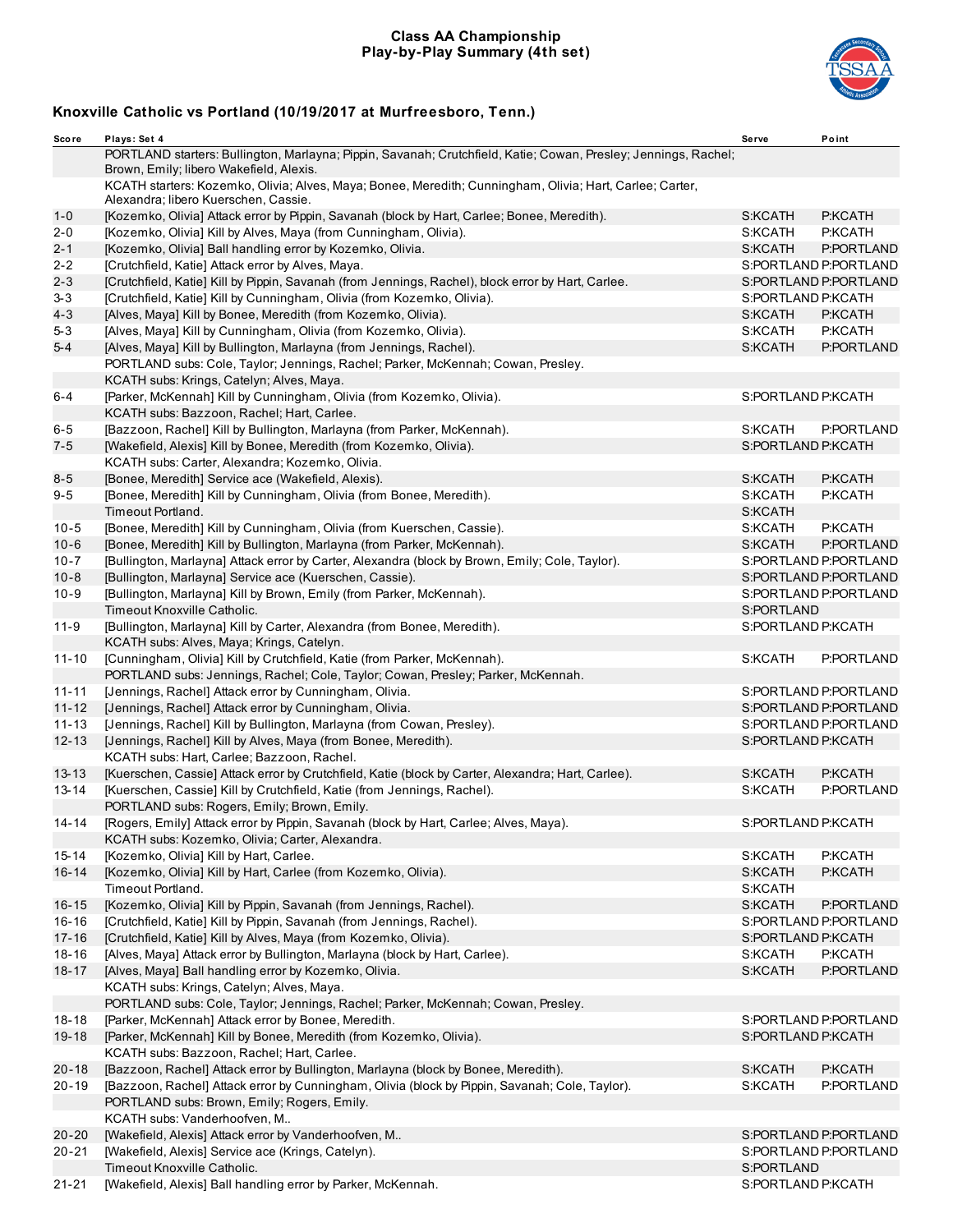| Score     | Plays: Set 4                                                                                               | Serve              | Point                 |
|-----------|------------------------------------------------------------------------------------------------------------|--------------------|-----------------------|
|           | KCATH subs: Carter, Alexandra; Kozemko, Olivia.                                                            |                    |                       |
| $21 - 22$ | [Bonee, Meredith] Kill by Bullington, Marlayna (from Parker, McKennah).                                    | S:KCATH            | P:PORTLAND            |
|           | KCATH subs: Alves, Maya; Krings, Catelyn.                                                                  |                    |                       |
| $22 - 22$ | [Bullington, Marlayna] Attack error by Crutchfield, Katie (block by Carter, Alexandra; Vanderhoofven, M.). | S:PORTLAND P:KCATH |                       |
| 22-23     | [Cunningham, Olivia] Attack error by Alves, Maya.                                                          | S:KCATH            | P:PORTLAND            |
|           | PORTLAND subs: Jennings, Rachel; Cole, Taylor; Cowan, Presley; Parker, McKennah.                           |                    |                       |
| $23 - 23$ | [Jennings, Rachel] Kill by Alves, Maya (from Bonee, Meredith).                                             | S:PORTLAND P:KCATH |                       |
|           | KCATH subs: Hart, Carlee; Bazzoon, Rachel.                                                                 |                    |                       |
| $23 - 24$ | [Kuerschen, Cassie] Attack error by Hart, Carlee.                                                          | S:KCATH            | P:PORTLAND            |
| $23 - 25$ | [Rogers, Emily] Attack error by Cunningham, Olivia.                                                        |                    | S:PORTLAND P:PORTLAND |